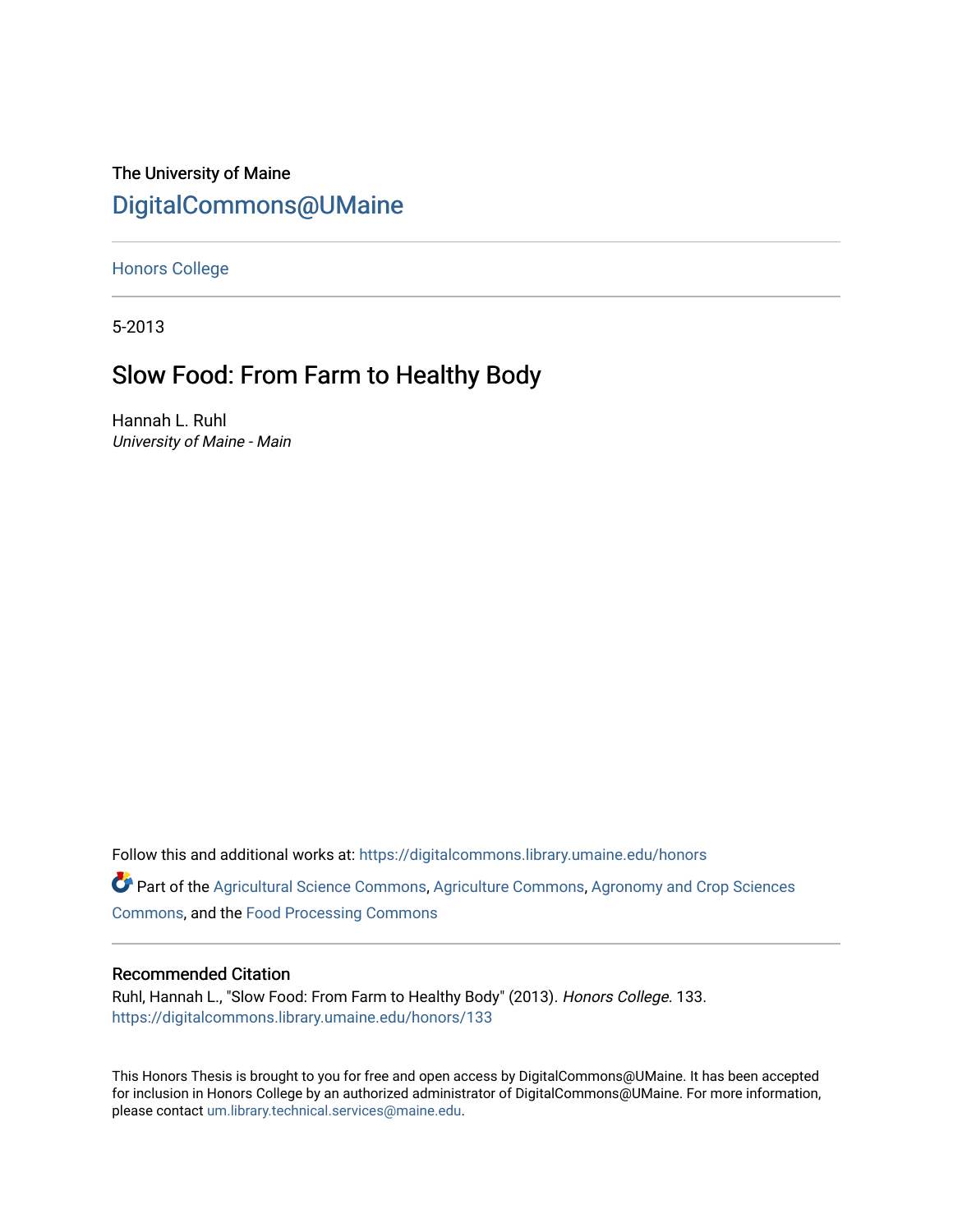### SLOW FOOD: FROM FARM TO HEALTHY BODY

by

Hannah L Ruhl

A Thesis Submitted in Partial Fulfillment of the Requirements for a Degree with Honors (Human Nutrition and Sustainable Food Systems)

The Honors College

University of Maine

May 2013

Advisory Committee: Dorothy KlimisZacas, PhD, Committee Chair, Professor of Clinical Nutrition John Jemison, PhD, Extension Professor,Soil and Water Quality Edith Elwood, PhD,Adjunct Assistant Professor in Honors (Sociology) Kathryn Yerxa, MS, RD, Assistant Extension Professor Mark D. Brewer, PhD, Associate Professor of Political Science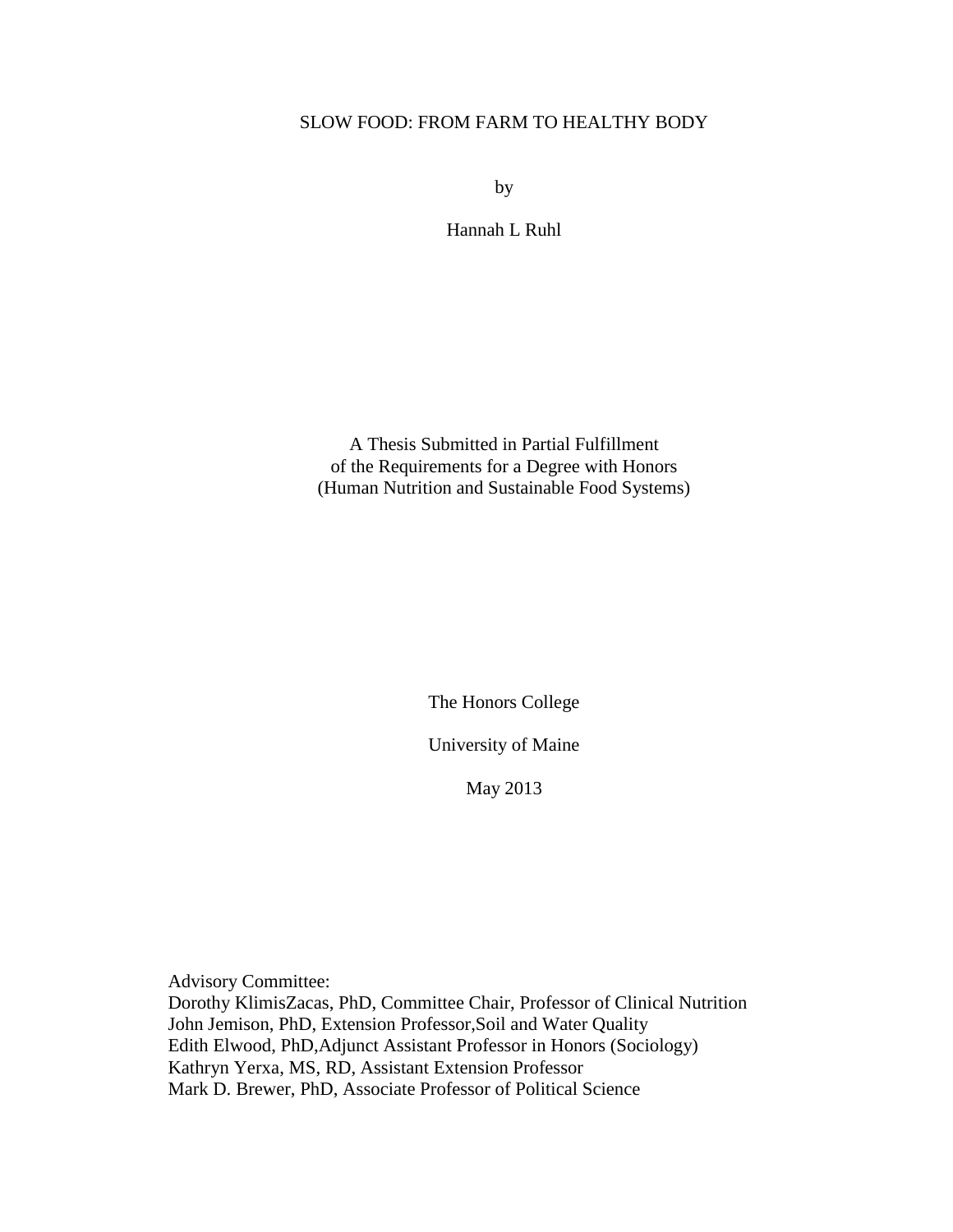#### **Abstract**

Slow Food is a movement devoted to the preservation and promotion of personal, environmental and community health through lifestyle changes which focus on good, clean and fair food. Good refers to food that is healthy and nutritious for the body. Food grown sustainably as in organic agriculture contains higher levels of beneficial compounds such as vitamins, minerals and phytochemicals. Clean food contains no toxic or harmful compounds that can cause detrimental effects on health. Pesticides and other chemicals are often used in food production; as a result they are found in the final product and are often detected in the surrounding environment. Organically produced food includes many practices that allow it to fit into the Slow Food model. Included in these are, the increased presence of phytochemicals, vitamins and other nutrients as well as decreased concentrations of pesticide residues. Additionally, cover cropping and use of manures improves soil quality for future crops. Fair includes food that economically benefits the producer and the community. Local food systems, cohesively fit into the Slow Food model and help improve the society, economy, and environment of the community. Thus Slow Food is a sustainable model, which if implemented in a community would greatly benefit the health of the citizens, environment and economy.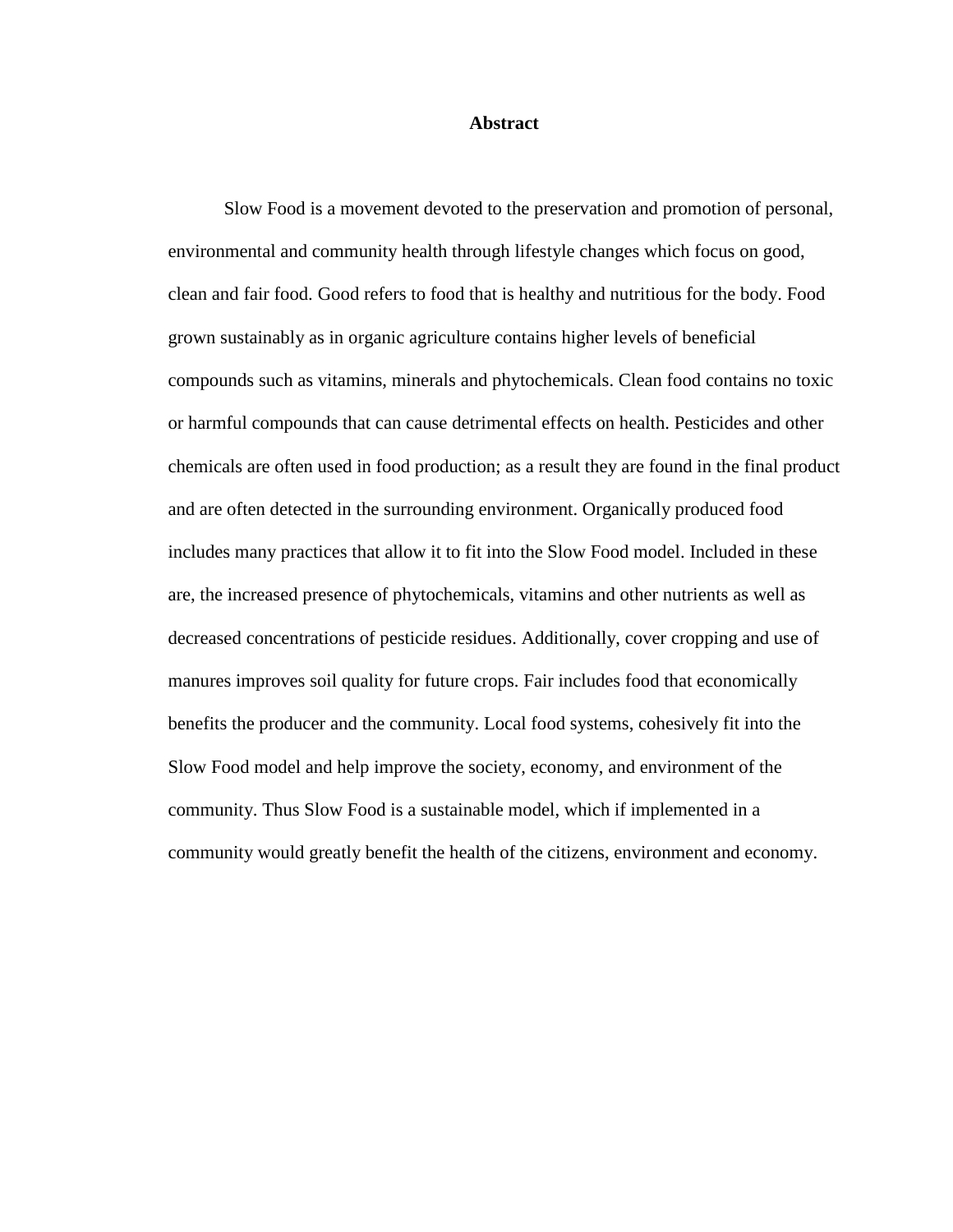#### **Acknowledgements**

I would like to acknowledge my advisor, Dr. Dorothy Klimis-Zacas, for the effort she put into guiding me in this process. I would like to thank the other members of my committee, John Jemison, Kate Yerxa, Edith Elwood, and Mark Brewer for supporting me and answering any and all questions I had. I would like to acknowledge the Honors College staff for being supportive and helpful throughout my honors experience. This has been an extremely valuable and enlightening four years and I could not have done it without all of you.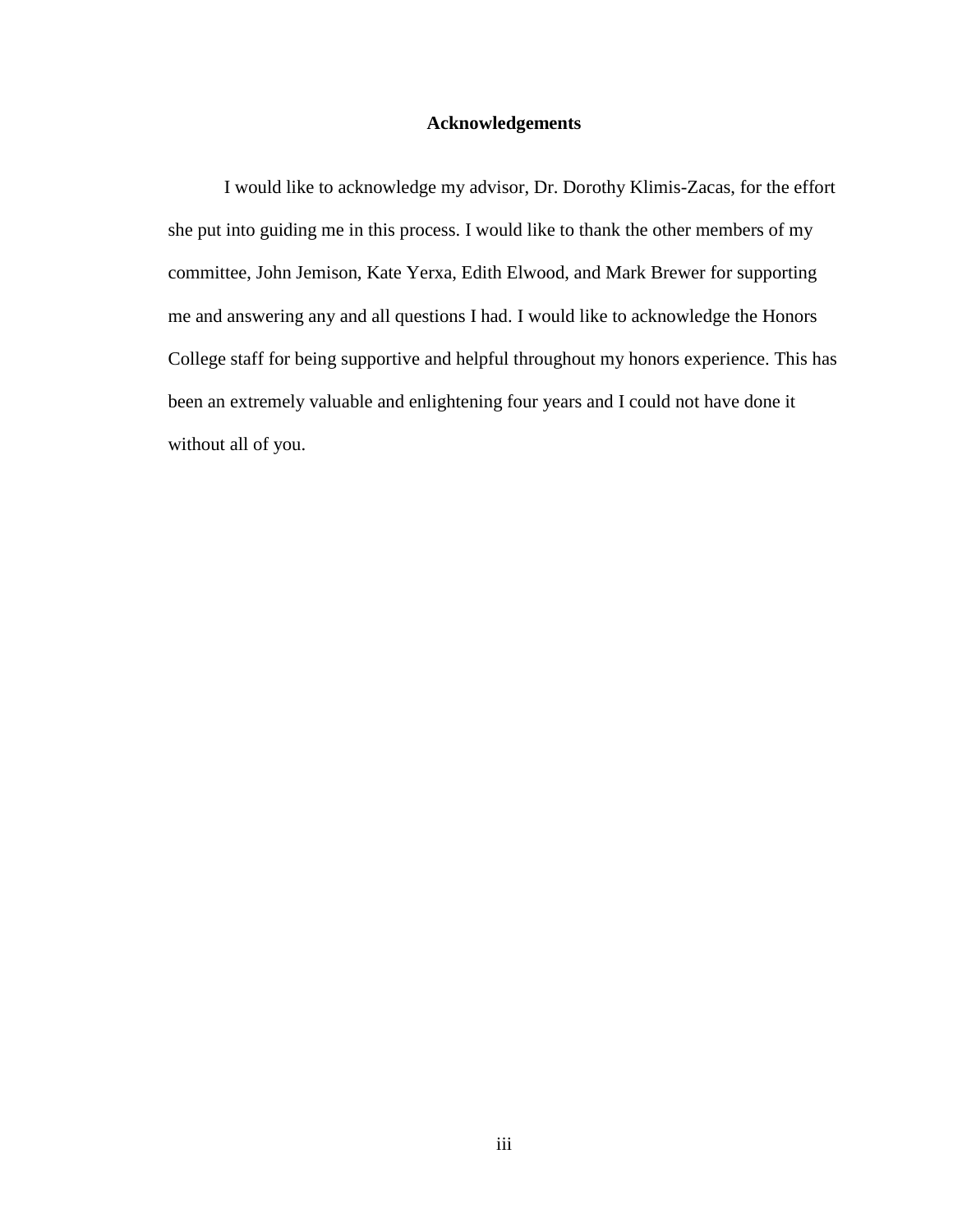## **Table of Contents**

| C. Pesticide Residues In Organic and Conventional Foods and Their Effects on |
|------------------------------------------------------------------------------|
|                                                                              |
|                                                                              |
|                                                                              |
|                                                                              |
|                                                                              |
| D. Implementation of the Slow Food Model in the Community44                  |
|                                                                              |
|                                                                              |
|                                                                              |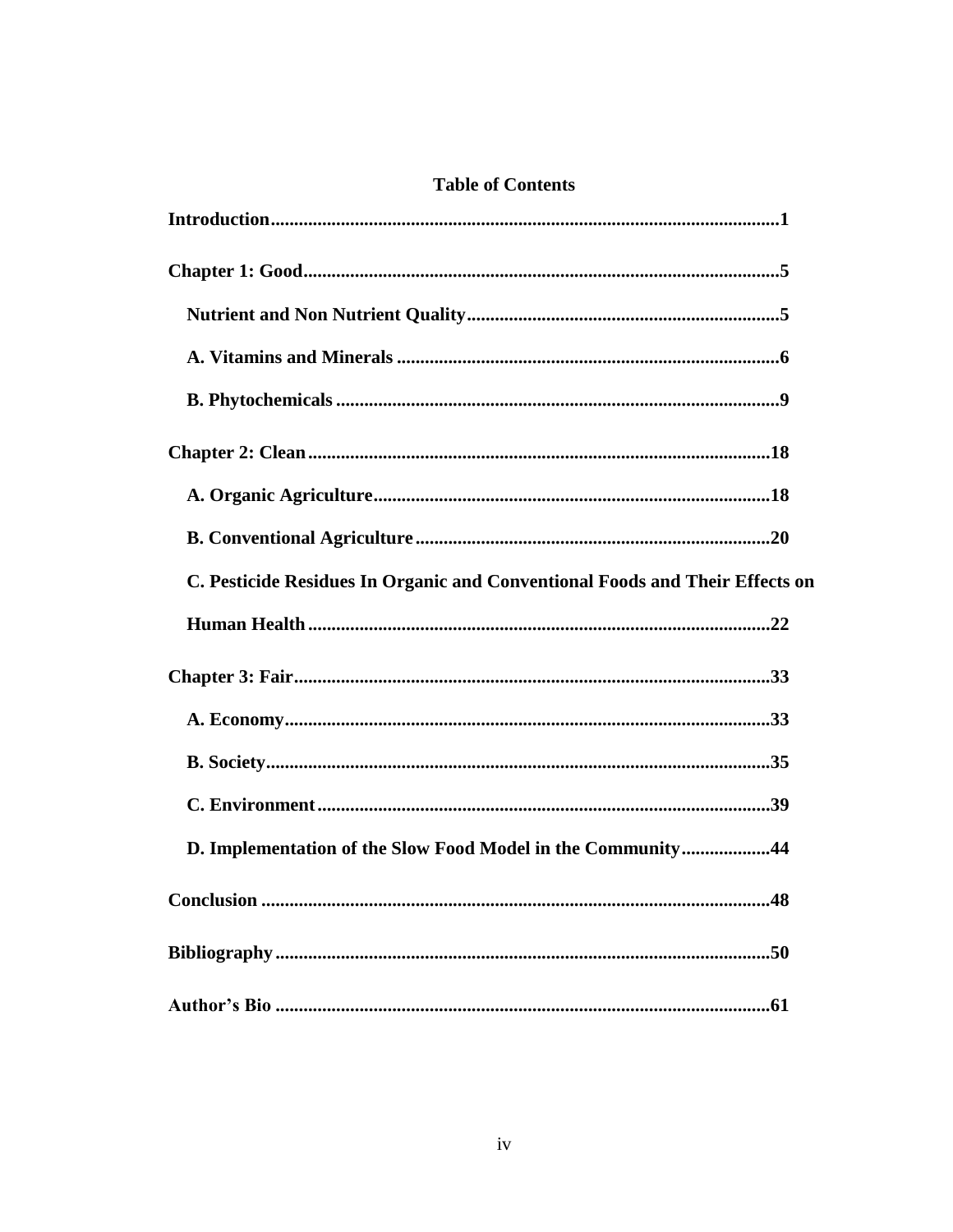#### **Introduction**

Slow Food was founded in 1986 by Italian journalist Carlo Petrini, as the antithesis of fast food. Petrini believed that the "fast life" was damaging  $20<sup>th</sup>$ century citizens and deteriorating their health. People around the world were adopting diets that were detrimental not only to themselves, but to their environments and their communities. The community no longer supported farmers and producers of specialty or heirloom goods and as a result, many of these goods were on the brink of extinction (International, 2012). Also key to the movement was the *defense of and right to pleasure.* Petrini observed that people were losing the ability to truly enjoy food, from growing their own produce to cooking a meal and savoring it to the last bite. Even though eating is crucial to survival but the Slow Food Model supports that humans have a right to more than survive. There is so much pleasure to be had in all the aspects of food. Slow Food is not only about eating; it encompasses a lifestyle that is enjoyable, pure and just (International, 2012).

Slow Food has evolved over the past 25 years to be more than just a set of principles and ideals. The organization runs multiple campaigns around the world, continually taking a more politically and socially active role in the food community. Included in their movements is the Arc of Taste, designed to preserve endangered or rare plant species, animal breeds and knowledge from every region of the world. Additionally, Slow Food has expanded through the establishment of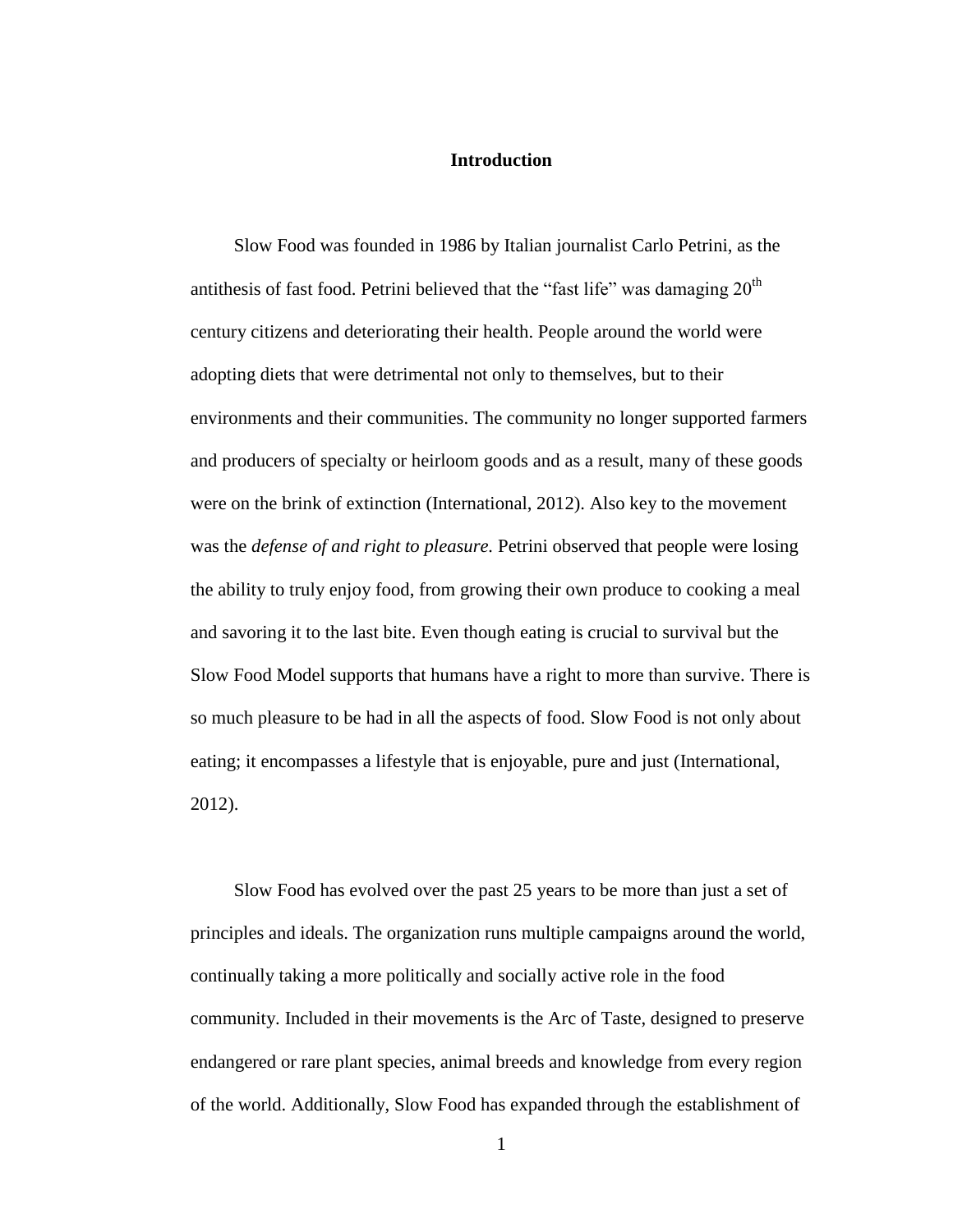Terra Madre, a movement designed to point out the injustices that exist in food systems and celebrate local community's connection to food (International, 2012). This brought to light the concept that food justice went beyond taste properties to include respect for the environment and fair pay for food producers (Petrini, 2012). The three principles created by Slow Food are;

*Good,* whichrefers to the principle that food should be enjoyable and tasty to eat (Petrini, 2012). Over processed, mass produced foods are not foods that people truly enjoy. While it is true that not all people have the luxury of worrying about whether they enjoy their food or not, it should be a goal that all people strive for. Food does not have to be extravagant to be truly enjoyed. According to the Slow Food model, food simply needs to be composed of real, whole ingredients and prepared with joy in mind (Petrini, 2012). Food that fits into this category has been shown to contain higher levels of phytochemicals such as anthocyanins and total phenolics, vitamins such as vitamin C and minerals such as iron and phosphorus and is therefore nutritious (Asami, 2003; Caris-Veyrat, 2004; Faller, 2010; Benbrook, 2003) Wholesome food can be therapeutic and nurture both body and mind (Petrini, 2012).

*Clean* is the Slow Food principle that deals with contamination of food and the environment. Use of chemical fertilizers and pesticides is proven to have adverse health and environmental effects. Residues from the chemicals used in agriculture are in the food we consume and in the environment in which we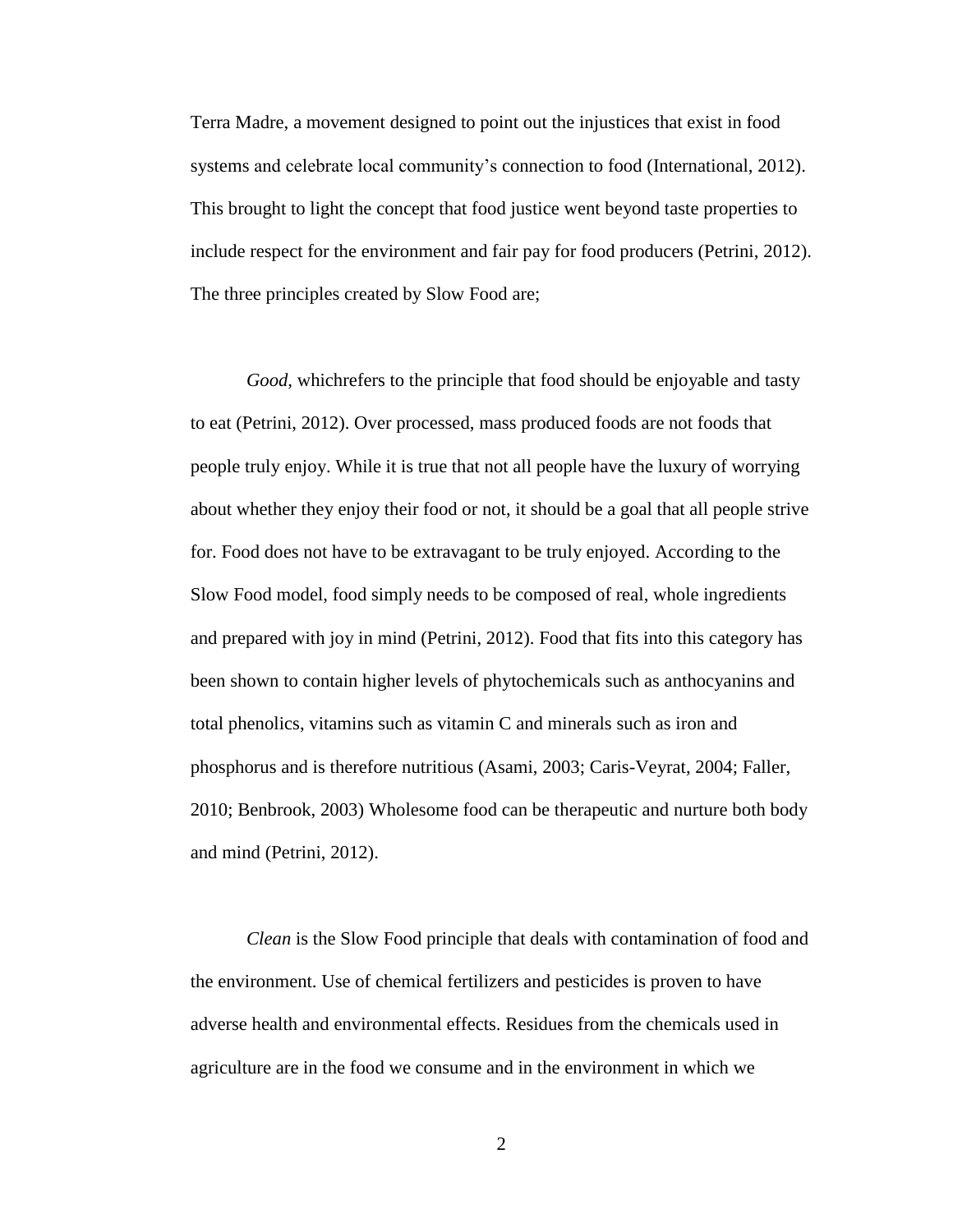exist(Reganold, 2010). Clean food is produced without synthetic pesticides and fertilizers and so has a much lower impact on the environment and human health. Farmers who practice *clean* agriculture strive for sustainability in the food supply and in the environment (Petrini, 2012). Issues such as topsoil degradation, groundwater pollution, and destruction of ecosystems have all been attributed to the use of chemical fertilizers and pesticides (Gomiero, 2011; Larson 1997; Loewy, 2011).

*Fair* food describes the need for proper compensation for farms that produce the food the world consumes. Farmers around the world work incrediblyhard to produce food, and are often times unfairly compensated. The Slow Food model is centered on the principle that without the producers of our food, we as a race, would not thrive. It only makes sense to support and properly compensate farmers around the world. The fair principle also ensures that the consumers can reasonably attain enough food to sustain themselves. Due to a lack of support of organic subsidies, price premium exists with organic food(Greene, 2009). Slow Food supports removing that as a barrier to anyone who wishes to eat healthy (Petrini, 2012). As a whole, the motto of fair supports and protects the economics of the food system, by protecting the farmer and the consumer.

Today, Slow Food still represents all of those core values but has morphed into a social and cultural force. Although it is an international organization, representing 140 countries, Slow Food is based upon local volunteers who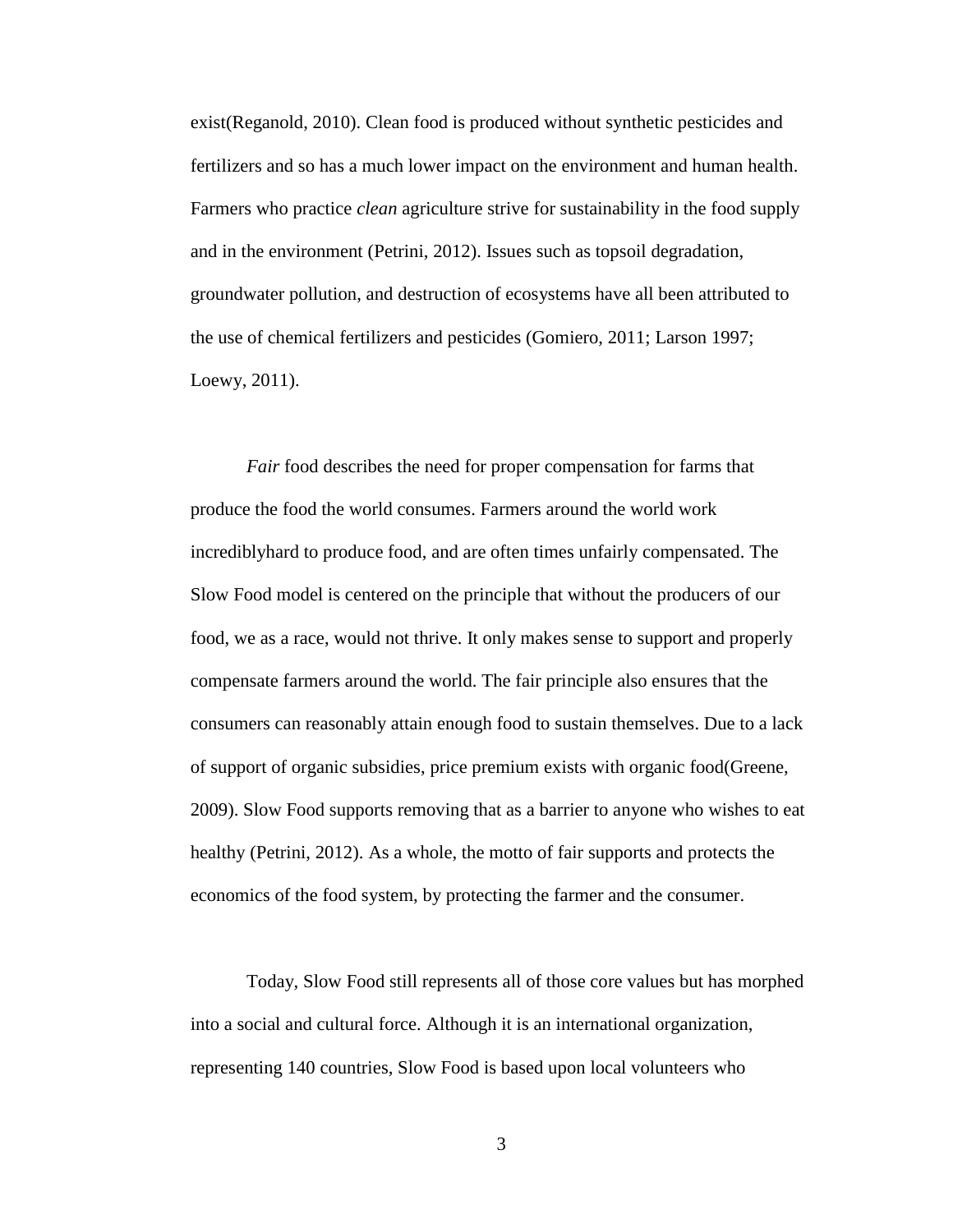individually shape each chapter (International, 2012).Carlo Petrini's view of eating and living is not a new one, but rather one we have lost over many years of industrialization and modernization. However, the Slow Food model is not about moving backwards. It is designed to use the knowledge we have from the past and present to move forward towards a society that is conscious and appreciative of the food system (International, 2012; Petrini, 2012).

Slow Food envelopes a wide range of philosophies surrounding food production, distribution and consumption. Most importantly, it approaches eating as a philosophy instead of as a means for survival. Key Slow Food movement principles include a good, clean and just food system built on regenerative local agricultural production, seasonal vegetable and fruit consumption, and equitable conditions for workers and prices for producers. The benefits of these practices to human health are not completely understood, howeverit has been shown that organically produced food contains not only superior nutrient quality but also decreased levels of pesticide residues and toxic fertilizer compounds (Costello, 2007). Research has shown higher vitamin and mineral content in organically produced food, and these in the right amount and balance have been proven to decrease the risk of chronic disease (Thompson, 2009). This thesis seeks to utilize current research findings to show that the Slow Food model, if implemented in a community, could significantly improve the health of its citizens. Addressing each of the three principles will lead to a healthy body, environment and community.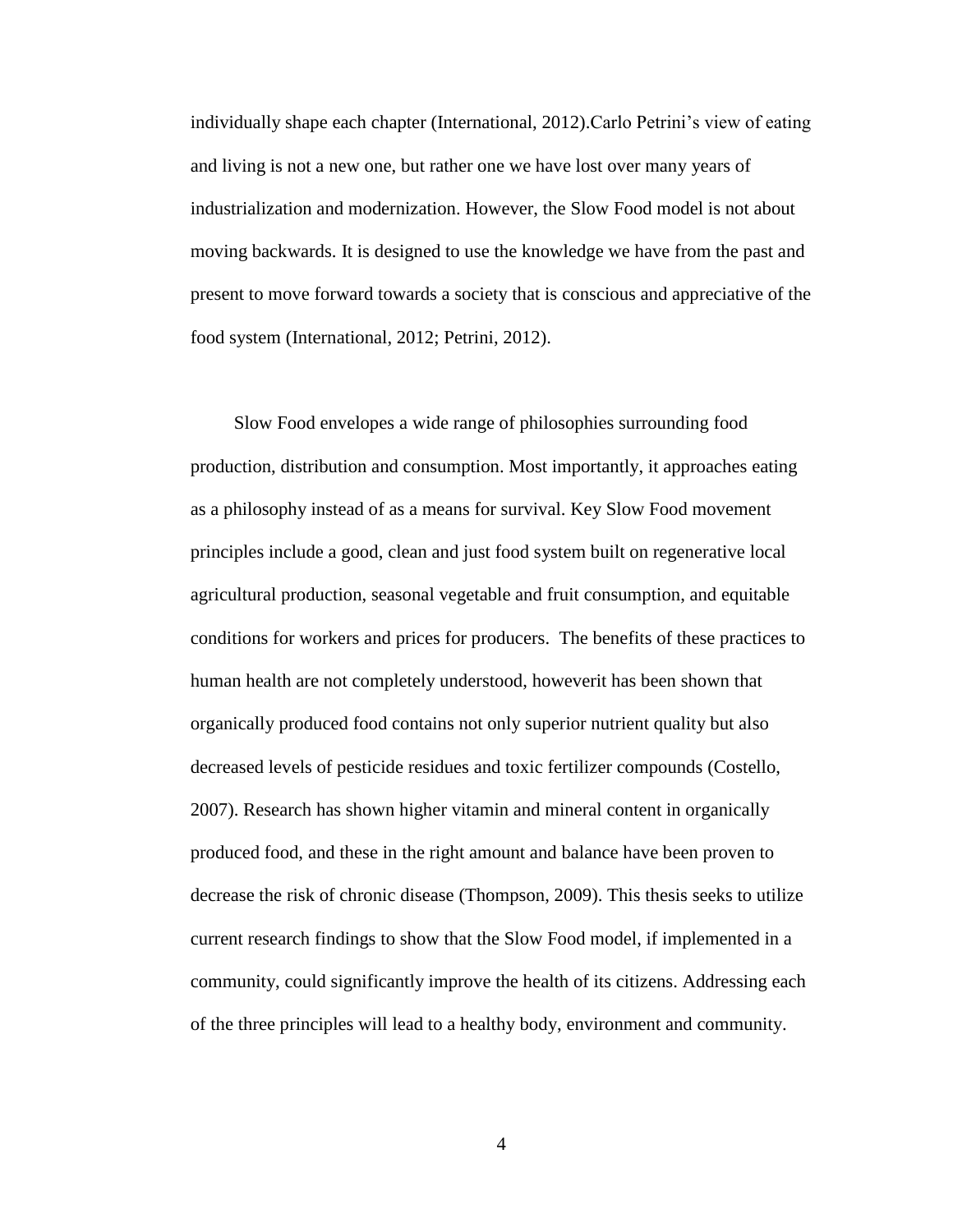#### **Chapter 1: Good**

#### *Nutrient and Non Nutrient Quality*

Phytochemicals, vitamins, and minerals are examples of antioxidants, which are present in many fruits and vegetables and have a highly beneficial effect on health. Antioxidants are nutrient and non-nutrient compounds that bind free radicals, which are produced by normal metabolism. Unbound, these free radicals have the potential to be harmful to cells in the body (Prior, 2013; Gordon, 2012). The medical community has long accepted their contribution to disease prevention(Prior, 2013).Diets containing adequate levels of antioxidants, vitamins and minerals are shown to lower cholesterol and decrease risk for heart disease and stroke (Olson, 1995; Agarwal, 2000). Those present in foods cultivated using the organic method can have higher levels and increased bioavailability. This method of cultivation has a great effect on the compounds present in the final nutrient density. Organic production results in more natural stresses on plants during their growth, a crucial occurrence for the production of secondary metabolites (Mitchell, 2007). When plants undergo such stresses, they react by producing defensive compounds. Secondary metabolites form during the ripening process, and because organic produce ripens at a slower rate than conventional agriculture, they contain higher levels of these compounds (Ginder-Pedersen, 2003). Numerous factors in agriculture such as climate, soil composition, geographical location and time, have a profound effect on the final produce. Crinnion et al. (2010) suggested in their analysis of the current literature, that these factors are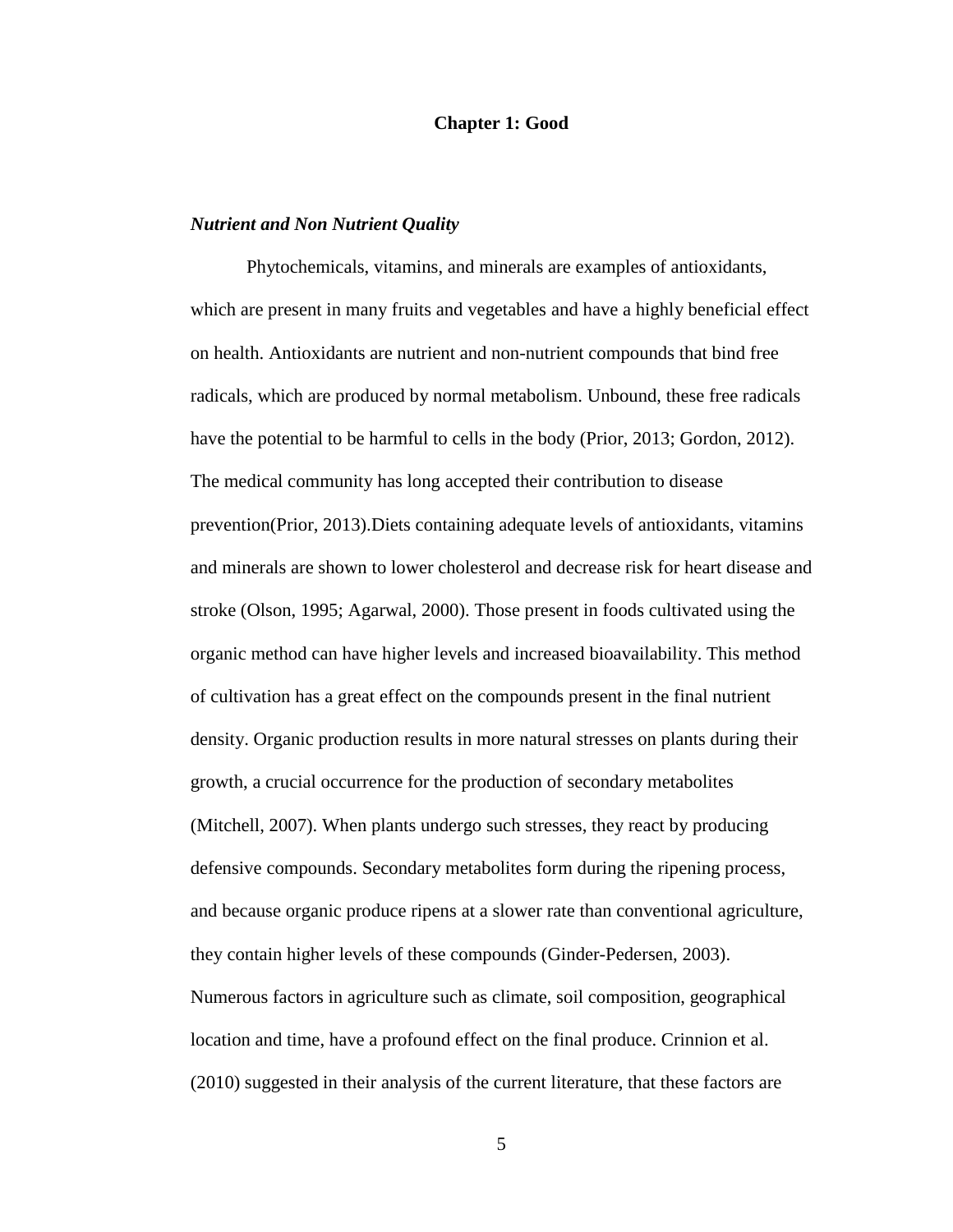often forgotten when studies are conducted on organic vs. conventional products. Specifically, it has been observed that organic agriculture produces increasing levels of beneficial nutrients and non-nutrients over a time period of 10 or more years. This is significant because, many of the studies have not shown benefits when the organic production history was shorter. (Crinnion, 2010). Thus, elevated levels of vitamins and minerals in fruits and vegetables could exhibit many positive health benefits for humans(Prior, 2013).

#### *A. Vitamins and Minerals*

Vitamins and minerals cover a host of functions including but not limited to: transport and increased absorption of other micronutrients, structural components, and coenzyme function. Vitamins also function as phytochemicals and are produced in the plant as protective mechanisms. Caris-Veyrat et al. (2004) found that organically produced tomatoes can have significantly higher lycopene, B-carotene, vitamin C, rutin and naringenin, all of which exhibit antioxidant activity (Caris-Veyrat, 2004). A study by Reganold et al. (2010) found that ascorbic acid (vitamin C) was in significantly higher concentrations in organic strawberries (Reganold, 2010).

In a study completed on organic and conventional groundnuts, cashews and almonds, it was determined that the difference in nutrient content was significant. It was documented that organic groundnuts and almonds contain significantly higher amounts of potassium, iron and calcium (Venkatasubramanian, 2011).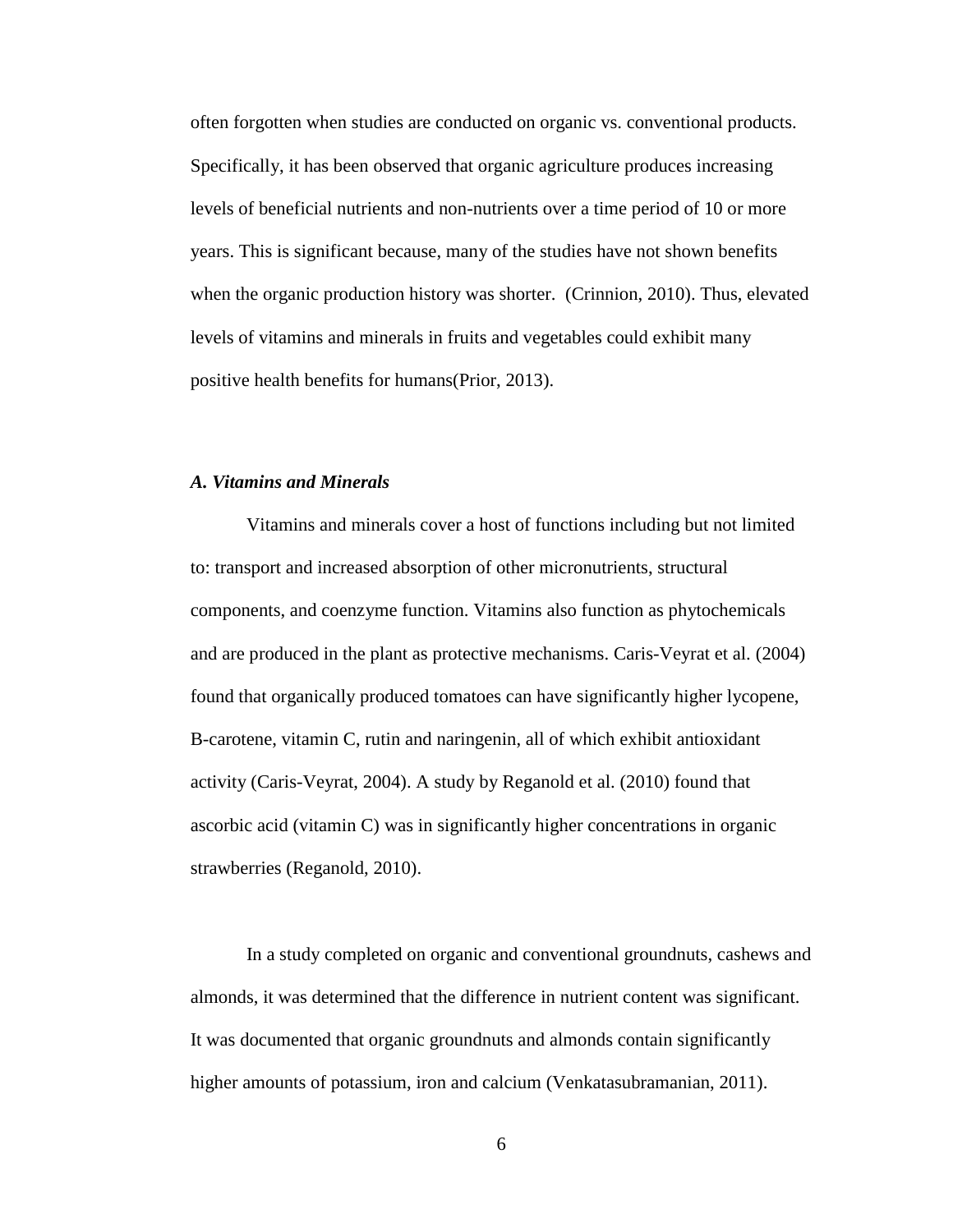While some vitamins function as antioxidants, numerous other vitamins and minerals perform functions crucial to the body's health. The meta-analysis completed by Hunter et al.(2011) compiled data from 66 different studies conducted on the micronutrient content in organic and conventional produce. They concluded that the cultivation method has a major influence on the vitamin, mineral and trace element content in the produce. Additionally, the study revealed that the levels of vitamin C, phosphorus and total micronutrient content were significantly higher in organic produce (Hunter, 2011).

The vitamin and mineral content of produce is directly dependent on other compounds that exist in the plant while it is growing. Herencia et al. (2011) determined that due to their fertilization regiments, conventional crops contained a significantly higher concentration of nitrogen. While this means the crops will have higher protein levels, they do not contain amino acids in the correct proportions or are missing one or more of the nine essential amino acids so the proteins are not complete. While a greater number of the nine essential amino acids than conventional ones,the presence of excess nitrogen discourages the formation of helpful compounds such as vitamin C(Herencia, 2011).

The study performed by Asami et al. (2003) examined organic and conventionally produced marionberries, strawberries and corn. They detected significantly higher vitamin C as well as total phenolics. Like many others, they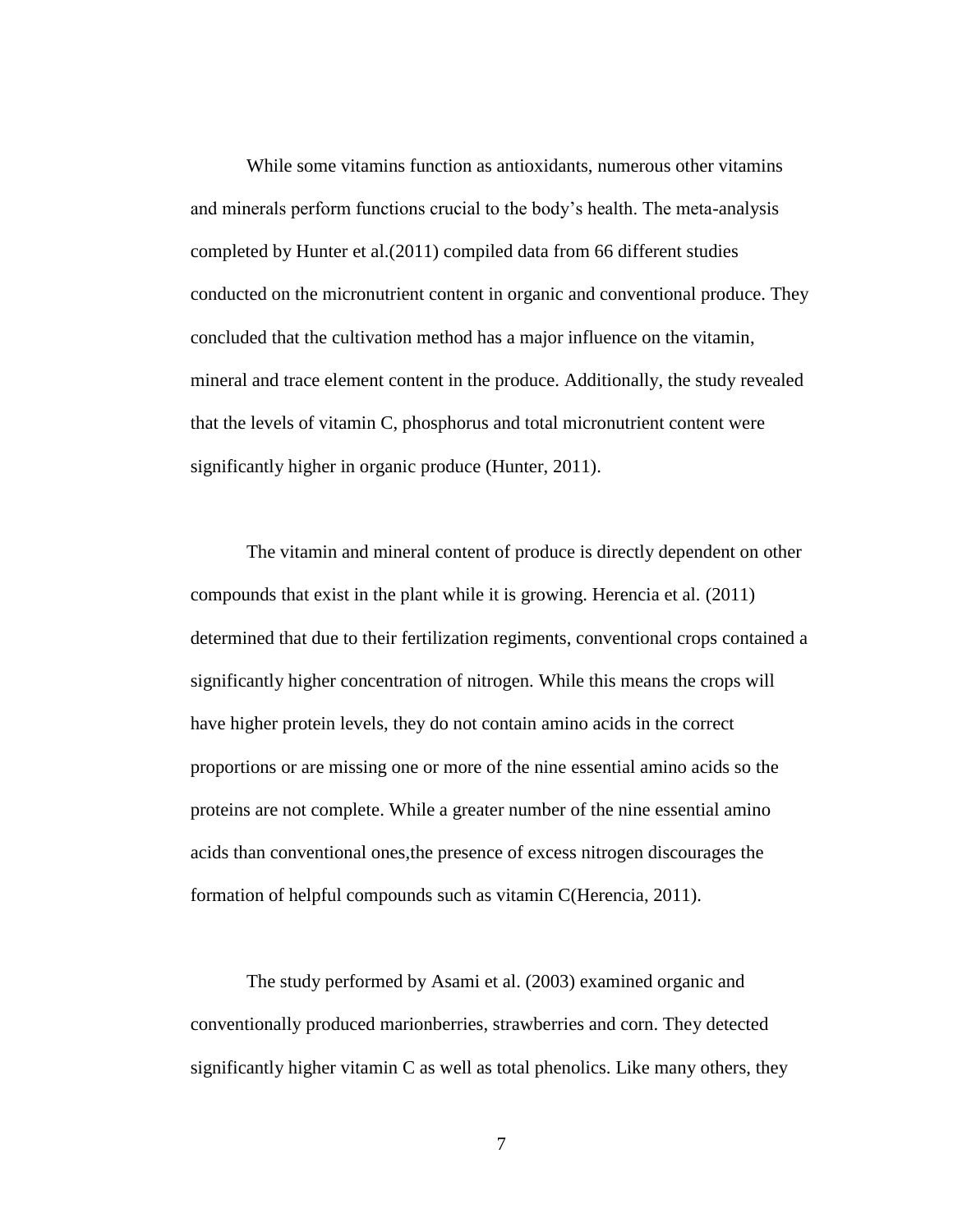determined that the natural process a plant goes through to defend itself (in the absence of synthetic fertilizers), produces secondary metabolites such as quercetin and kaempherol. These bioactive compounds modulate many metabolic processes such as inhibition of cancer cell growth, antioxidant activity and inhibition of platelet aggregation (Asami, 2003), (Mitchell, 2007).They also determined that the processing method plays a role in the end product's total phenolics and Vitamin C content.

When studying pistachios cultivated under organic and conventional methods, Akababa et al. (2012) found significantly higher levels of calcium, iron, phosphorus, potassium, and magnesium in the organic samples. This determination clearly demonstrates the impact that organic cultivation methods have on nutrient content because the only difference between the two crops was the cultivation method. The presence of the above compounds in the diet is associated with decreased risk of cardiovascular disease, stroke and many types of cancer (Akbaba, 2012).

Worthington el al. (2011) compared the results of hundreds of research studies through a database and determined that vitamin C, phosphorus, magnesium and iron are nutrients that show the most significant difference between organic and conventional production systems. The researchers concluded that organic produce contains higher levels of all four of the above nutrients over conventional. They also determined the size of the difference between organic produce and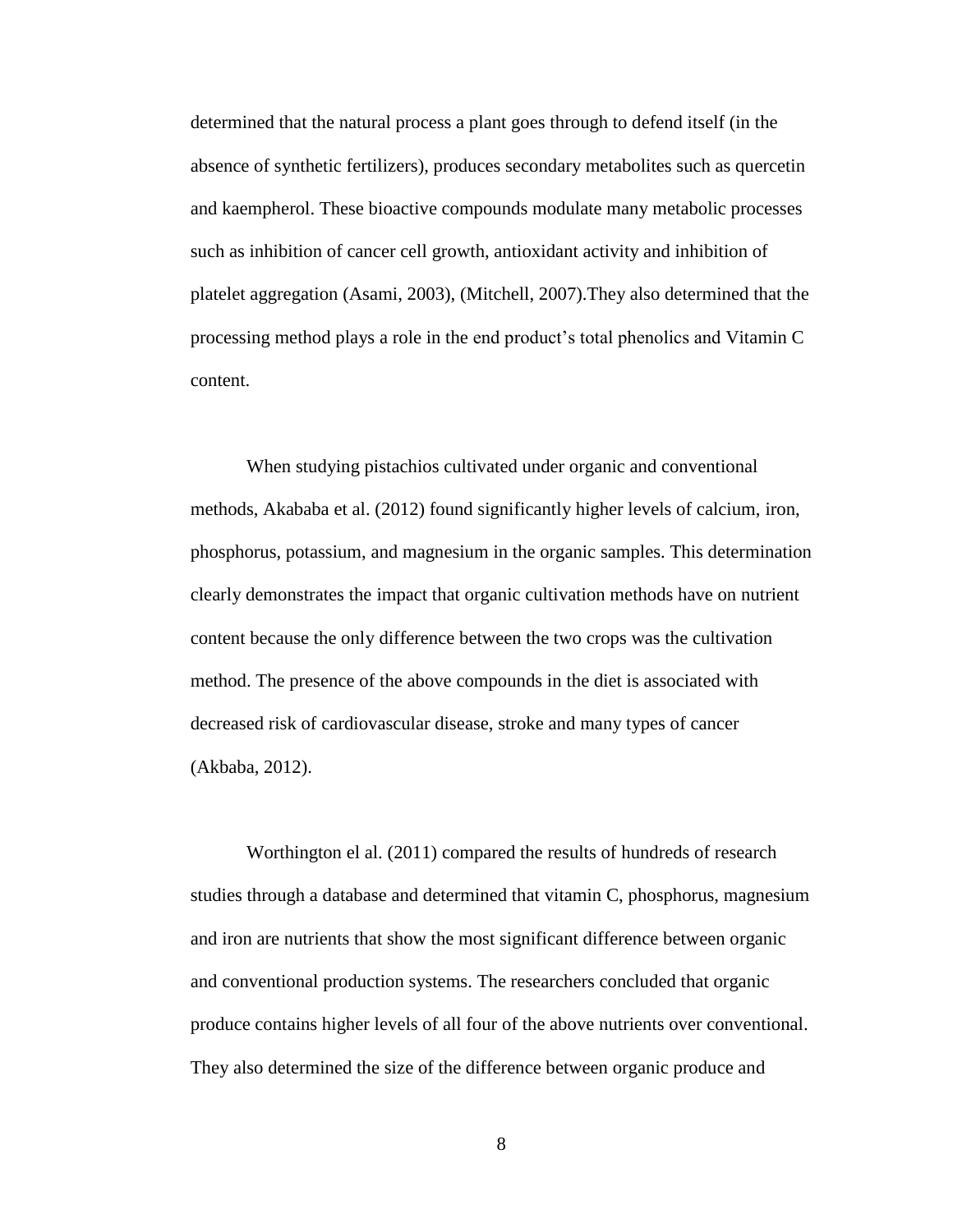conventional produce for these nutrients. Organic produce exhibited 27% more Vitamin C on average than conventional produce (Worthington, 2001).

As the research above indicated, the difference between the vitamin and mineral content in organic and conventional produce is significant. Specifically with Vitamin C, a known antioxidant, the levels are consistently shown to be highest in organic produce (Worthington, 2001; Asami, 2003; Harencia, 2011). Additionally, higher levels of minerals such as phosphorus and magnesium due to increased soil health with organic agriculture, show organic produce as an overall more beneficial product to the consumer's health (Worthington, 2001).

#### *B. Phytochemicals*

Phytochemicals have been known to exert protective mechanisms in the human body including, anti carcinogenic, anti inflammatory and inhibition ofplatelet aggregation (Asami, 2003). Classified as a group of non-nutrient bioactive compounds, they exist in plants as a result of defense mechanisms. Antioxidants include phytochemicals, anthocyanins and total phenolics (Gordon, 2012; Prior, 2013).They are thought to be produced by plants in order to protect themselves and it is suspected that these compounds perform a similar function in the human body (Mitchell, 2007). Specifically, antioxidants are chemical compounds, which bind harmful free radical agents in the body. If allowed to get to excessive levels, free radicals can cause serious damage to the cells in the body and the development of numerous chronic diseases. Oxidative stress –induced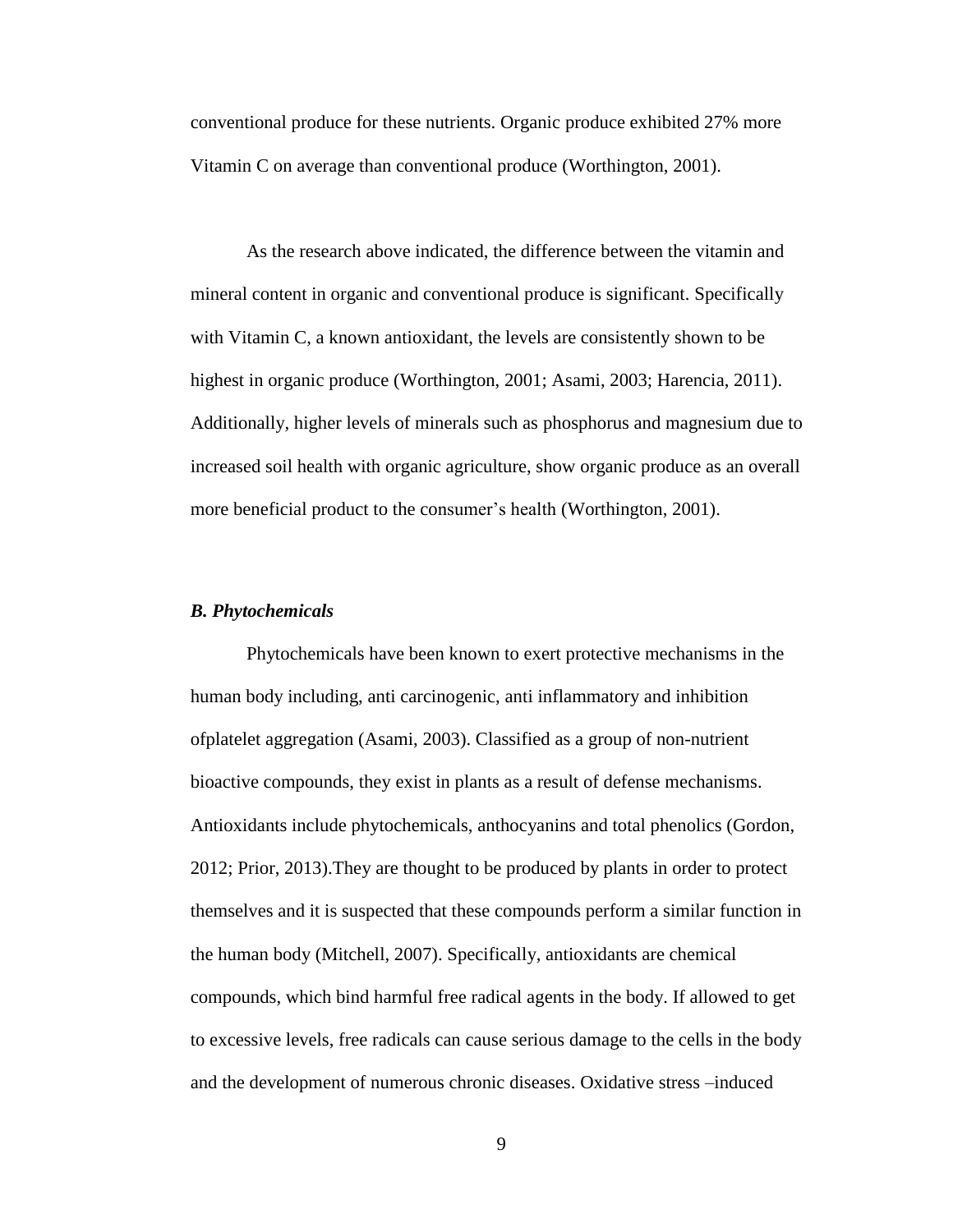inflammationis associated with the pathogenesis of diseases such as cardiovascular disease, cancer, type II diabetes, and obesity (Thompson, 2009).

Utilizing nutrition as preventative medicine, is a way to ensure the health of citizens in a community. Reganold et al. (2010) completed a two-year study on the physical and nutritional quality of strawberries produced organically vs. those produced conventionally (Reganold, 2010).They assessed the strawberries multiple times over the course of the study for phytochemical composition, mineral content and numerous other factors. They found that organically grown strawberries containted 10.5% more total phenolics than conventional berries (Reganold, 2010).

As Faller et al. (2010) demonstrated in their study, organic and conventional produce, a variety of the organic fruits and vegetables contained higher levels of hydrolysable polyphenols. Specifically, organic fruits such as papaya, mango and tangerines showed significantly higher levels of phytochemicals when compared to their conventional counterparts. It was concluded that certain fruits and vegetables tend to be much higher in polyphenols when organically cultivated (Faller, 2010).

A documented study conducted on carrots and tomatoes by El-Mergawi et al. (2010) was that organic tomatoes tend to have higher levels of lycopene and total phenolics over conventional ones. The increased levels of these compounds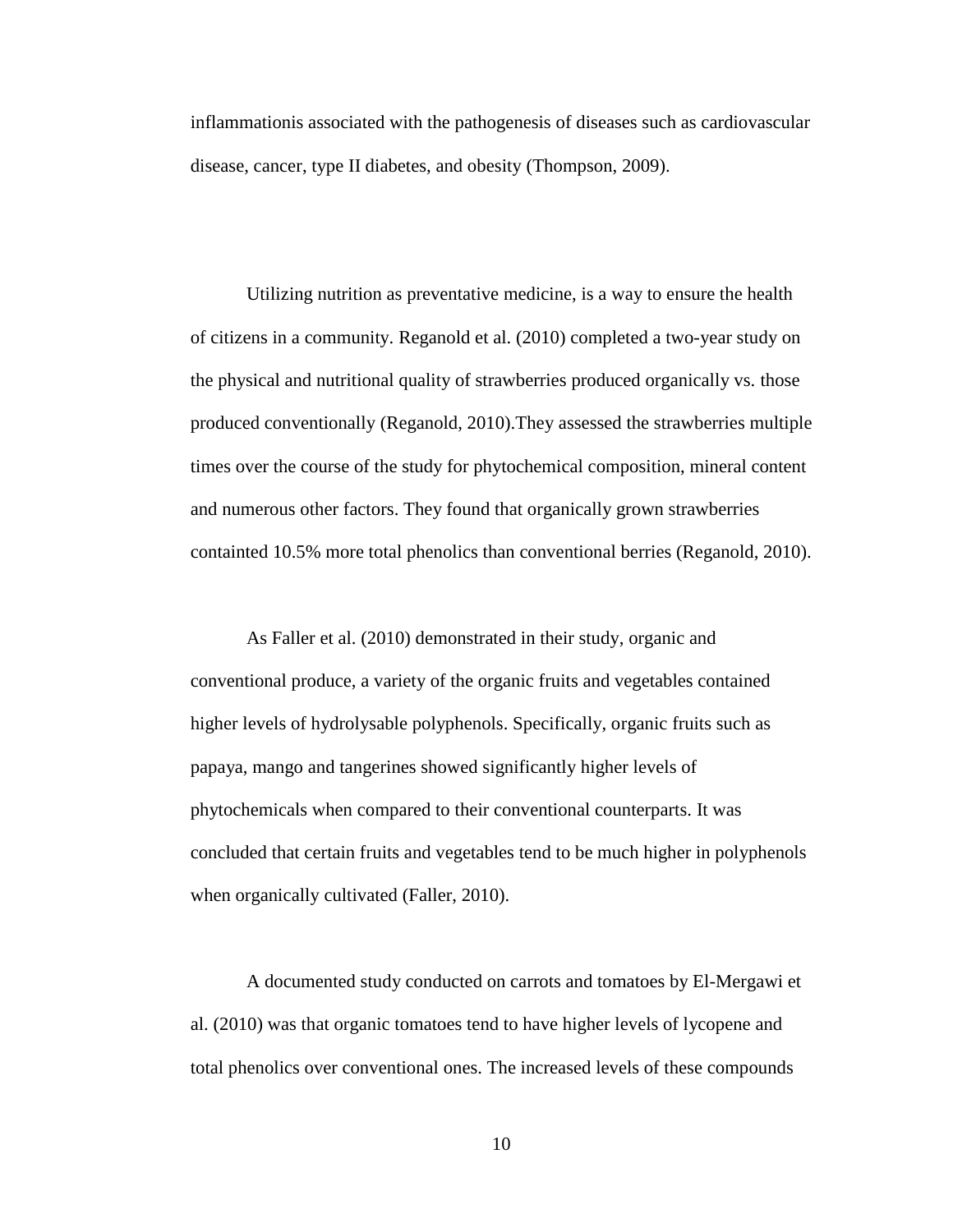were reflected in their increased antioxidant activity: 227.5 umolTrolox per 100g in organic to 186.3 umolTolox per 100g. Their study also showed that organic carrotsexhibitedhigher levels of total phenolics and Vitamin C (El-Mergawi, 2010).

Mitchell et al. (2007) conducted trials over ten years comparing organic and conventional tomato varietals. They observed a higher concentration of the flavonoids kampferol, narigenin, and quercetin in the tomatoes. These compounds benefit health by protecting against cardiovascular disease, cancer and dementia (Mitchell, 2007). Importantly, the study also noted that the flavonoid levels in the fruits increased with the years of organic farming and that levels increased in the organic samples at a much greater rate than the conventional samples. These differences have been attributed to superior soil quality and organic matter in the organic farming system (Reganold, 2010).

Aldrich et al. (2011) examined six organic broccoli cultivars over a twoyear growing period, in order to determine their antioxidant activity. Their results revealed significantly higher levels of total phenolics, antioxidant activity and ascorbic acid content in the organically farmed samples as compared to those conventionally farmed (Aldrich, 2011).

Rossi et al (2008) found when studying organic and conventional tomatoes in Italy, that the phytochemical and heavy metal concentrations were negligible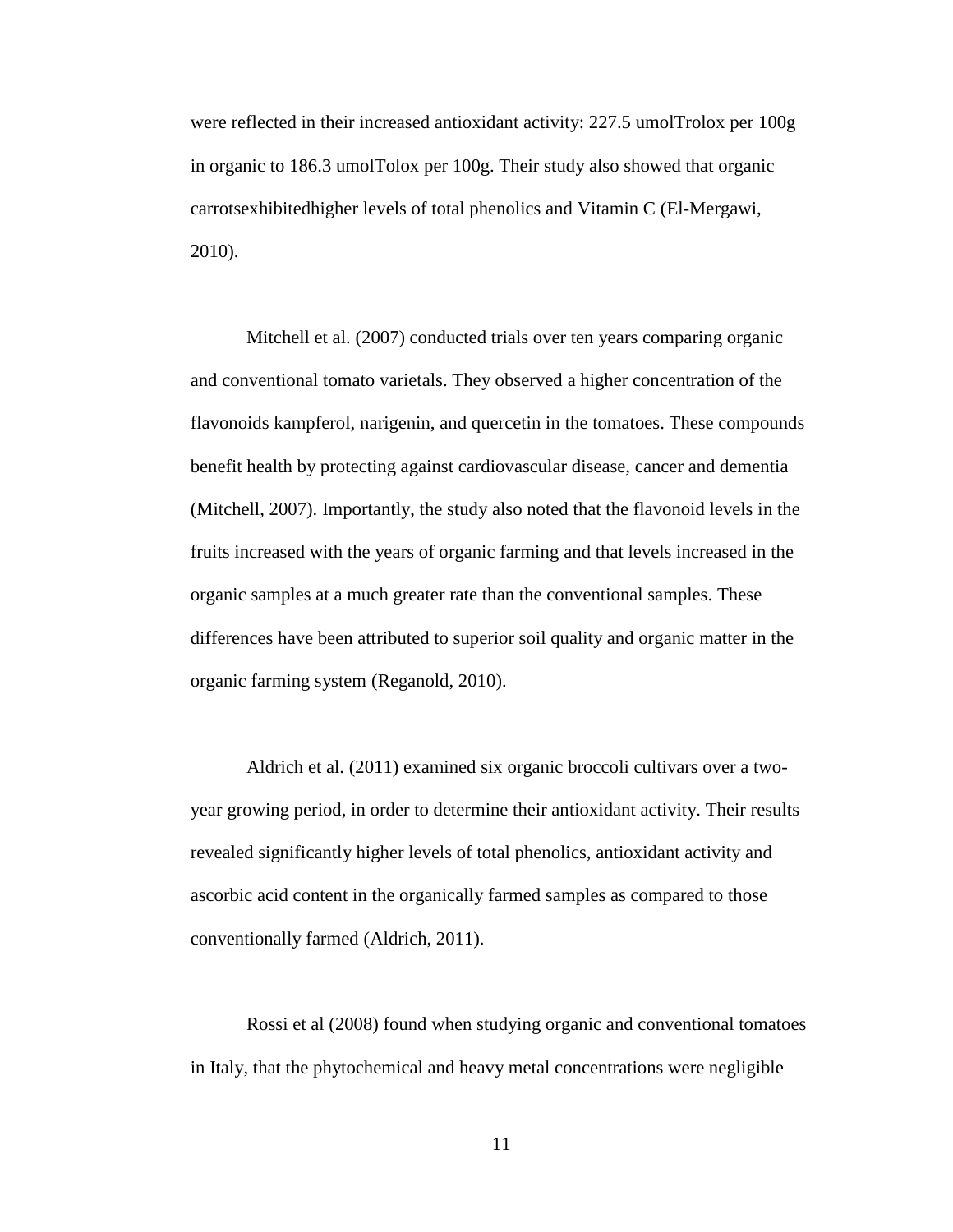between the organic and conventional types (Rossi, 2008). This study is exemplary of how variable results can be and evidence as to why more rigorous testing should be completed. Many confounding factors such as cultivar of crop, organic standards used and the type of study conducted which can lead researchers to false conclusions (Benbrook, 2008).

Zhao et al. (2006) conducted a meta-analysis on the phytochemical levels of fruits and vegetables. The studies they included in their data,examined a wide variety of produce such asbroccoli, tomatoes, oranges, and radishes (Zhao X. C., 2006). Overall they found that the majority of studies indicated that organically produced fruits and vegetables contain enhanced levels of phytochemicals. Finally, they concluded that the variability between the study model draws attention to the need for much more research to be done (Zhao, 2006).

Wrzodak et al. (2012) found that beta-carotene levels in carrots were actually higher in the conventionally produced vegetables than in the organic ones (Wrzodak, 2012). This further underlines the need for more research and controlled studies in this area. There are many confounding factors, which can exist in a study on agriculture such as geographical location, time of harvest, organic standards used and cultivar of crop being tested (Benbrook, 2008).In the Wrzodak et al. (2012) study, all of these factors were not addressed and so, their conclusions may not be accurate.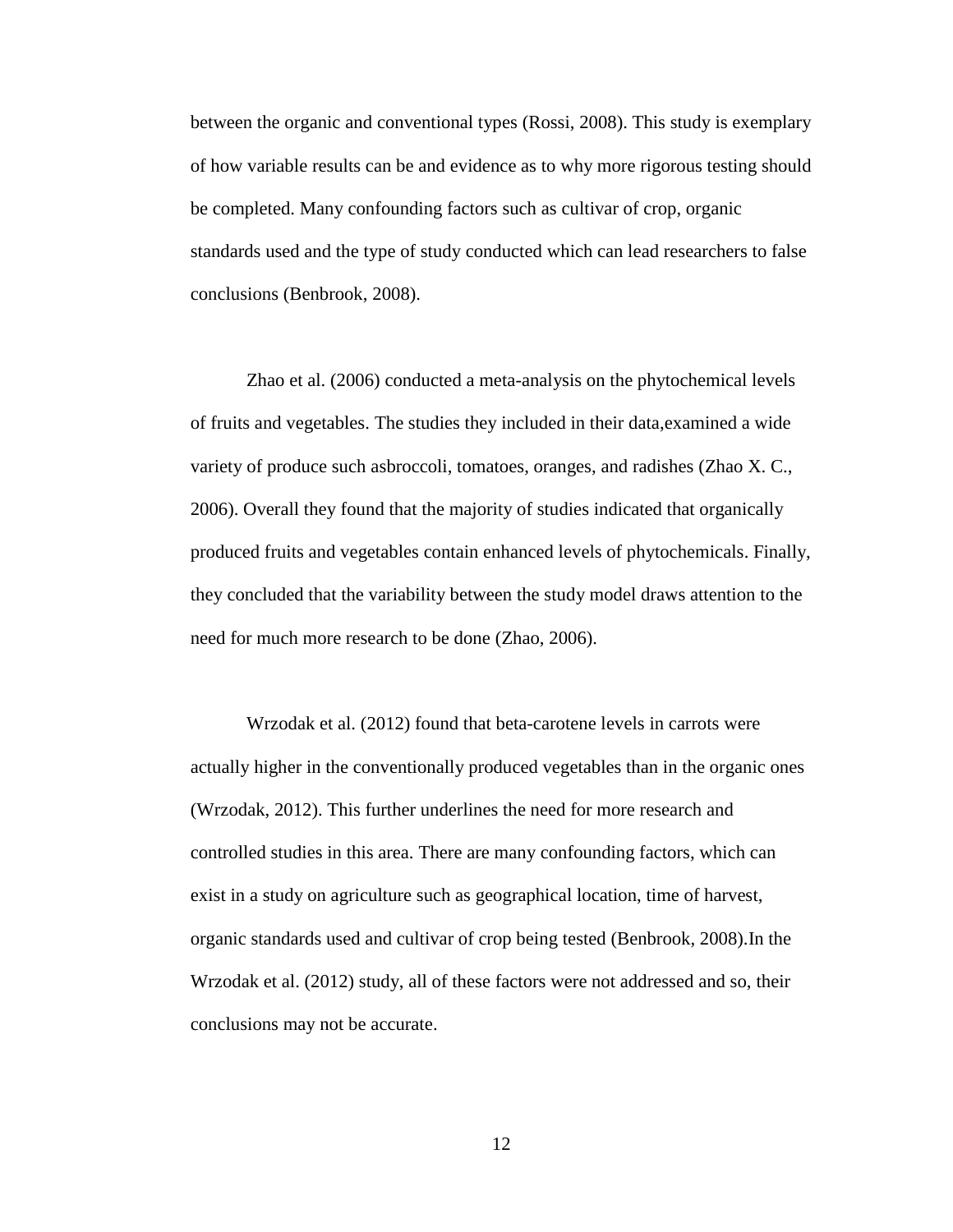The meta-analysis completed by Brandt et al. in 2011 using over 200 studies focused on vitamin C, and total phenolics in organic and conventional produce. They classified the metabolites based on function, and the studies based on methods. It was detected that overall organic produce consistently contained higher concentrationsof the anitoxidantsvitamin C, anthocyanins, and flavanols. They also observed that the category of "defense-related metabolites" (total phenolics) showed even higher concentrations in organic over conventional produce (Brandt, 2011).

Clearly the cultivation method used on crops has a profound effect on the phytochemical, vitamin and mineral content. Many other factors have the ability to contribute to the final nutrient density in foods. Included in these are: presence of potentially harmful residues, interaction of the nutrients within a product, effects from the environment such as whether organic or conventional production methods are used, and the source of the product. *Local* is a term that is becoming more and more popular in US agriculture. In general it is a term that refers to food that originates from a direct source within a given community. There is no solidified definition of local, but the USDA hastermed local, any food that has traveled less than 400 miles from its origin and recognized the act of direct producer to consumer sales as significant (Martinez, 2010).

Nutritionally, produce that is consumed from the local environment has the potential to be more beneficial to health (Martinez, 2010). Issues such as shelf and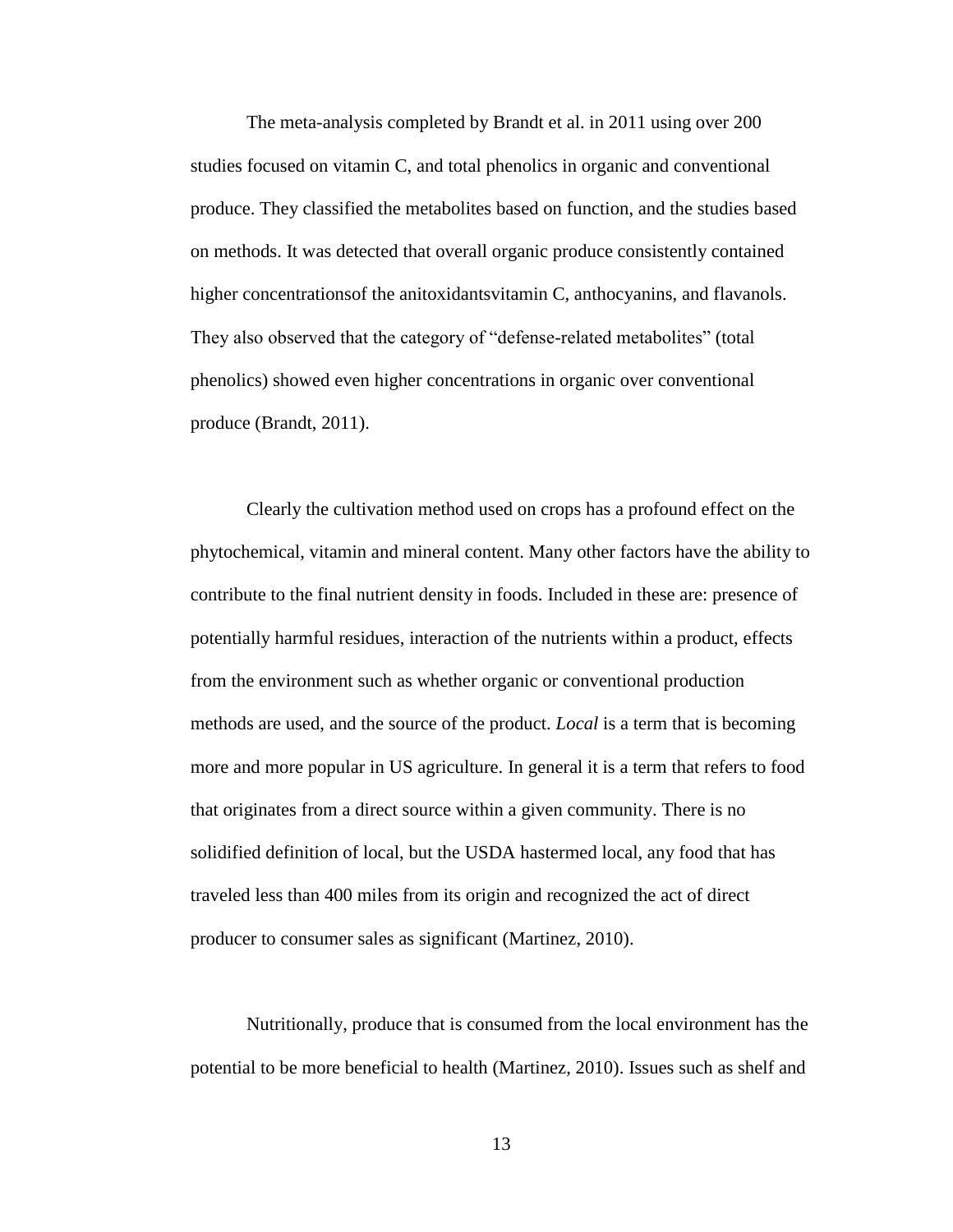storage life of produce have an effect on nutritional quality as well as ripeness at time of harvest (Vallejo, 2003; Botrel, 2012; Lee, 2000). Additionally, while there is no requirement for local, there does tend to be a high correlation between produce being both local and organic (Martinez, 2010).

Concerns over loss of nutrients and nutrient quality due to long storage periods were addressed in a study done by Vallejo et al. (2003). The authors investigated the effects of storage period and temperatures associated with food traveling long distances. It was determined that under numerous simulated temperatures and times, broccoli experienced significant losses of 71-80% of total glucosinolates, 62-59% of total flavonoids, 51-44% of sinapic acid derivatives, and 73-74% caffeoyl-quinic acid derivatives as compared to the vegetable at harvest (Vallejo, 2003). A similar study done by Theur et al. (2006) demonstrated that strawberries grown with organic agriculture had longer shelf lives and resistance to common spoilage organisms (Theur, 2006).

Botrel et al. (2012) documented in their study on tomatoes that the organic tomatoes have higher levels of vitamin C, regardless of storage time and temperature. They noted that the level of vitamin C increased in the organic tomatoes, from time of harvest until after ten days of storage. Organic tomatoes also presented the highest level of beta-carotene, phenolics and antioxidants. The conventional tomatoes maintained levels for 20 days, but the organic tomatoes showed superior levels up to five days (Botrel, 2012). Based on this research it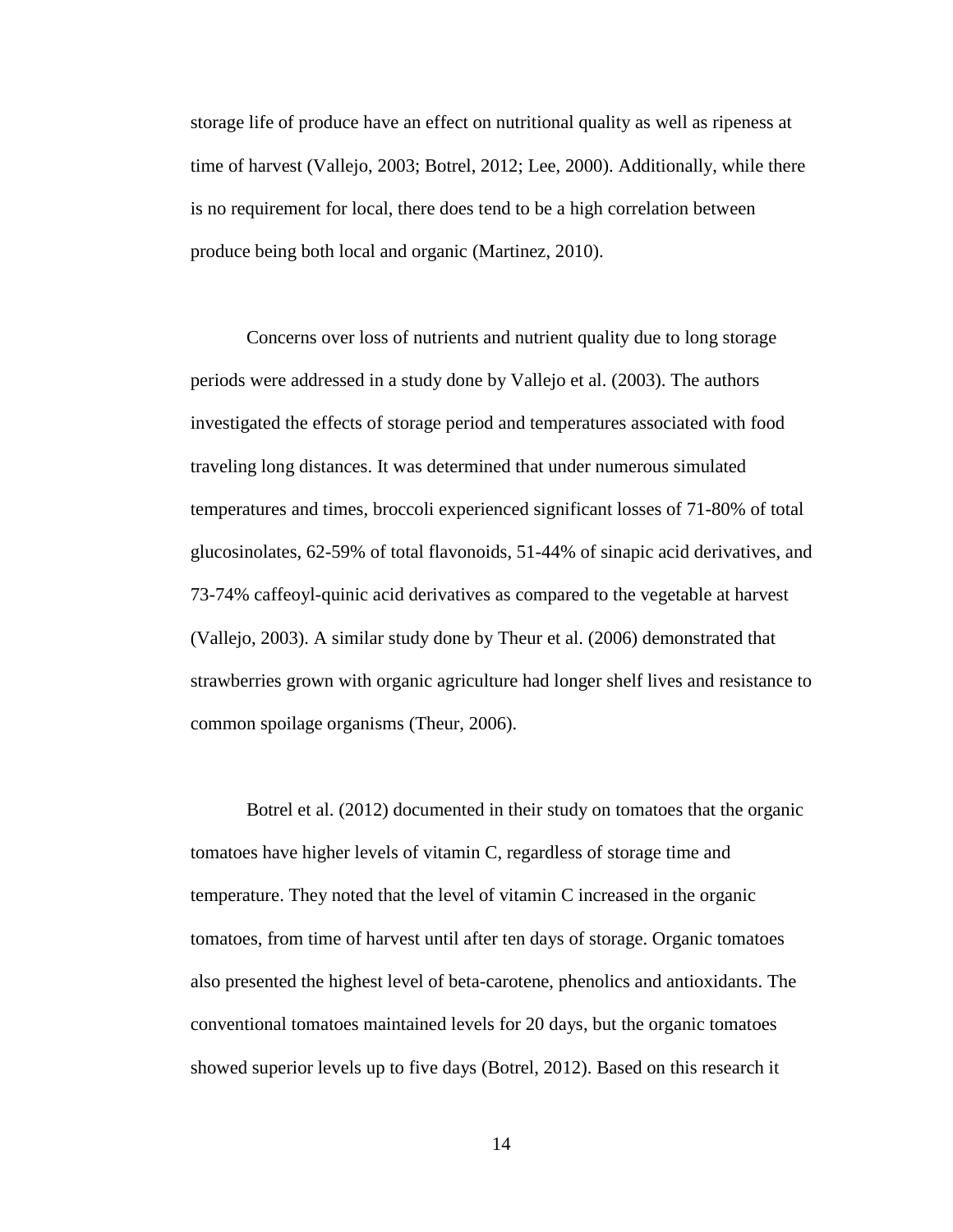could be concluded that organic tomatoes, eaten five or less days after harvest would contain the highest concentration of phytochemicals. If a local food system was in place, this goal could be easily attained.

Differences in the outcome of the multitude of studies conducted on the nutrient and non-nutrient content of organic and conventional produce can be attributed to a variety of things. Design studies that are flawed or skewed have the ability to produce results that are not highly objective. A studycompleted by Benbrook et al. (2008)attempted to examine the data from organic vs. conventional research. They developed 17 criteria to ensure that factors that could confound, mask or skew any real differences in nutrient levels between organic and conventional foods were eliminated. Some of the criteria included, type of crop, organic or conventional treatment, and many others.They also created matched pairs of organic and conventional fields, using factors such as soil type, crop cultivar, study design, organic standards, and years under organic management (Benbrook, 2008). This is significant, because these researchers were able to remove most foreseeable confounders and draw unbiased conclusions. Their findings consisted of 191 matched pairs with valid comparisons of antioxidant, vitamin and mineral levels (Benbrook, 2008). Of the 191, 119 showed higher nutrient levels such as phytochemicals, vitamins and minerals for organic produce or 62%, and 68 showed higher levels in conventional produce or 36% (Benbrook,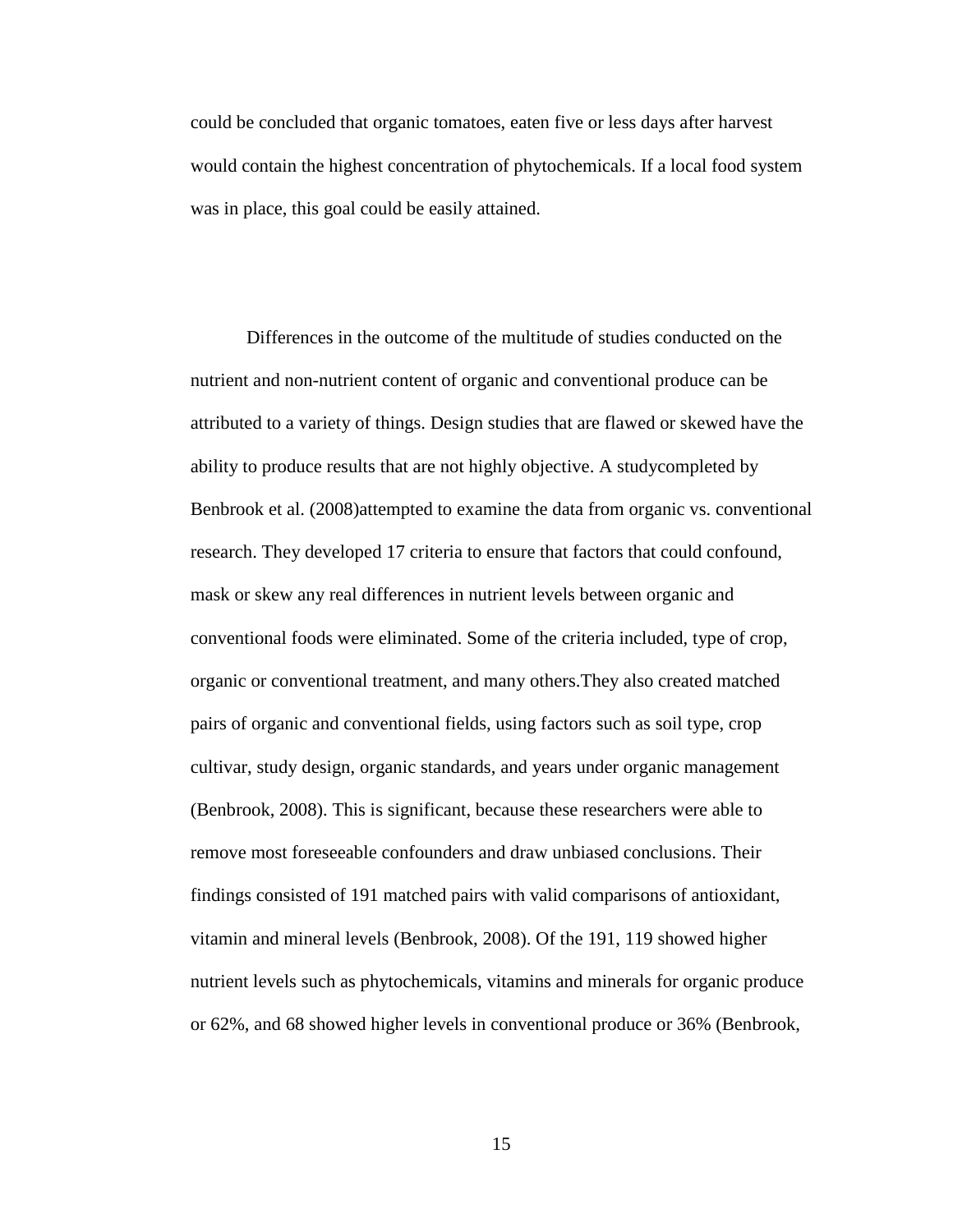2008). This study is significant because it shows how many factors can affect the data that is collected and how it can represent different conclusions.

As demonstrated by the research above, the differences between the phytochemicals in organic and conventional produce is significant. Based on the research collected, it appears that the combination of increased levels of many phytochemicals would clearly benefit the body. Oxidative stress is a major contributing factor to numerous chronic inflammatory diseases (Thompson, 2009). Phytochemicals are crucial to fighting these deleterious effects on the body. As many of the studies conclude, more research is needed to assess the full effect of organic vs. conventional produce on the human body.

In summary, it is clear that a majority of the research collected, concludes that organic produce often contains higher levels of secondary metabolites ie:increased levels of lycopene, beta-carotene, total phenolics and numerous other classes of phytochemicals (Benbrook, 2008; Botrel, 2012; Brandt, 2011) . Studies conducted in this area also point to increased concentrations of vitamins and minerals in organic produce (Caris-Veyrat, 2004; Herencia, 2011; Asami, 2003; Worthington, 2001). Controversy among studies is due to flaws in study design (Benbrook, 2008). However, it must also be stressed that many other variables besides nutrient content go into the overall appeal of food. Included in these are environmental impact, presence of toxins, and social impact. Examining the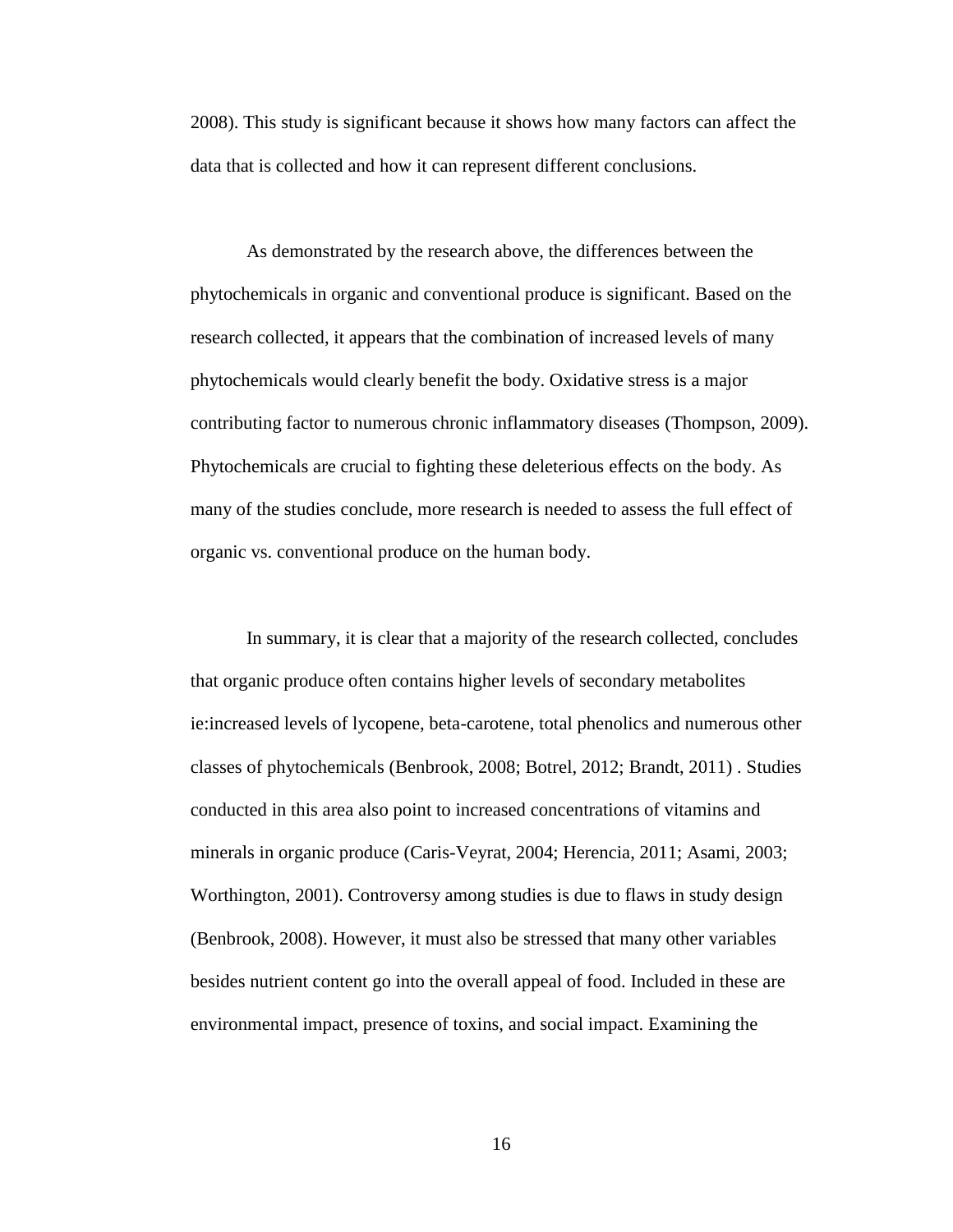overall picture of food allows us to more accurately determine the array of potential interactions it will have in the human body.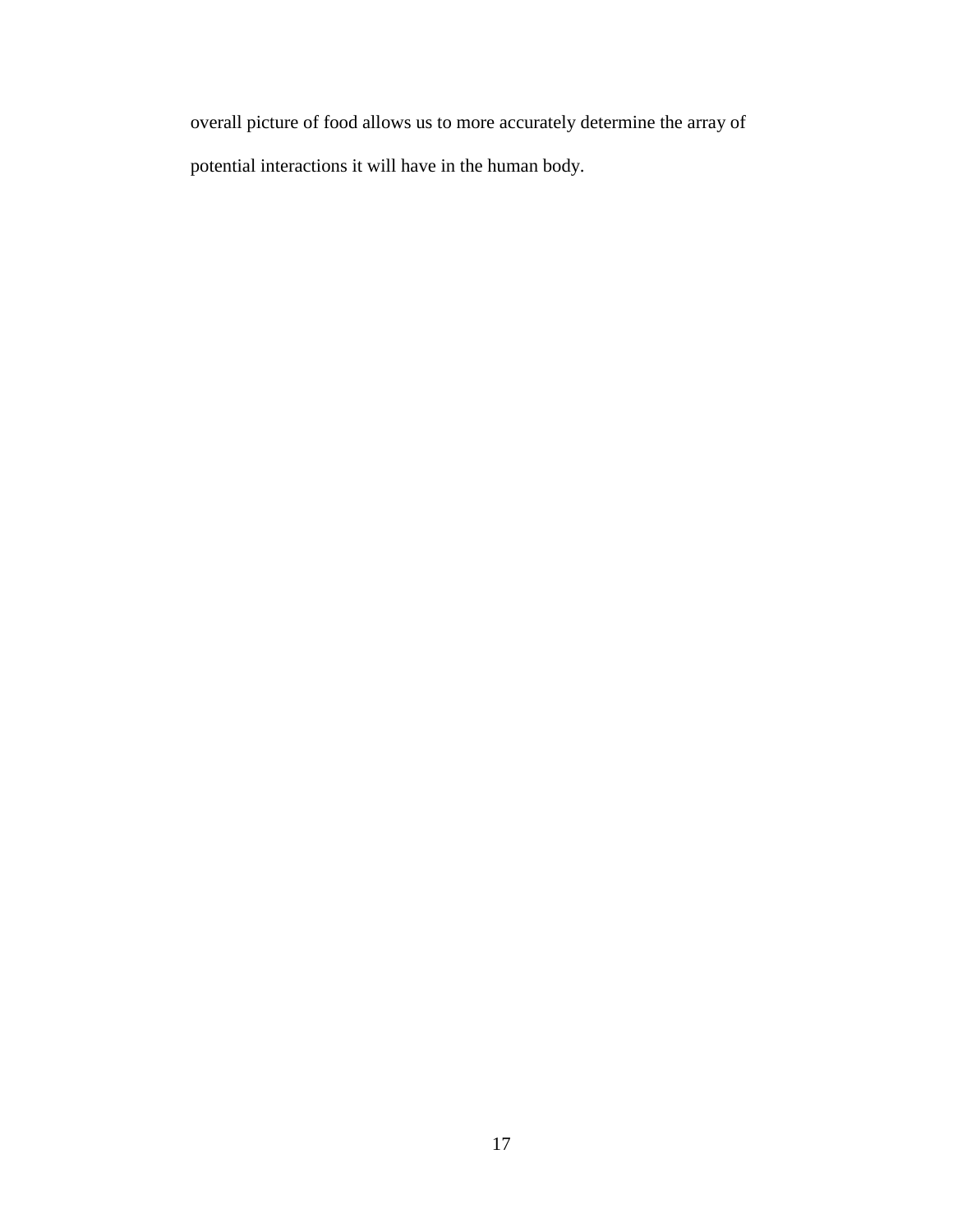#### **Chapter 2: Clean**

Two primary methods of agricultural production exist in the United States, the *organic* method and the industrial method, which is most used and termed *conventional*. These two methods differ in the numerous inputs and outputs they rely on. Research concludes that the method in which food is grown has measurable effects on the final product (Gold, 2007; Winter, 2011). These include altered nutrient quantity, presence of pesticide residues, changes in yield and effect on the environment.

#### *A. Organic Agriculture*

Organic production methods exclude the use of synthetic fertilizers and pesticides, which can cause the plant to undergo stresses from the environment. These stresses in turn cause the plant to defend itself by producing secondary metabolites such as phenolic compounds, which act as antioxidants. Agricultural practices that are organic tend to focus on good soil health, which promotes the accumulation of numerous beneficial effects. Increased available nitrogen from symbiotic bacteria, improve soil organic matter and decrease soil erosion are among the factors which promote less stress (Gomiero, 2011). Organic farmers are concerned with yield, but they are equally concerned with the state of the environment. The practice of organic agriculture is based on the balance between inputs and outputs of the environment. Organic farming relies on many fundamental agricultural practices such as crop rotation, natural fertilizers and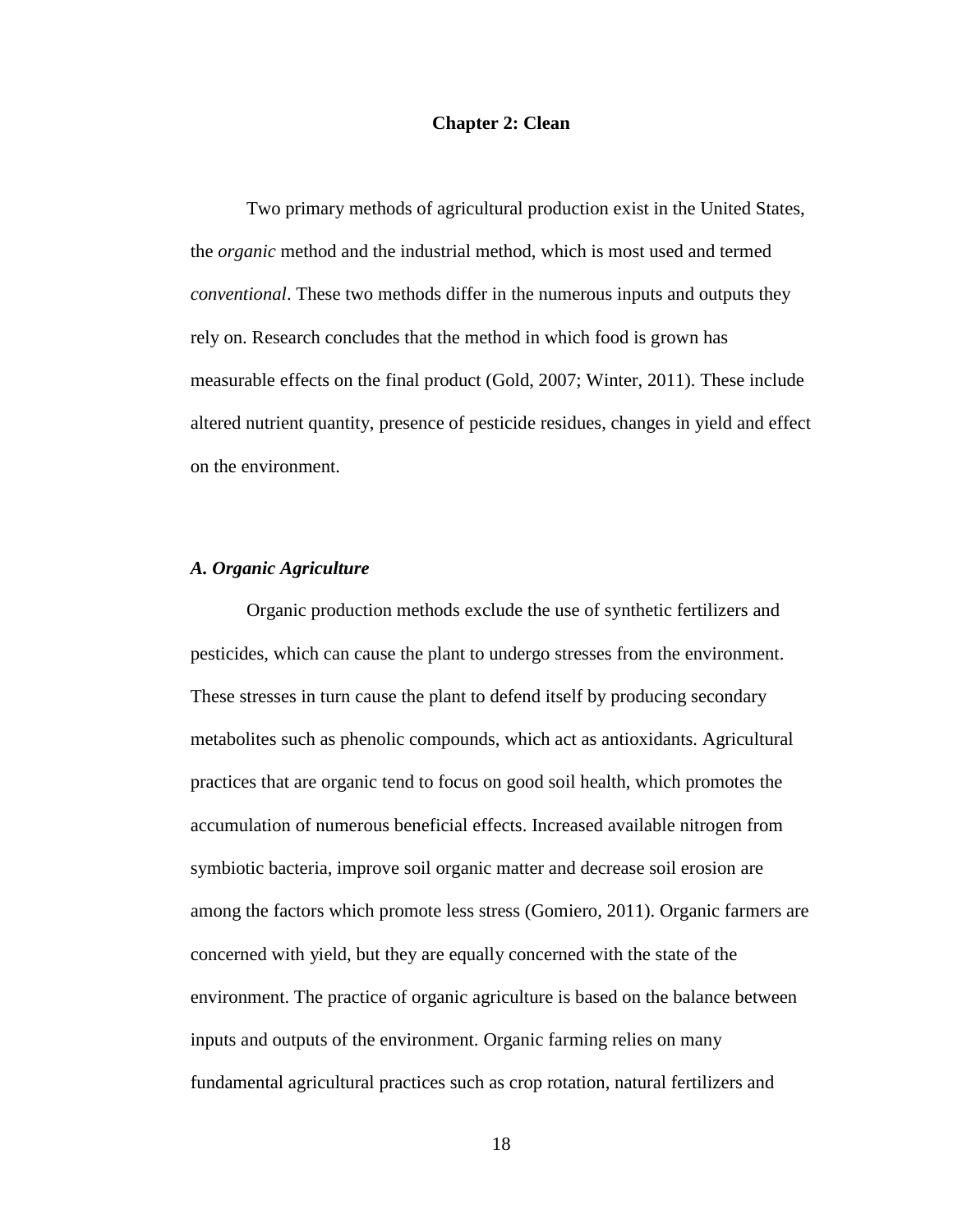pesticides, and biodiversity (Gomiero, 2011; Bengtsson, 2005; Benbrook, 2004). The combination of these strategies yields a sustainable system that is focused on environmental health. Good quality soil not only increases the concentration of nutrients present but also increases the populations of beneficial microorganisms. Organic agriculture theoretically yields a product that has been minimally exposed to synthetic pesticides and fertilizers and therefore contains fewer pesticide residues (Gold, 2007).

Several practices in organic agriculture can lead to increased levels of nutrients (Gomiero, 2011). First there is crop rotation, which primarily ensures that the crops do not deplete the nutrients in a given field before the next crop is planted there. Second, the practice of cover cropping decreases the risk that massive soil erosion does not occur in between cultivation periods. This also allows fields to rebuild nutrients and soil structure for a season and gain any nutrients lost during the previous season (Gomiero, 2011). Third, green manures are often planted on the fields that are in rotation. Green manures are crops such as clover or barley that are designed to be plowed back into the field at the end of the season, and add to the organic matter. Finally,organic farming includes the use of compost, a rich substance consisting of decomposed organic matter (Gomiero, 2011). This addition enriches the soil, further increasing the amount of nutrients available to the crops (Worthington, 2001). The combination of these practices allows organicagriculture to produce crops without the use of synthetic fertilizers.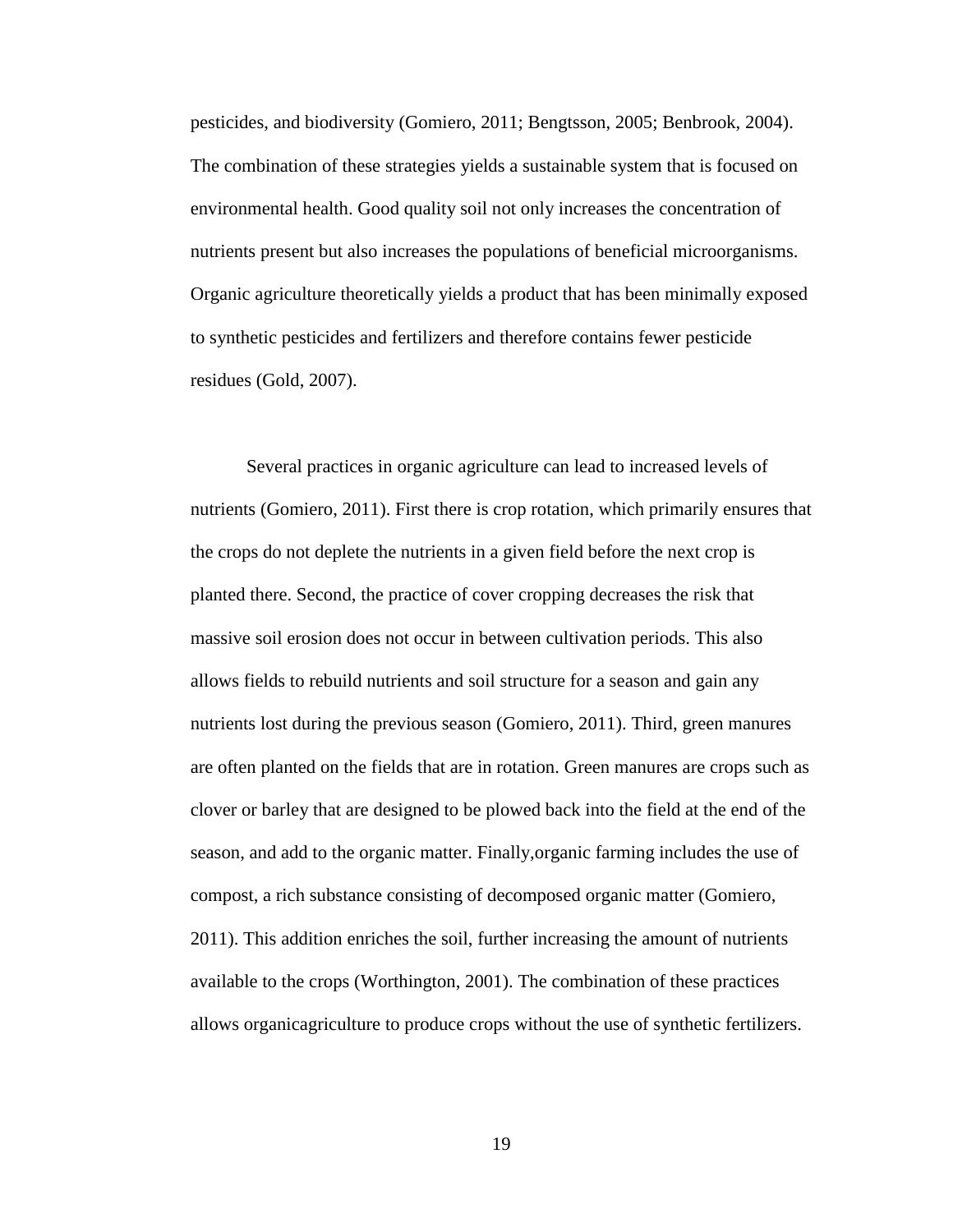According to the Organic Table Association, more than two thirds of US consumers buy organic foods occasionally and 28% buy them weekly (Greene, 2009). Despite the price premium associated with these foods, U.S. organic consumers are increasing. Organic sales have quintupled since 1997(3.6 billion to 21.1 billion dollars), specifically in the categories of produce and dairy products, which accounts for over half of the gains made (Greene, 2009).

#### *B. Conventional Agriculture*

The conventional agricultural practice is based on highest yield in the smallest amount of space, with less focus on environmental impact. Conventional farmers believe that production of food is more important in the short term than preservation of the environment (Gomiero, 2011). This agricultural practice includes the use of USDA approved synthetic fertilizers, and pesticides. Chemical pesticides are applied throughout the plant's life-cycle to deal with pests such as weeds and fungi. Fertilizers are used to enrich the nutrients of the plant and enhance its growth. In the past 35 years use of chemical fertilizers and pesticides has grown nine-fold and thirty-two fold, respectively (Swarainathan, 2010). Due to their ability to increase yield of crops, food production has surpassed the population need of the world (Swarainathan, 2010).

Countless types of fertilizers and pesticides are being used in conventional agriculture today. Bolognesi et al. (2011) identified major groups of pesticides;neurotoxicants such as organocholorides, organophosphates, and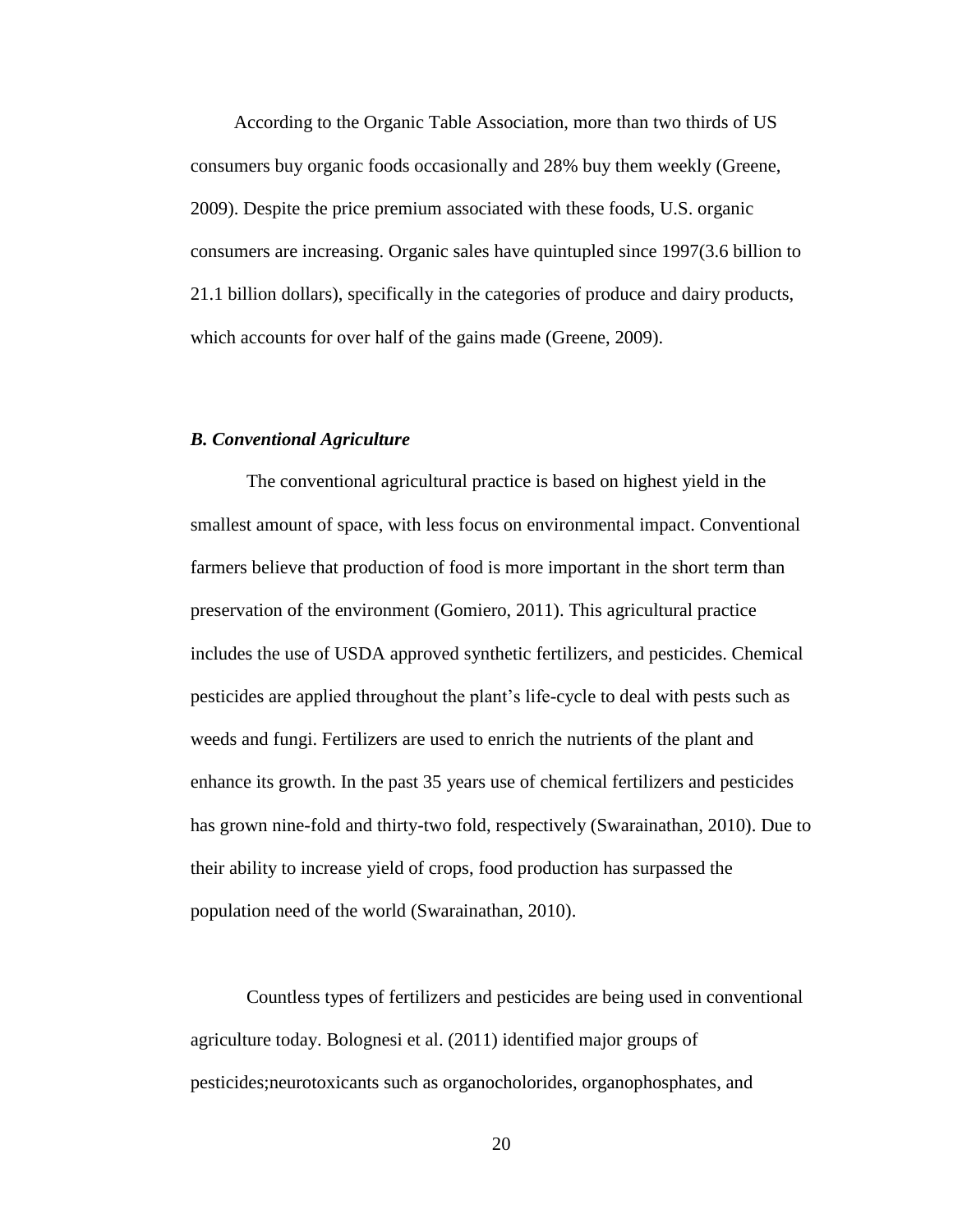carbamates, disrupters of energy metabolism such as dinitophenols, organotins, and pyrroles, and insect growth regulators benzoylureas (Bolognesi, 2011). These pesticides can exert harmful effects such as acute toxicity from short-term exposure and neurologic, carcinogenic, reproductive and genetic effects due to long-term exposure (Bolognesi, 2011).

Monoculture is the adoption of one single commodity crop on a farm for the purpose of high yield. This practice is one adopted by many conventional farmers that raise crops such as corn, soy and wheat. The use of monoculture undermines the benefits of biodiversity on crop health and development. Biodiversity encourages interspecies competition and natural pest and disease management (Bengtsson, 2005). Biodiversity also ensures that if one crop fails due to disease or weather, the farmer will have a back up crop. Due to the lack of diversity, monoculture can make management of large farms easier and more cost efficient (Bengtsson, 2005). Disadvantages to monoculture include, loss of biodiversity and increased risk for complete loss of crops from disease (Bengtsson, 2005).

The use of genetically modified organisms (GMO) is included in conventional agriculture. This practice has been a part of conventional agriculture since the early 1990s. Genetically modified organisms are designed to be resistant to pests and diseases or to specific chemical agents. The USDA Organic certification process prohibits the use of GMOs (McEvoy, 2012).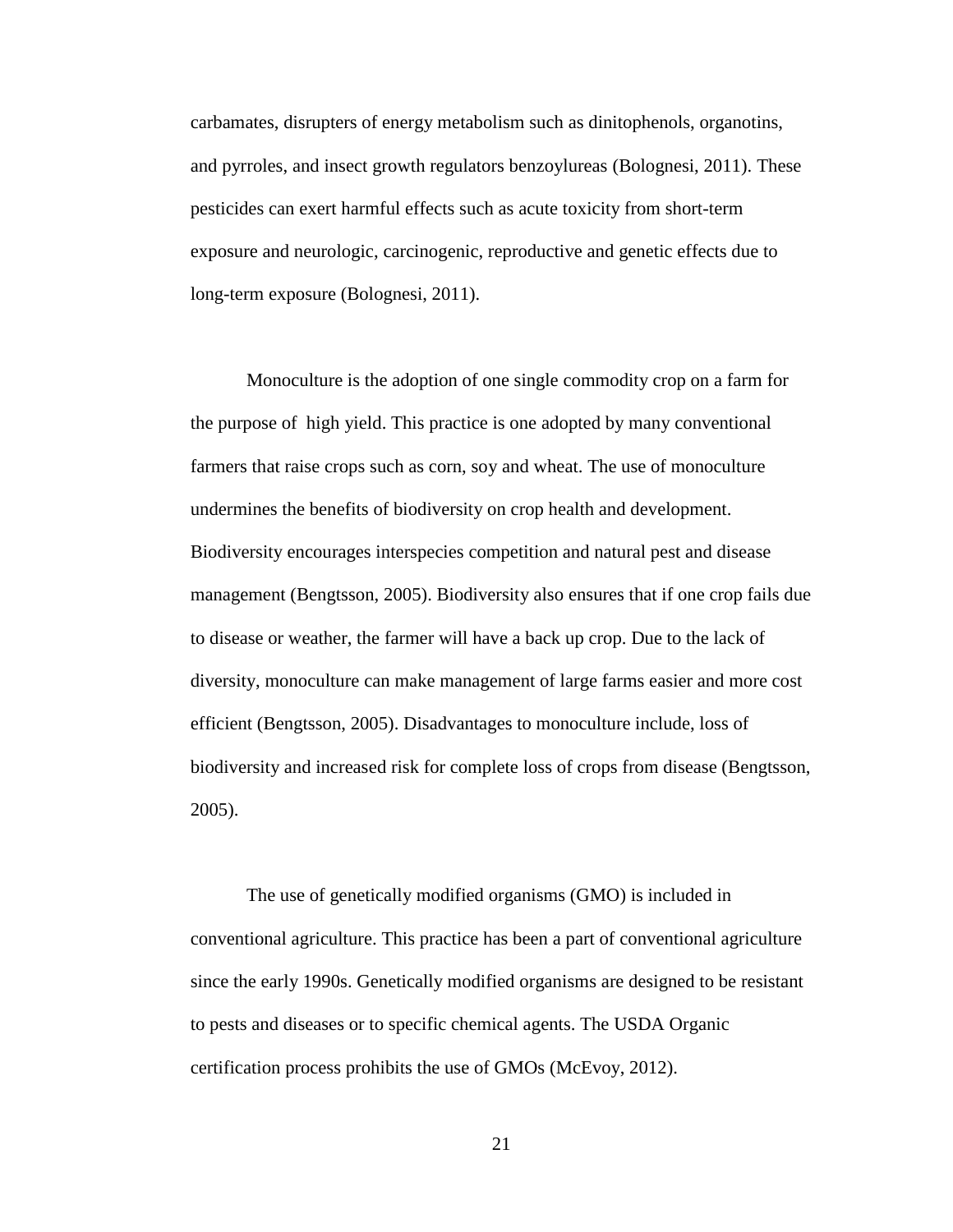Organic and conventional agriculture differ greatly in methods, regulations, and overall philosophy. These differences result in measurable contrasts in the impact that the final product makes on the environment. It is crucial that all aspects of each method are taken into account. Like our health, the food we consume is composed of numerous inputs and outputs that must all be considered to make the best possible choice.

Based on the findings presented above, it is clear that a significant portion of the U.S. population has determined that the benefits of organic foods outweigh its costs (Greene, 2009). However, the majority continues to consume foods produced by conventional methods. This could be due to gaps in education, the increased cost to consumers or lack of concern over health (Oluwole, 2009). The Slow Food Model is designed to improve the health of the individual, the community and the environment. Organic food fits into the model because it is considered *good, clean* and *fair*.

# *C. Pesticide Residues In Organic and Conventional Foodsand Their Effects on Human Health*

Use of herbicides and fertilizers in conventional agriculture has been proven to cause adverse effects from leaching into groundwater and accumulating at dangerous levels (Arias-Estevez, 2008). Overworking agricultural land causes long-term effectssuch as soil erosion, loss of soil organic matter, nitrogen leaching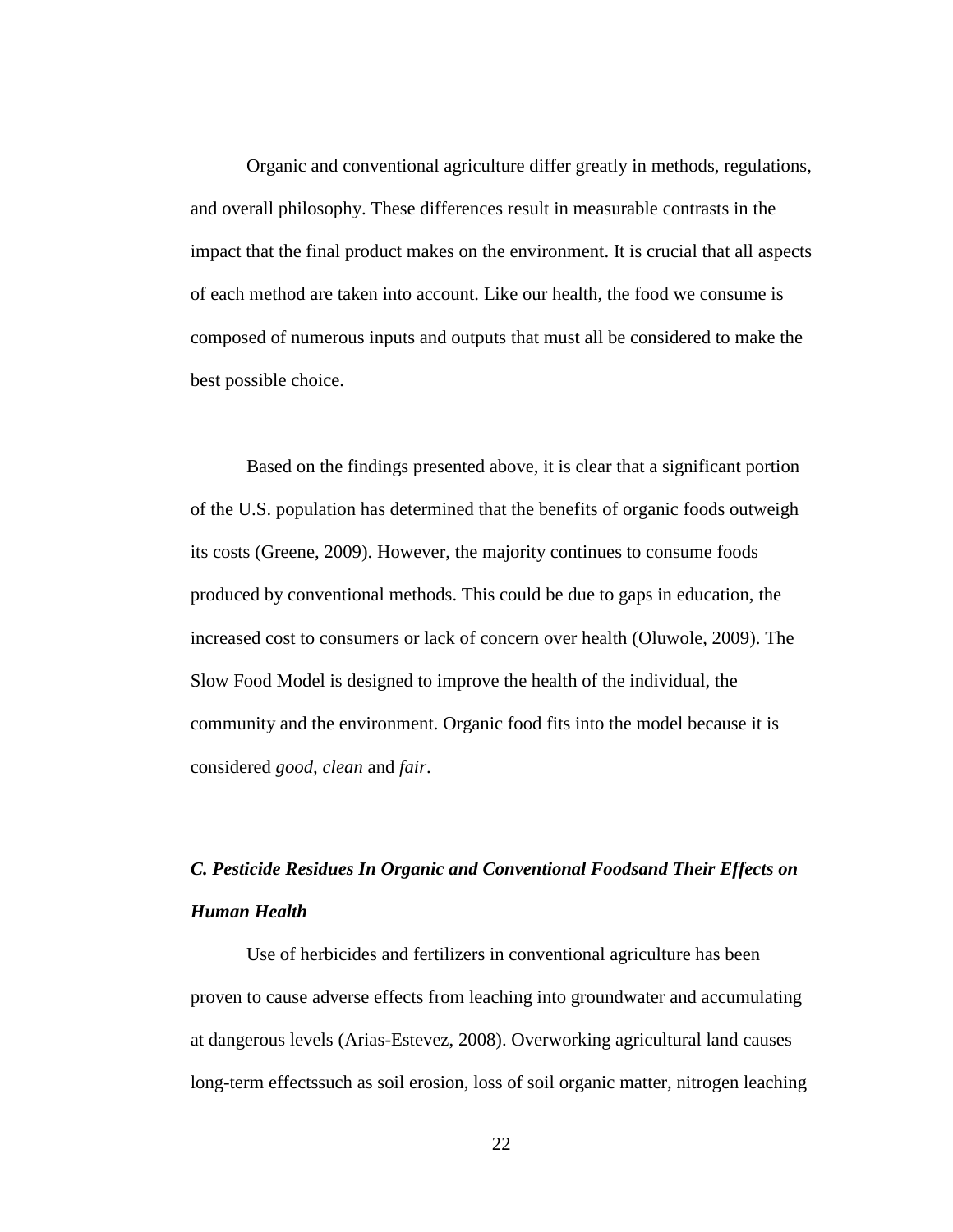and many others (Gomiero, 2011). However, the use of synthetic pesticides has allowed advancements in the potential yield of certain crops as well as decreased losses and labor inputs (Witczak, 2012; Swarainathan, 2010). Organic agriculture focuses on preserving the quality of the soil for future generations by implementing such strategies as cover cropping, use of manure fertilizers and approved non-synthetic pesticides (Reganold, 2010). The importance of preserving the soil quality is recognized by countless organizations but actions to ensure its preservation are slow to be realized. The absence of pesticides and fertilizer traces in foods, as seen in the organic method of agriculture, decreases levels of toxins and residues in the foods. Several countries in the European Union have determined the effects of certain chemical fertilizers and pesticides significant enough to ban their use (Witczak, 2012).Due to the fact that pesticides are often applied in combination or as cocktails, it can be difficult to determine which individual agents are associated with specific effects (Leffall, 2010). The future of agriculture is rooted in determining how all of these stresses, affect both the human body and the environment.

Organic agriculture does not prohibit the use of all pesticides but does prohibit the use of synthetic pesticides as well as the use of certain amounts of fertilizers (Martinez, 2010). Because of this, it is generally concluded that organic produce is safer for consumption. Research has shown that produce from organic agriculture contains lower levels of chemical residues from pesticides and fertilizers (Benbrook, 2011; Curl, 2003; Lu, 2006; Witczak, 2011). Additionally,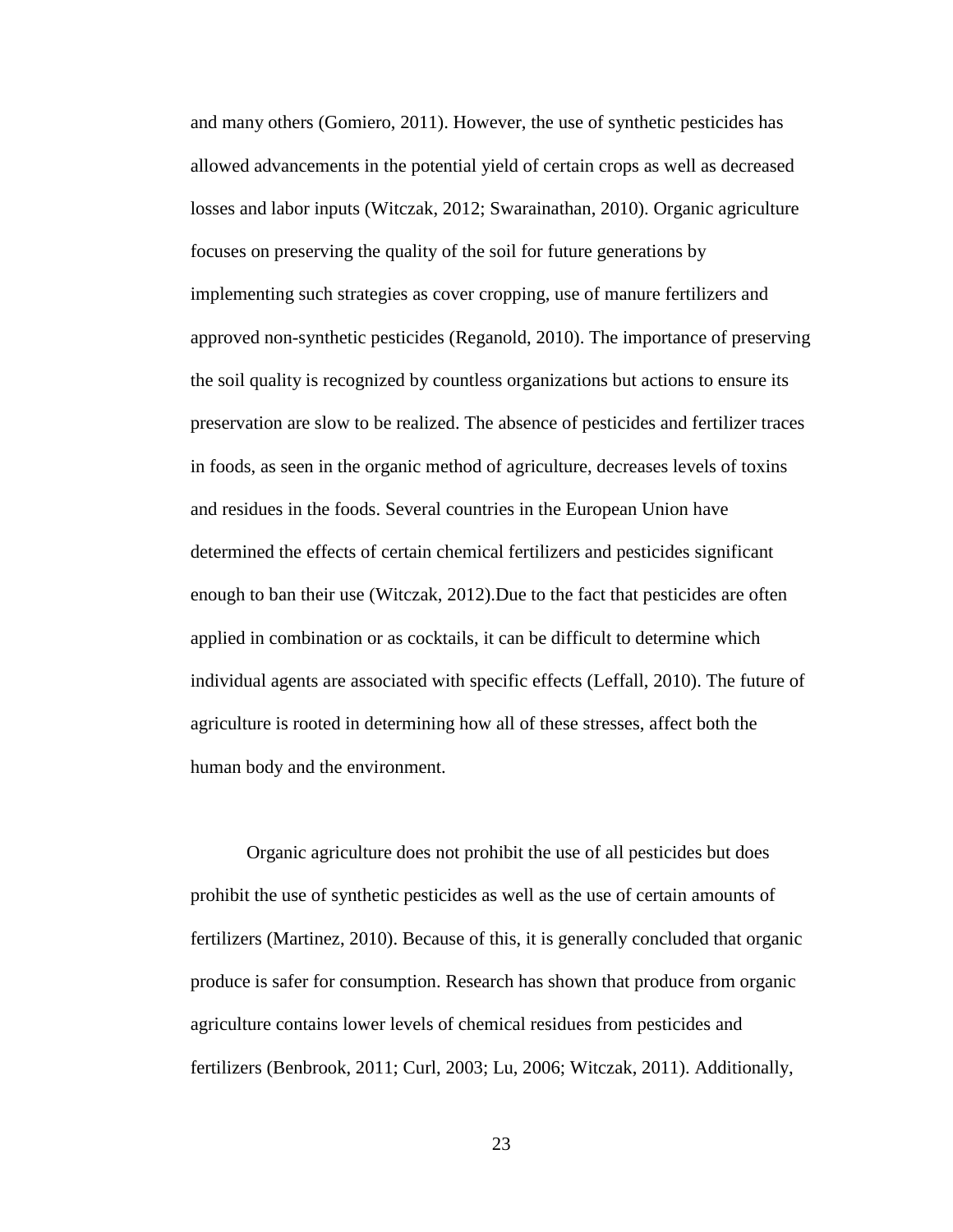organic agriculture results in significantly lower concentrations of synthetic fertilizers such as nitrogen or phosphate, in the soil (Martinez, 2010; Benbrook, 2011). Presence of these synthetic materials in the soil is thought to contribute to acidification and water contamination. These were both identified as major concerns for Northern and Western Europe at the United Nations RIO+20 Conference on Sustainable Development (Swarainathan, 2010). Conventional produce consistently contains residues from these pesticides and fertilizers due to their use throughout the agricultural process. The levels present have been determined by some to have little impact on human health (Winter, 2011).These conclusions could be due to data that is not properly obtained, as mentioned by Benbrook et al. (2008).

The results of a systematic review conducted by Smith-Spangler et al. (2012) demonstrated that only 7% oforganic produce contained pesticide residues, whereas 38% conventional contained residues. They also concluded that overall, organic produce had a 30% lower risk of pesticide contamination. Overall however, they determined that their findings did not justify organic foods being labeled "safer" or "healthier" (Smith-Spangler, 2012). This conclusion is based upon theirstrict criteria they choseto use.

Winter et al. (2011) conducted a study on the pesticide concentrations of the Environmental Working Group's "Dirty Dozen" and found that only a few of the items on the list such as: bell peppers, celery and apples contained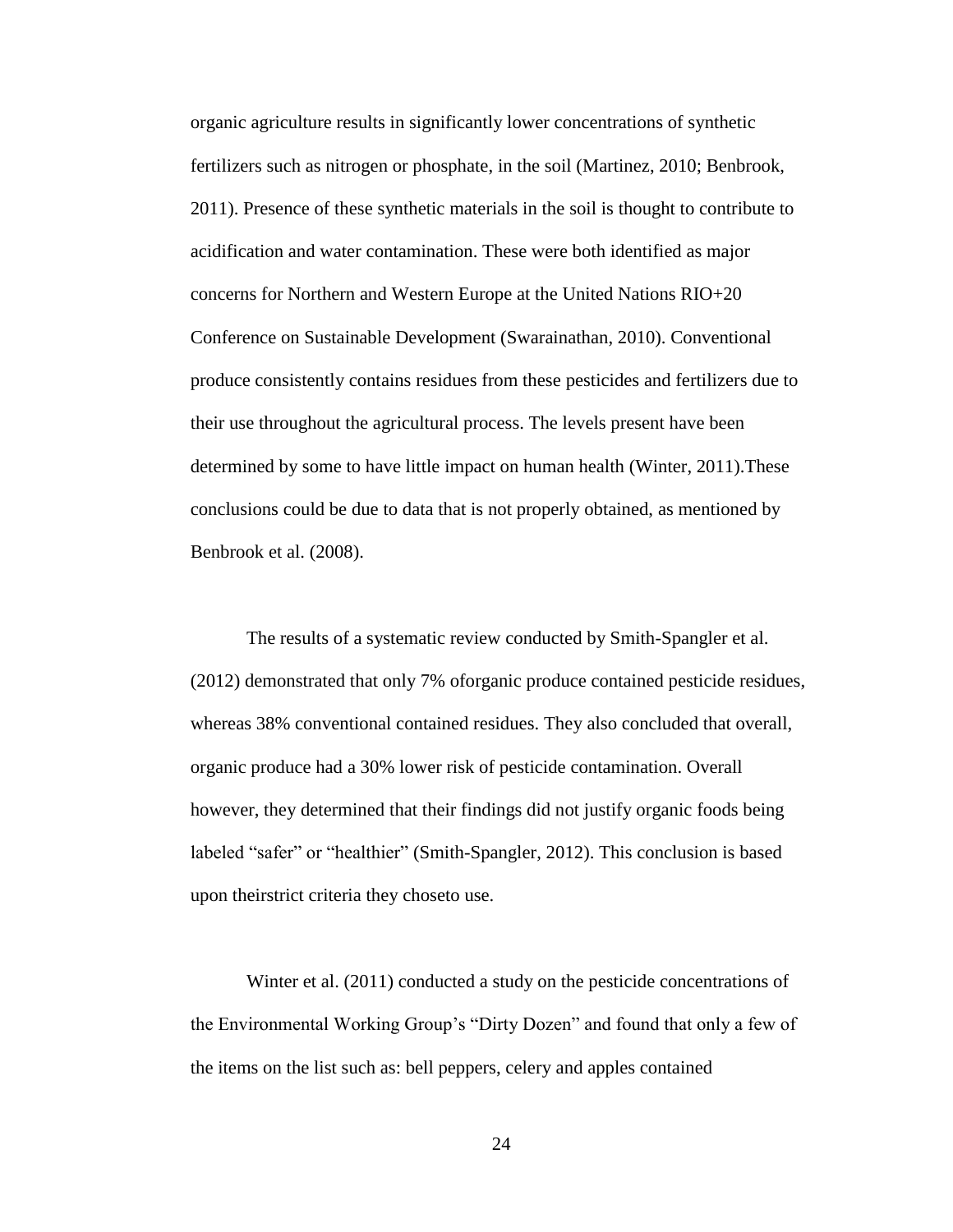concentrations significantly close to the recommended limits of exposure (Winter, 2011). However, because these levels are compared to a standard developed by the Pesticide Data Program (PDP), it is crucial to further examine which levels of these chemicals are determined to be safe. Recommended limits of exposure are under severe scrutiny by many groups which argue that no levels of exposure are safe (Leffall, 2010).

Cereal grains (rye and wheat), which were conventionally produced, were determined to have significantly more total pesticide content than those produced organically (Witczak, 2011). Overall the organic wheat presented the lowest levels of the 13 different organochlorine pesticides in both the soil and the final product. Cereal grains are widely consumed all over the world and based upon this study, should be an area for concern.

Farmers struggle with pest issues throughout the duration of their planting season. As a result, many choose to use chemical herbicides and pesticides as part of their management programs. This practice is used to make farming less costly and less labor intensive. However, in return the farmer is exposed to numerous hazards with potential deleterious health effects (Ngowi, 2007; Oluwole, 2009, Lu, 2011). Improper use of chemical fertilizers is a serious issue in many developing countries (Swarainathan, 2010). It is obvious that the use of synthetic fertilizers is attractive to the farmers for all reasons mentioned above, but inadequate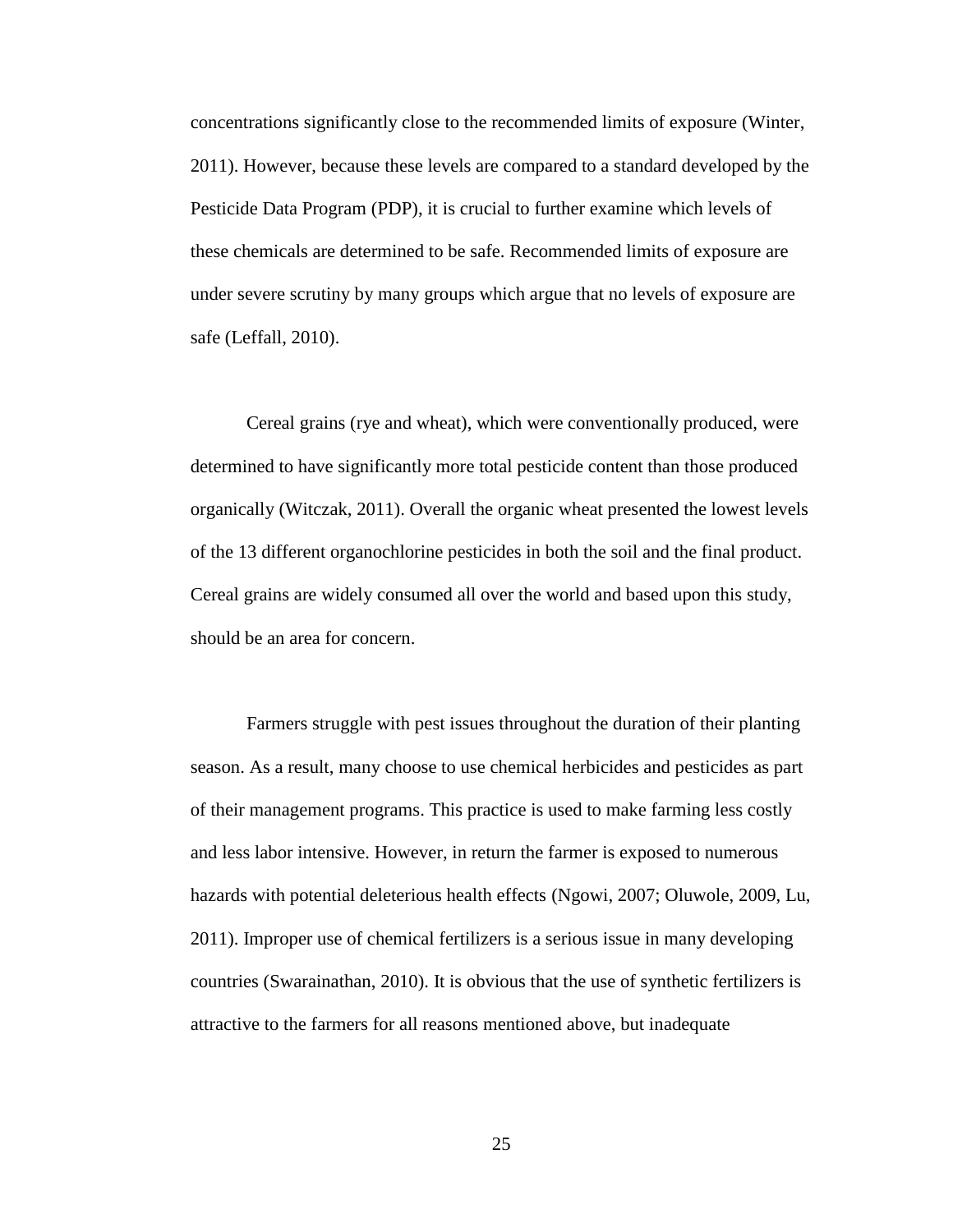knowledge and resources continues to hinder farmers from actually benefitting from their use (Ngowi, 2007; Oluwole, 2009; Lu, 2011).

In many developing countries the application of pesticides is not well regulated and the knowledge level of farmers about their use is low. As a result, the pesticides are often misused (Ngowi, 2007). Ngowi et al. (2007) reported in a review doneof pesticide use in South Africa and Tanzania reported that approximately 41 different pesticides were being applied to local fields. Through a series of questionnaires they found that a majority of farmers were applying pesticides on a regular basis and in some cases as many as 16 times per season. Sixty-eight percent of farmers reported feeling sick after routine application of pesticides. The farmers reported symptoms such as dermal effects, dizziness and headache. Often times the whole family that assisted in maintenance of the farm were exposed and would also be at risk (Ngowi, 2007).

Oluwole et al. (2009) completed a study in Nigeria on pesticide use and its effects on the local population. They observed that the whole family was involved in the farm so they were all exposed on a regular basis to the pesticides. Their study concluded that 91.3 % of farmers reported health-related problems when they sprayed pesticides. Individual farmers reported a minimum of five symptoms including nausea, headache, vomiting, eye irritation and skin problems. Eightynine percent also reported that they did not take the proper safety precautions before using pesticides (Oluwole, 2009). Increased education and training on the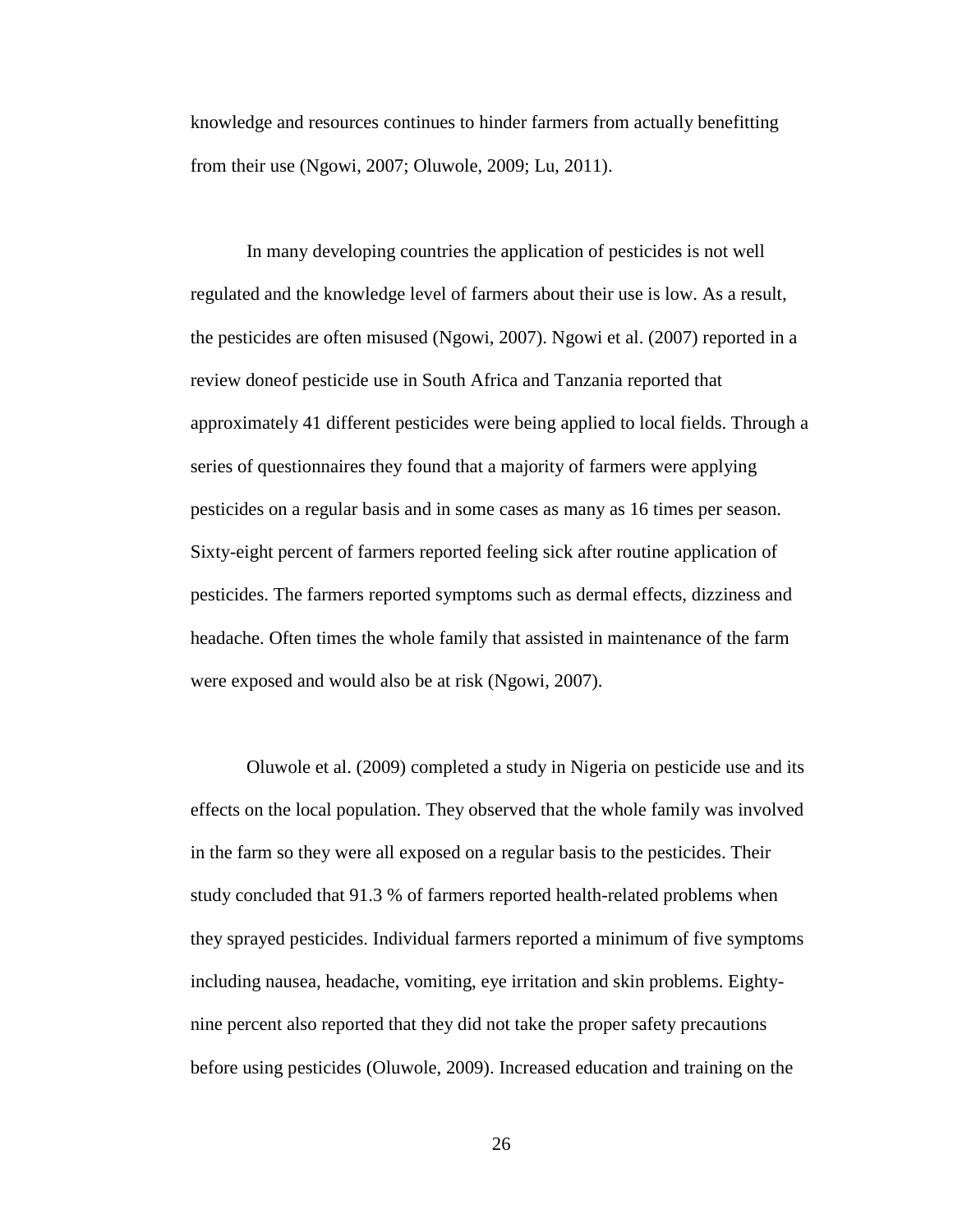safe use of pesticides would benefit the health of both the farmers and their families.

In a study, completed on pesticide exposure in the Philippians, Lu et al. (2011) discovered that three commonly used pesticides were the cause of several health issues. Exposure of farmers and their families to organophosphates, organochlorines and pyrethyroids was linked to reported changes in red cell cholinesterase, muscle fasciculation, conjunctivitis, eye pain, and numerous neurological symptoms (Lu, 2011).

Prolonged exposure to pesticides and fertilizers, or high pesticide exposure events (HPEEE) has been associated with increased risk for depression (Beseler, 2008). The study was conducted by Beseler et al. (2008) using a questionnaire to evaluate farmers in Iowa and North Carolina. Only a small percentage were ever clinically diagnosed with depression, however this was attributed to the fact that many of the farmers could not or would not seek medical care for their problems. The odds for developing depression were significantly increased in those who reported either prolonged exposure to pesticides or an HPEE (Beseler, 2008). Even those who used the proper protective equipment (PPE) were still at risk (Beseler, 2008). The only PPEs found to significantly decrease risk with exposure were the chemically resistant gloves, which all the farmers did not report wearing (Beseler, 2008).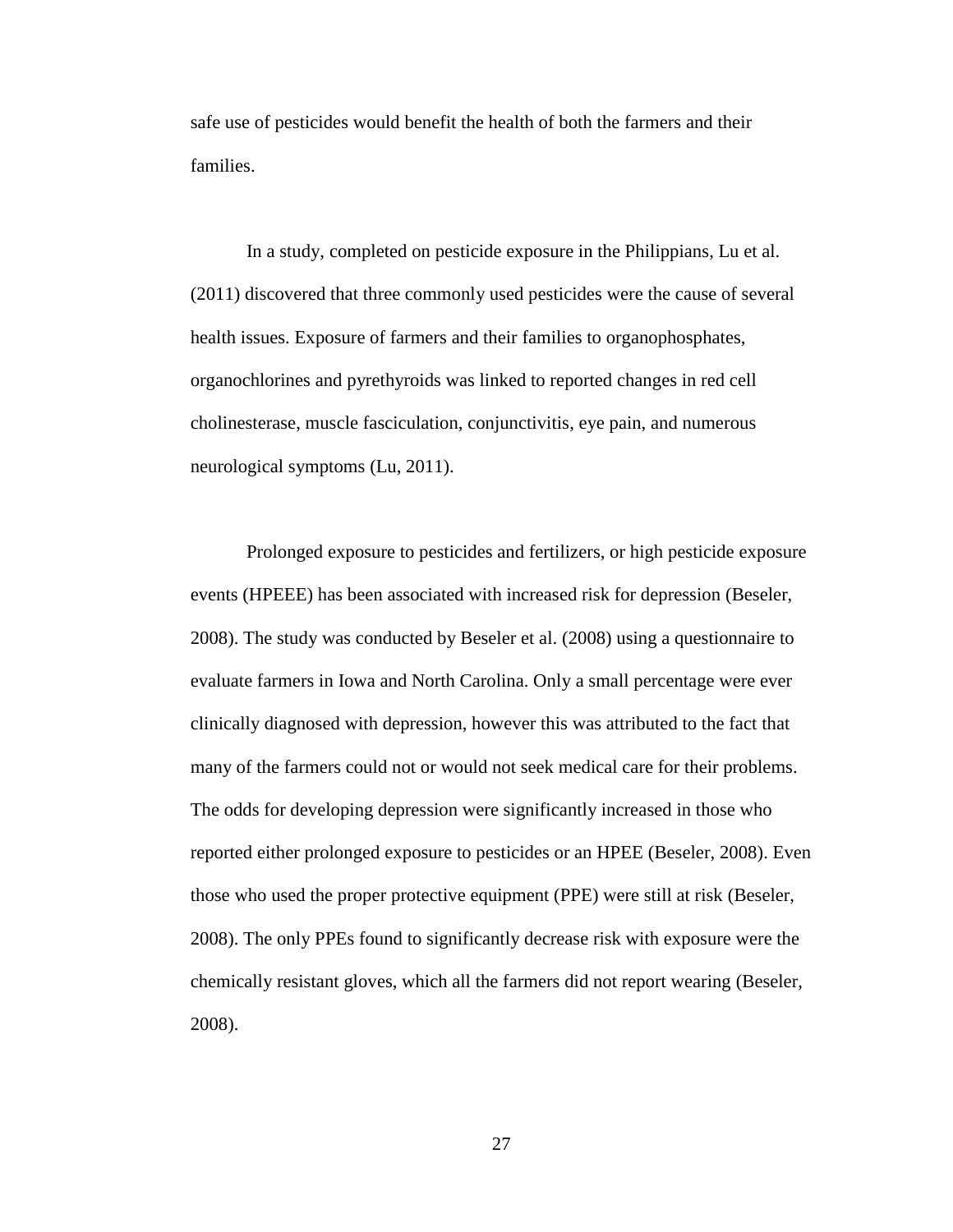The University of Nebraska publicized a report, which stated that overall, farmers are as healthy if not healthier than the general population (Schulze, 2007). Health was defined by a series of factors such as life span, likelihood of developing conditions like cancer or heart disease and physical activity (Schulze, 2007). They then went on to caution that male farmers have 14% higher chance than the general population of developing prostate cancer especially after age 50. Their report also states an association between lung cancer and certain herbicides and insecticides, as well as increased risk of breast cancer in women married to farmers. The report mentioned a correlation between pesticide application and multiple myeloma and leukemia, respiratory issues, vision, and women's reproductive issues (Schulze, 2007). While farmers and their families have the potential to be very healthy, there is an increased level of risk associated that cannot be ignored.

In a study conducted on the occupational hazards faced by women in Nigeria, Egharevba et al. (2004) concluded that prolonged use of pesticides and other chemical agents was the cause for many health issues. Besides the obvious physical hazards such as heat exhaustion and muscle fatigue, 30% of the women reported skin and respiratory ailments due to exposure of harsh chemicals (Egharevba, 2004).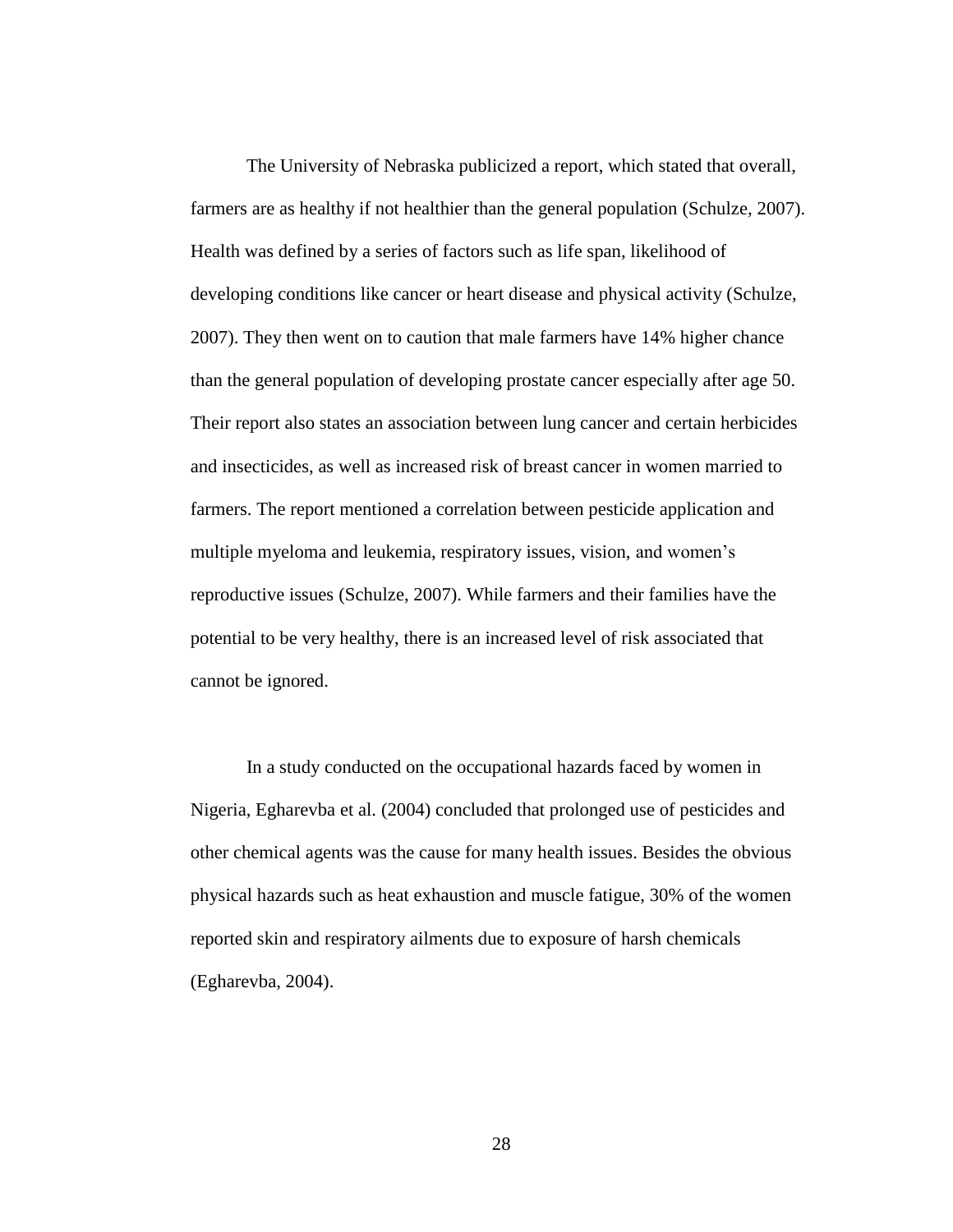The report published by the President's Cancer Panel in 2010 reviews all the possible environmental factors that increase risk for cancer (Leffall, 2010). Risk from agricultural sources is recognized as a major concern in the United States. Specifically they identify the increased risk for cancer such as leukemia, among children who grow up on farms or near farms. Additionally children whose parents use pesticides in gardening or children who are pesticide applicators on farms had increased risk (Menegaux, 2006). Increased risk among farmers for prostate cancer in addition to increased risk for female pesticide applicators to develop ovarian cancer is documented. This report also states that exposure to pesticides including herbicides, insecticides and fungicides has been linked to brain and central nervous, breast, colon, lung, pancreatic, kidney, testicular, and stomach cancers (Clapp, 2007). Additionally links have been established between exposure to these agents and Hodgkin and non-Hodgkin lymphoma, multiple myeloma and soft tissue sarcoma (Clapp, 2007). Thousands of pesticides have been approved for use in agricultural and non-agricultural settings, and while the risk is higher amongst agricultural workers, it is still prevalent in the general population (Leffall, 2010).

Leffall et al. (2010) also examined how risk associated with consuming foods that have been exposed to pesticides and fertilizer residues affects human health (Leffall, 2010). Nitrogen is a particular compound of concern because it is a fertilizer used heavily in conventional agriculture and as a result is found in dangerous levels throughout the environment(Vitousek, 1997). Exposure to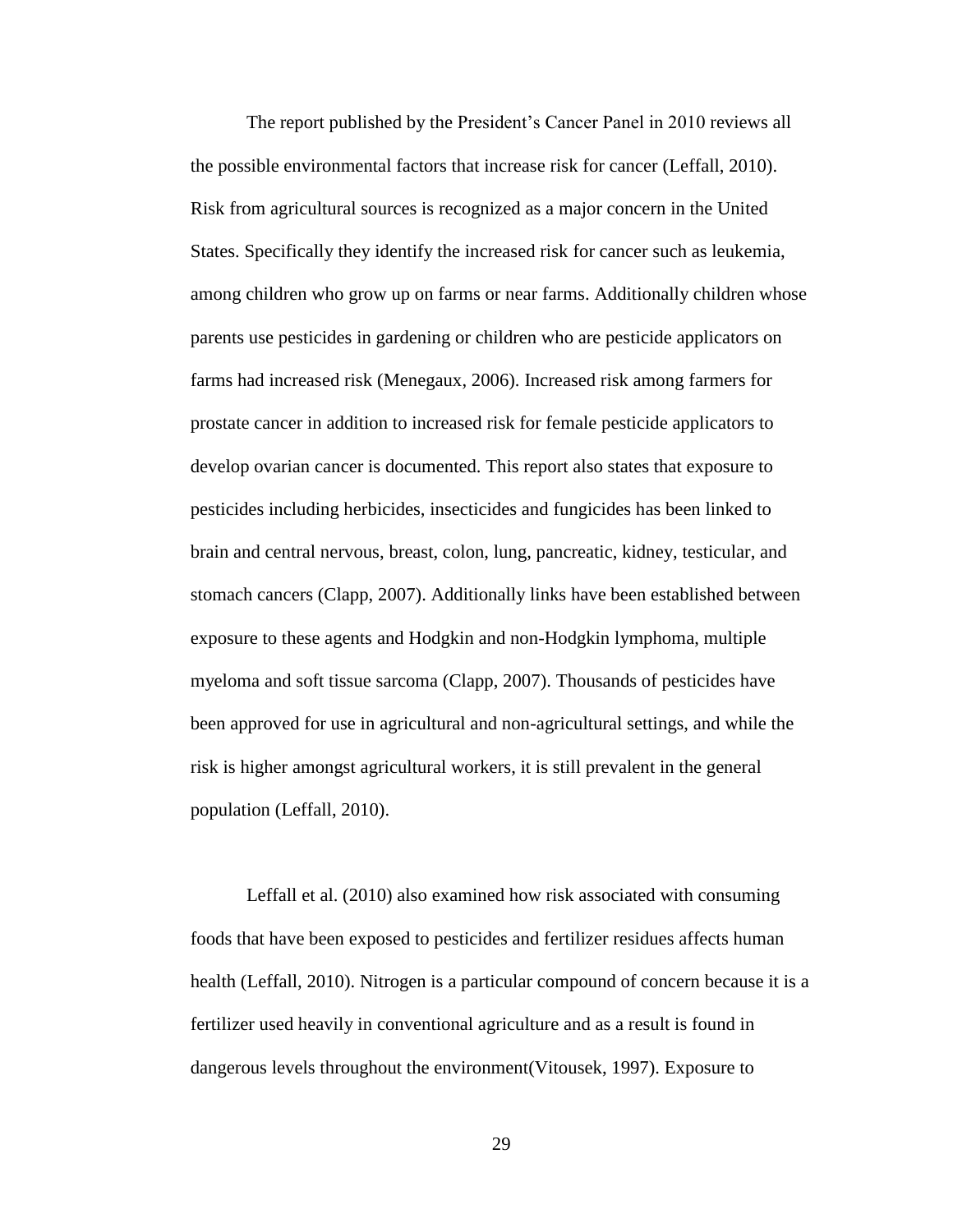nitrogen in excess is linked to many forms of cancer such as brain and ovarian as well as tumor spread and proliferation (Lijinsky, 1986), (Weyer, 2001). Cadmium containing phosphate fertilizers are also widely used and have been strongly associated with pancreatic cancer(Falk, 1988).

When determining the cause of exposure to endocrine disrupting chemicals (EDCs), McKinlay et al. (2008) found that exposure through consumption of conventionally produced foods was among the leading contributors. They also determined that being exposed via involvement in the conventional agriculture practice most likely resulted in harmful exposure (McKinlay, 2008).

Lu et al. (2006) observed in their study done on dietary pesticide metabolites from children on both conventional and organic diets, that the organic diet provides an almost immediate protection against pesticides in food. They examined specifically organophosphorus pesticides in the children's diets over a 5 day span. Even with that short trial period the results show that children on the organic diet had significantly lower pesticide residues in the urine(Lu, 2006). This is especially important for children who consume large amounts of fresh produce and cereal grains, as they are the foods with the highest concentration of pesticide residues.In another study conducted by Lu et al. (2000), results showed that families where one or both parents were involved with agriculture or if the family lived in close proximity to corn fields, had five times the urinary concentrations of organophosphate metabolites (Lu, 2000).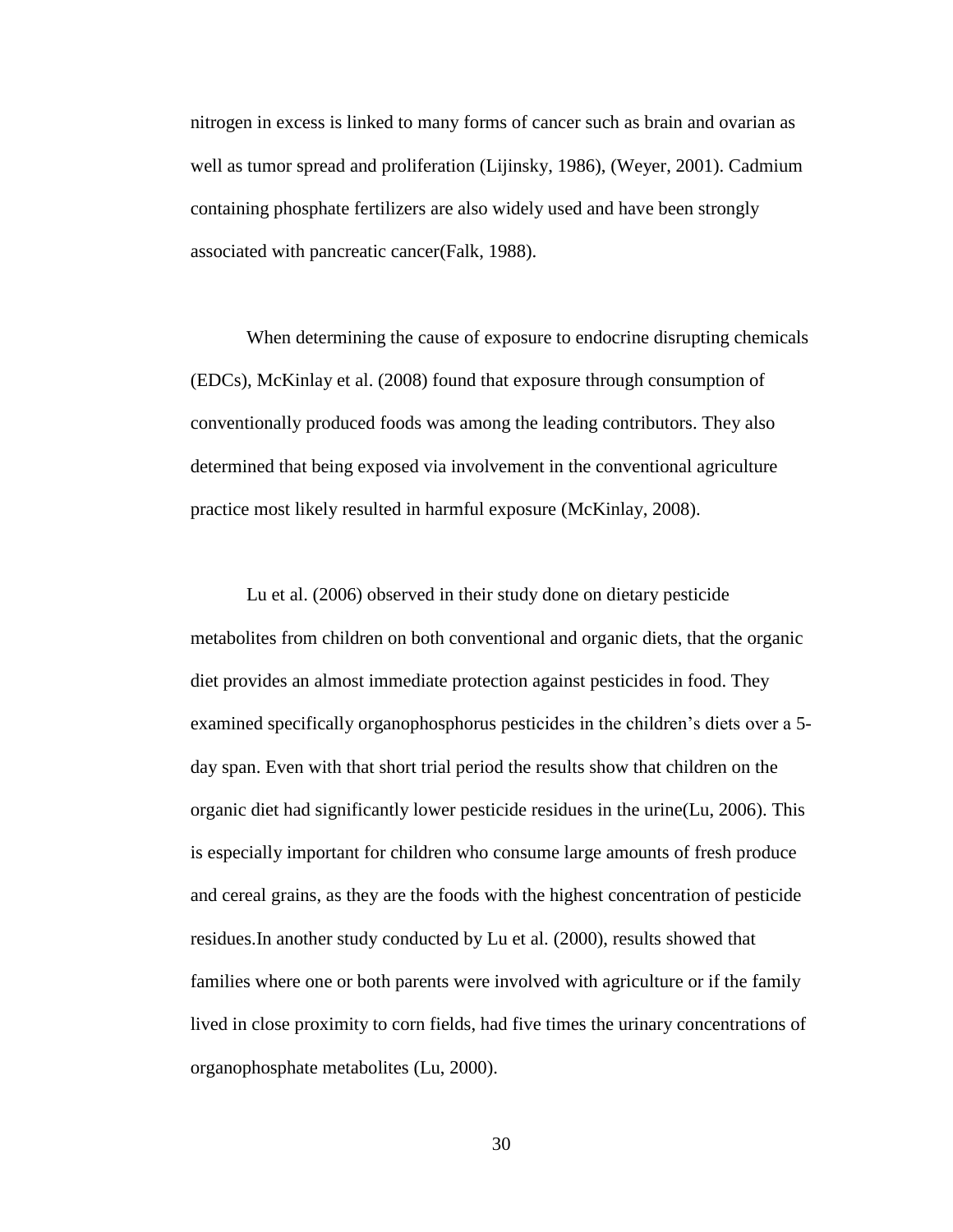Curl et al. (2003) conducted a study on urinary concentrations of organophosphates (OP) in school children, ages two to five. Urine samples were taken for a 24-hour period three days after beginning their respective organic or conventional diet and were analyzed for five major metabolites of organophosphates. The study revealed that diet was the main avenue for contamination, and that children with organic diets had significantly lower levels of dimethyl metabolites in their urine than children that consumed conventional diets (Curl, 2003).

Another study was conducted by Curl et al. (2002) on organophosphate take-home residues in the children of farmers. They tested samples of dust, inside cars, and urine from both children and farmers in the household. The researchers determined that the pesticide Azinphosmethyl was found in 85% of dust samples and 87% of car samples at levels above the limit of quantitation determined by the EPA. They also detected the pesticide DMPT (Dimethylphosphorothidate)in 88% of child urine samples and 97% of adult urine samples at levels above the limit of quantitation (Curl, 2002).

Risk for exposure to pesticides also exists when residues are present in the produce that is harvested and sold for consumption. Even though farmers sometimes apply pesticides safely, traces are often detected in the final produce. Safe levels have not been fully examined by health professionals, but there is no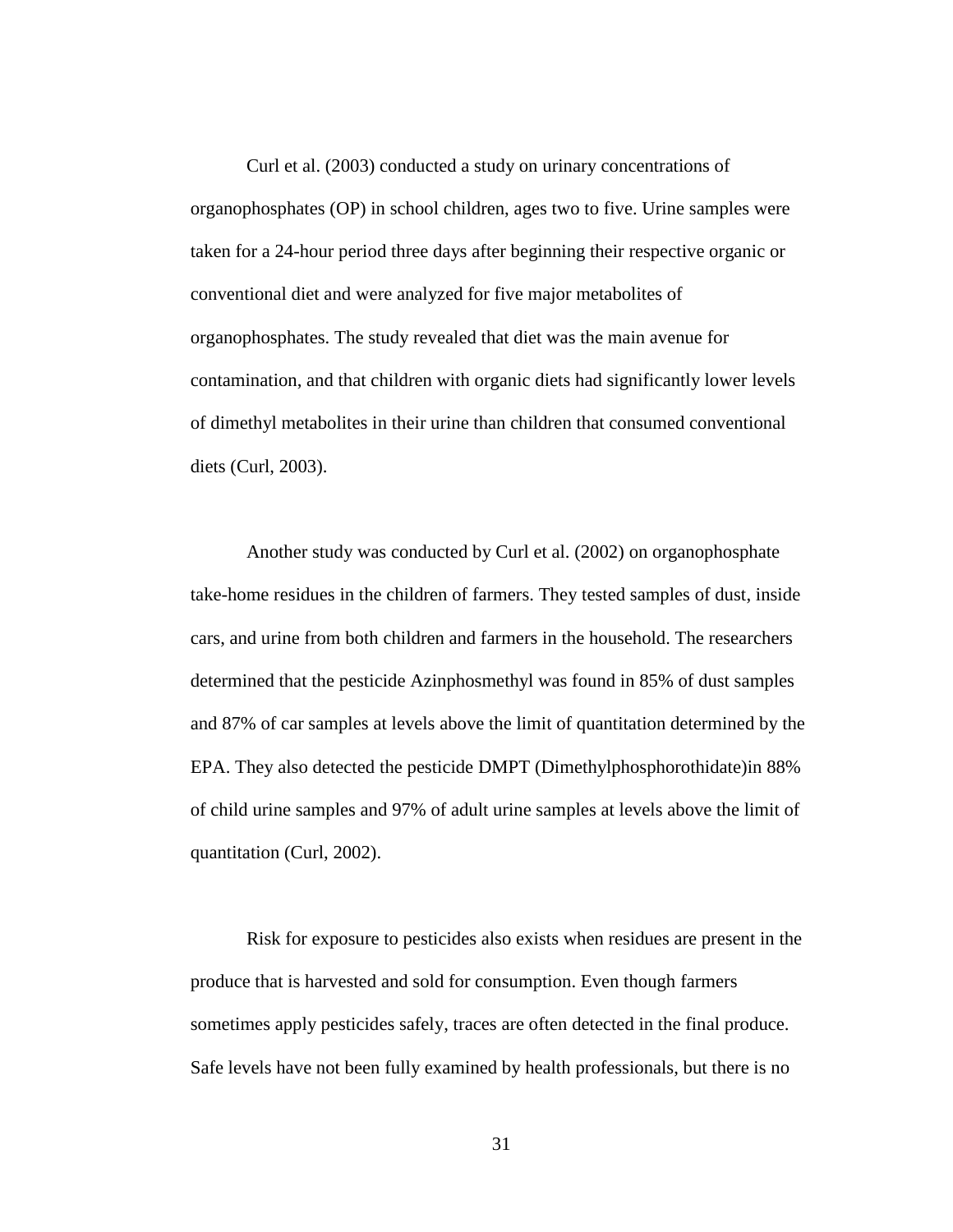doubt that they are present in the food American's consume. Exposure has been linked to numerous cancers,long-term degenerative symptoms such as blindness and numbness of limbs and acute physical symptoms such as fatigue and dizziness.

Clean food is supported by the Slow Food model, and correlates closely with organically produced foods (Gomiero, 2011). Due to the regulations associated with organic production, synthetic fertilizers and pesticides cannot be detected in their products. It could therefore be concluded that, organic produce will expose those who consume it, to much less risk of ingesting contaminants with ultimate effects on health and disease.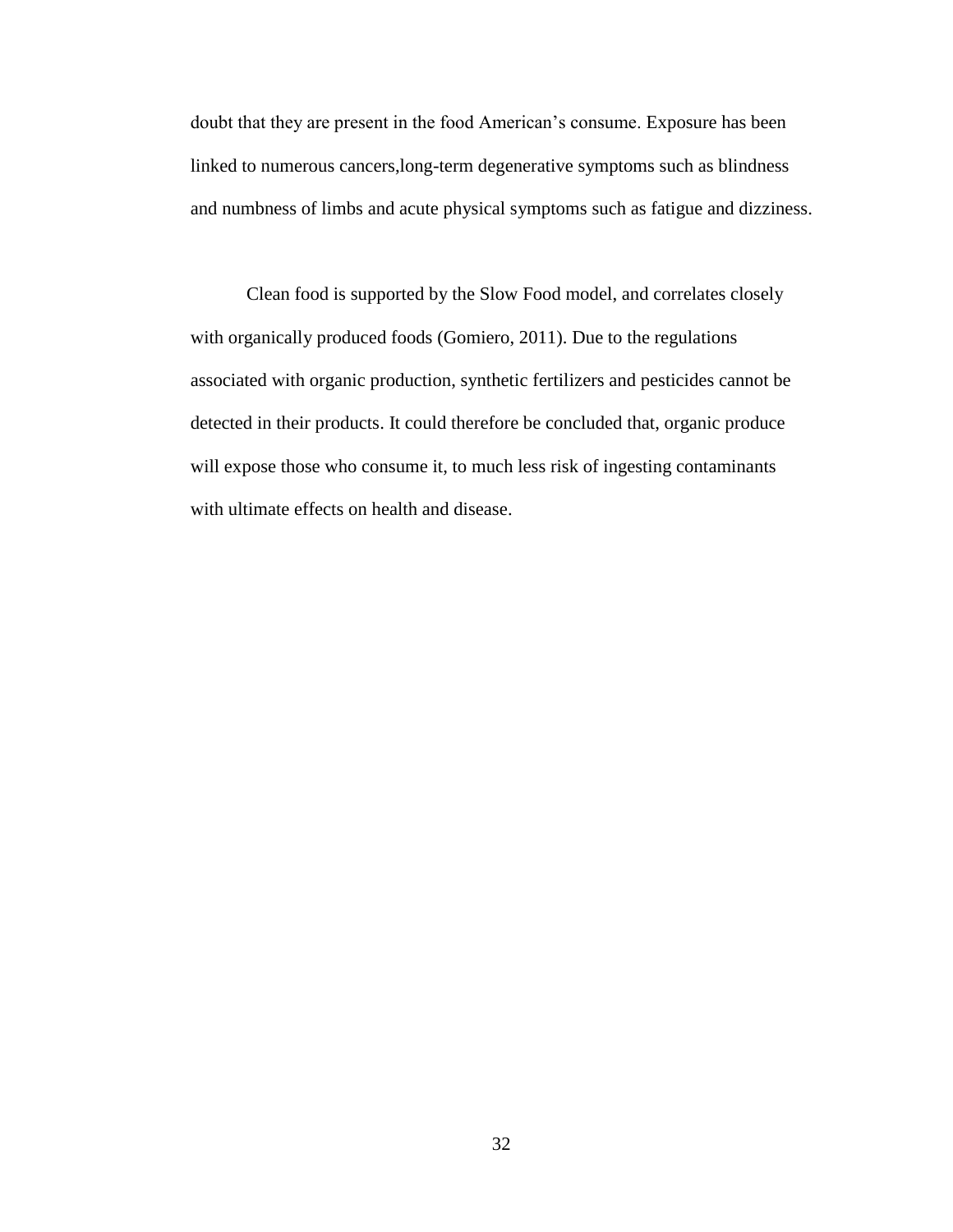#### **Chapter 3: Fair**

An important part of eating locally and seasonally is the development of a connection with the land from which the food came. It is well known that the environment has a great influence on our health. Relationships with food are developed at a young age and are carried throughout life (McAleese, 2007). The overall positive effects of a healthy relationship with food can lead to lasting mind, body and societal benefits. With the knowledge to make informed choices, people tend to make choices that improve their health. Attitudes towards the food system can greatly influence how people choose to eat, and it has been shown that those who invest in a sustainable food system make healthier food choices(Morland, 2002). Economically, buying organic and local foods can be more costly but if one invests in their health and community,they are benefiting that community and therefore themselves. Buying local and organic allows the society to improve the health and well being of its citizens. The environment is improved by a local, organic food system due to improvements inthe air, soil and water quality.This systems approach to health ensures that the effects are holistic and benefiting the individual, society and the environment.

#### *A. Economy*

A local and organic food system could stimulate local economies in numerous ways. Direct contact between the farmer and the consumer cuts out the "middle man" and allows the farmer to gain more of the direct profit (Lea, 2005).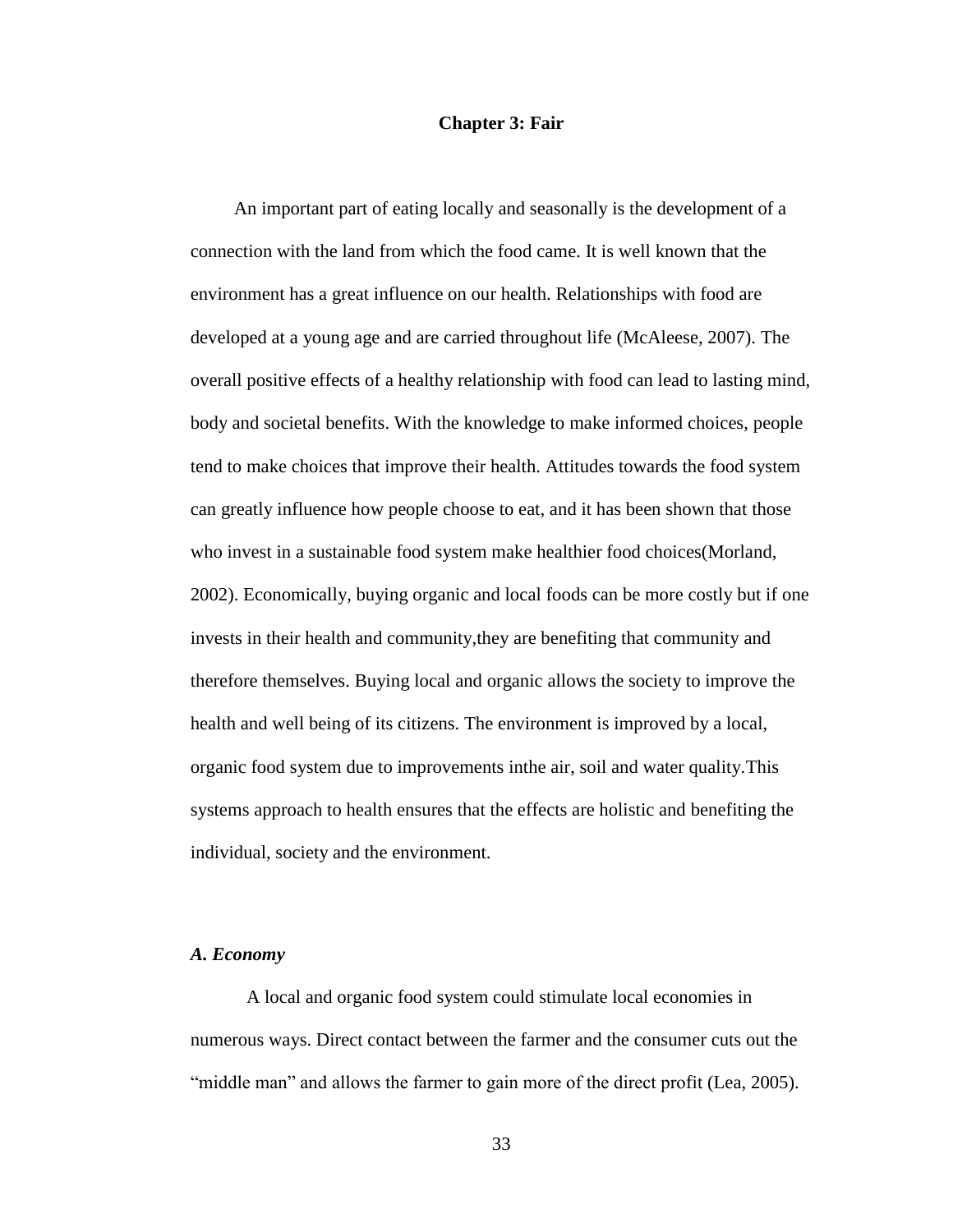Farmers who are able to sell their goods within the local community return the money to the community and therefore have the potential to boost the economy. As Lev et al. (2003) determined in their report on small farms in Oregon, citizens who shop at famers markets placed in the town center also spent money at other neighboring vendors (Lev, 2003). So, instead of spending their money all at one or two national supermarkets, consumers are supporting several small businesses that will in turn support the local economy.

The idea of money staying within a community can be difficult to identify. However, a study was conducted in Iowa, which estimated that every dollar spent at farmer's markets resulted in¢0.58 in indirect spending. Otto et al. (2005) estimated that each dollar the farmers earned at the market resulted in  $\mathcal{E}0.47$  in indirect income (Otto, 2005). The value of this finding is critical to the strength of locally maintained economies. If communities can be self-reliant, they are significantly more stable and resilient to disaster. They have the ability to deal with issues on their own instead of relying on outside forces.

Those who chose to purchase organic foods on a regular basis have differing motives including health, ethics and the environment (Driouech, 2011). In a study,which looked at why Serbian adults chose organic or sustainable foods, it was discovered that cost was low on the list. Seventy-one percent connect ethical values with respect of the environment, 35% chose sustainable "agro-foods" because of improved quality, 17% because of the organic certification and 15%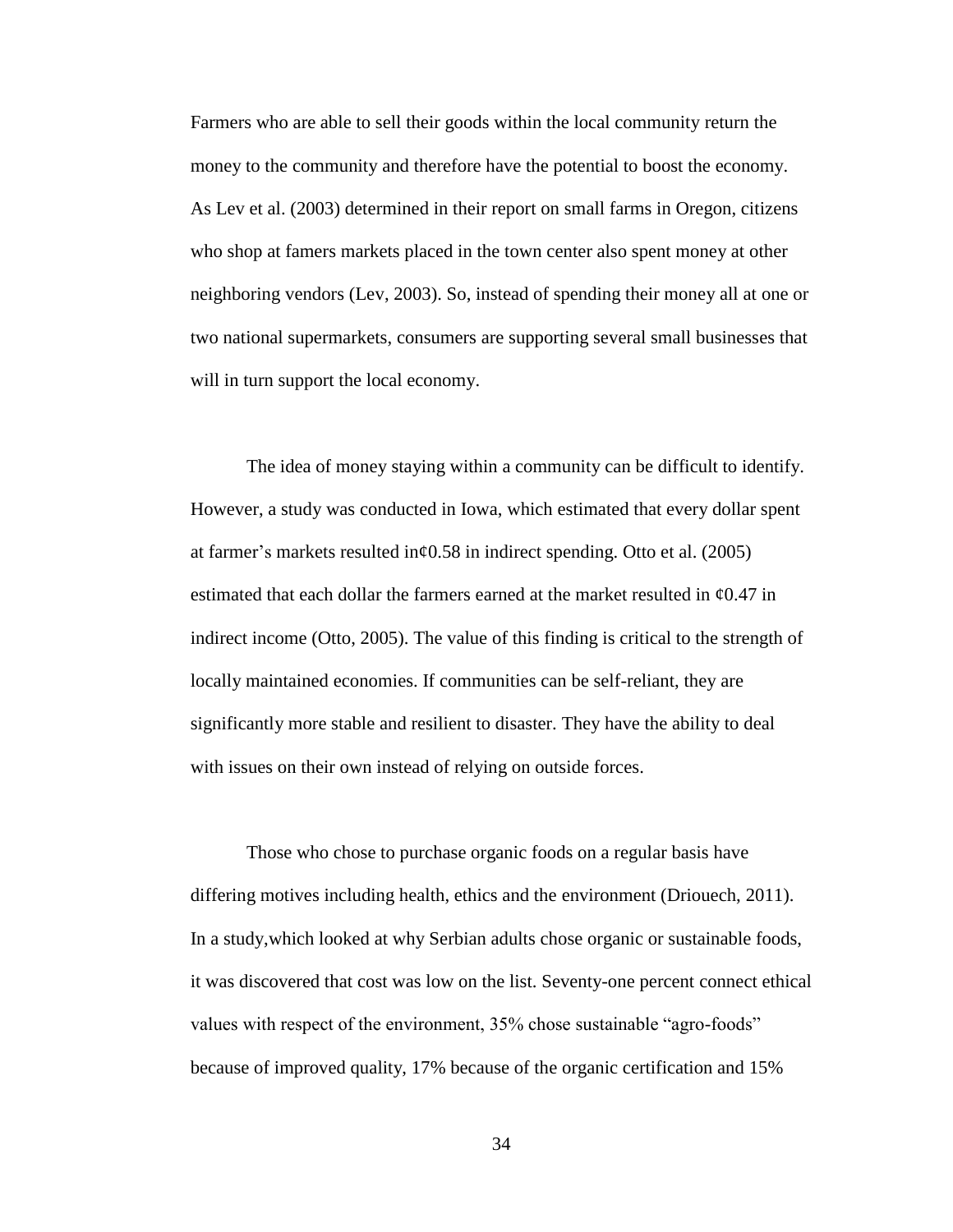because of taste (Driouech, 2011). This means that those who purchase organic or sustainable foods on a regular basis are not concerned with the cost, but are investing in their health and the health of their environment.

In only the past 30 years, since the start of intensive, conventional agriculture, substantial damage has been done to the environment and to the citizens that inhabit it (Swarainathan, 2010). There is reason to believe that continuing with conventional agriculture will lead to further destruction that may not be reversible. Organic agriculture as part of a local food system has the potential to stabilize the future through sustainable development. Adoption of organic agriculture can be economically viable, because while the yields are often lower than conventional, consumers are willing to pay premium for the healthier foods (Kaswan, 2012). Additionally, if more focus were placed on organic agriculture, and government subsidized organic agriculture research could reveal ways to increase the economic viability beyond that of conventional agriculture.

#### *B. Society*

Research has shown that the availability of food in the average American's neighborhood has a direct effect on their health (Morland, 2002). In their study of the local food environment and its citizens' diets, Morland et al. (2002) revealed that fruit and vegetable intake increased by 32% in black Americans and 11% in white Americans with the presence of one or more supermarkets (Morland K. W., 2002). Local food systems are clearly crucial to the diets of its citizens. The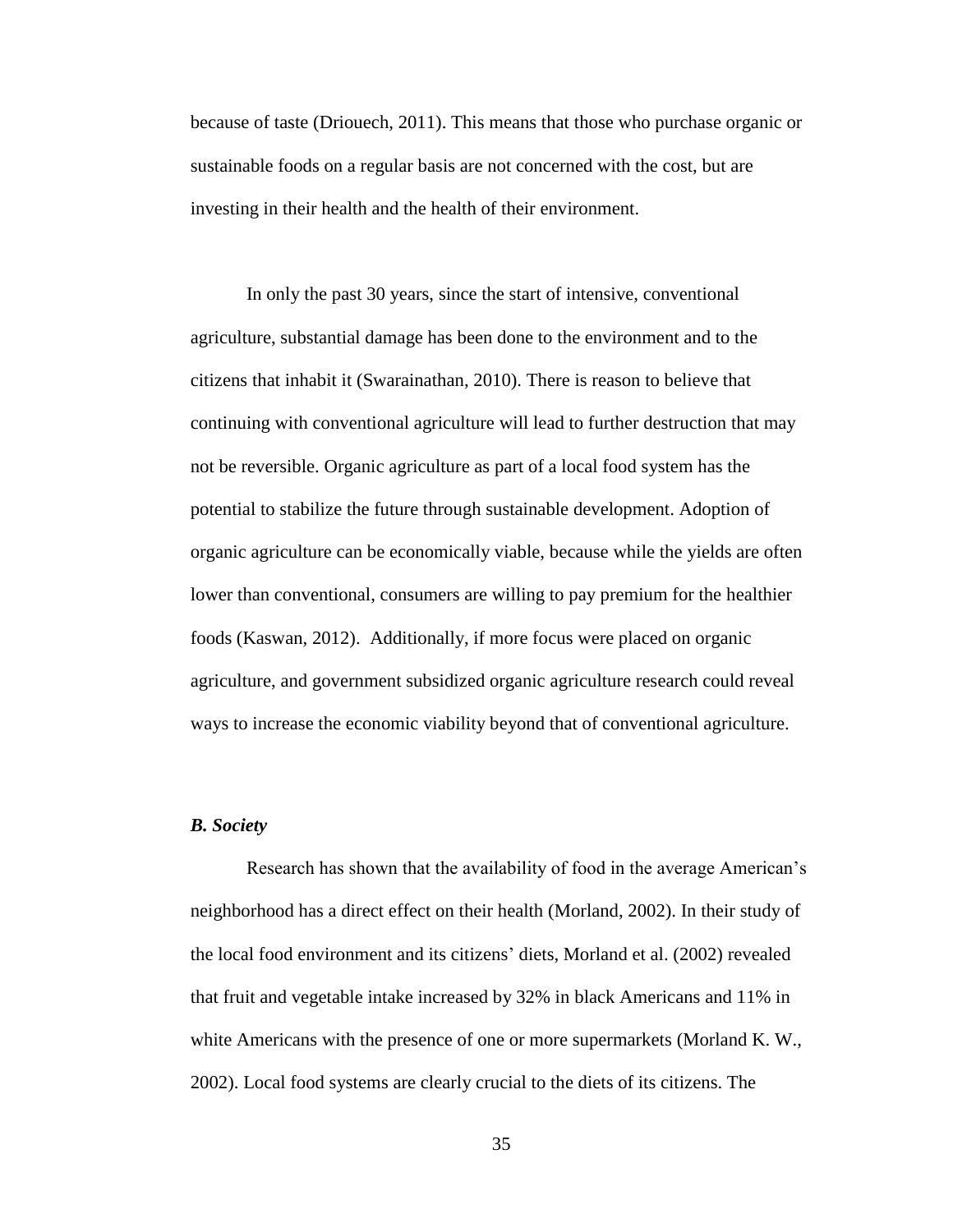healthierfood that is available, the greater number of people will have the choice to consume it. Research also indicates that participation in Community Supported Agriculture (CSA) results in positive changes in diet such as increased consumption of fruits and vegetables (Lea, 2005).

Recently, there has been a trend in the United States towards the utilization of gardening as a teaching tool in schools (Vallianatos, 2004). All over the country, schools are adopting school gardens to teach children the connection between cultivation and diet (McAleese, 2007). Many garden programs have been able to produce food to be served in the school cafeterias. School is a substantial part of children's lives and so it has been determined that a school is the environment which can have the most influential impact on them. They are influenced by what they learn and what is available for resources there. The National School Lunch Program (NSLP) is the standard in U.S. Schools (Vallianatos, 2004). Although NSLP is designed to be balanced for children, in practice, it has not always proven to be effective. There is a whole generation of children who grew up with no knowledge of how to shop, plan or prepare a meal. As a result, they have very little respect for the food system or how much they are affected by its failures.

Eating patterns learned as children are carried into adulthood (McAleese, 2007). This, in combination with other factors has led to the obesity epidemic among both adults and children in the U.S. McAleese et al. (2007) discovered that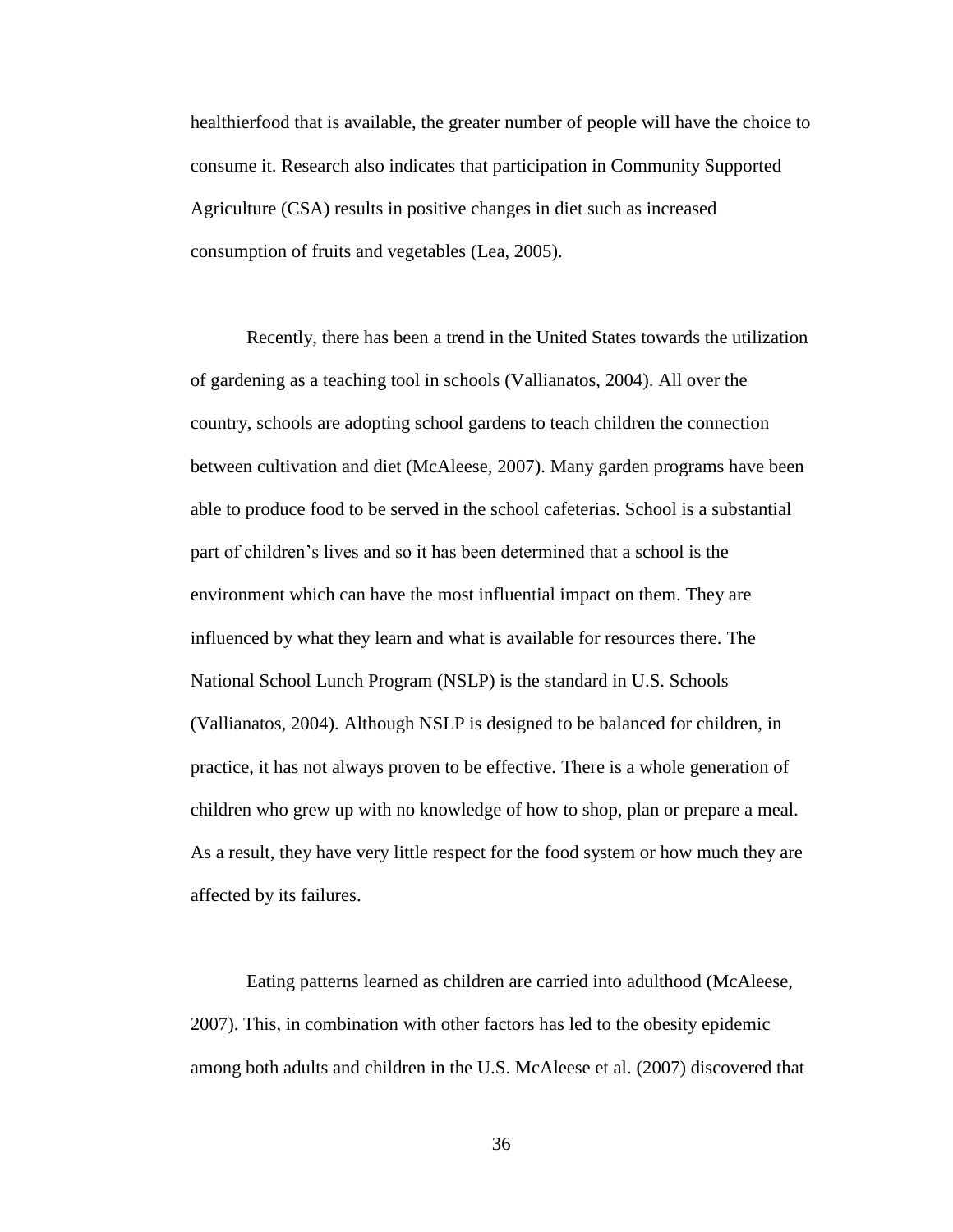sixth-grade students who participated in garden-based nutrition education increased their servings of fruits and vegetables more than those who just received nutrition education. Children who are taught where their food comes from at a young age are more likely to carry this knowledge throughout their lives (Vallianatos, 2004).

Losses of important nutrients in foods stored for long periods of time and at abnormal temperatures could be remedied by the adoption of a local food system. Research has shown that storage temperatures required to keep produce from spoiling, causes losses in nutrients such as glucosinolates and flavonoids (Vallejo, 2003). However, if farmers are harvesting produce and then selling to the consumer later that day, the nutrient losses would be much lower. This also allows the produce to ripen on the plant versus ripening in a truck or on a plane which increases the nutrient density (Vallejo, 2003).

Food deserts, urban areas with no access to a grocery or produce store, exist in increasing numbers in the United States. Those who live in these areas can be disadvantaged if they do not possess means of transportation to the grocery stores. Families are forced to shop at convenience stores, which generally have a very poor selection of nutritious foods. A study was conducted that revealed increased BMI in those who shopped for groceries in disadvantaged neighborhoods (Inagami, 2006). The findings reveal that there is a relationship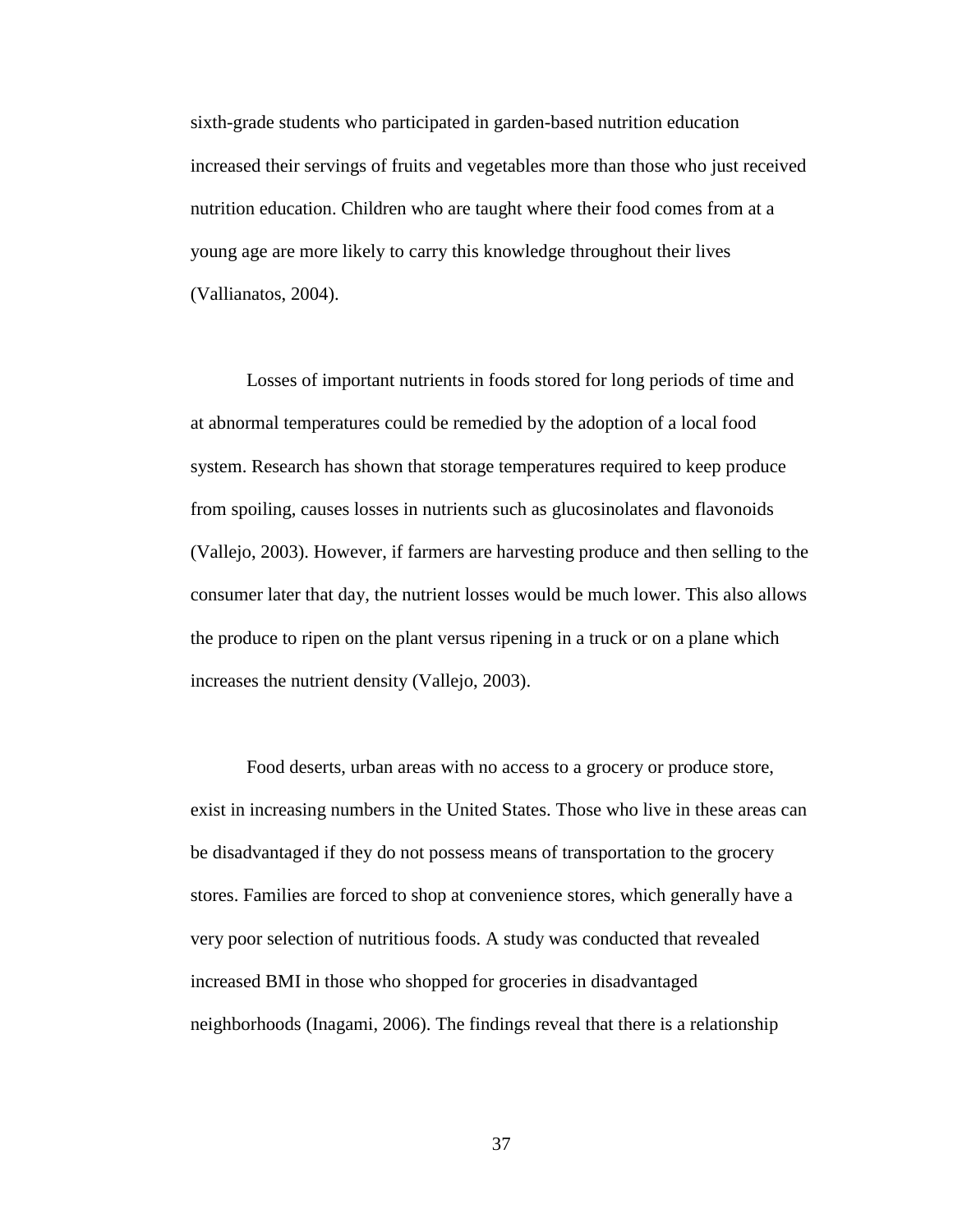between socioeconomic status and health. Additionally, it further underscores why a local food system is so crucial to health.

A study was conducted on the prevalence of obesity as related to the presence of grocery stores. The presence or absence of fast food chains and franchised restaurants directly affected body mass index (BMI) of the subjects (Morland K. B., 2009). Specifically, areas with at least one grocery store observed a decrease of 0.73 in BMI and areas with at least one limited service restaurant or one specialty foods store were associated with lower BMIs (Morland, 2009).

A study was completed by Moore et al. (2008) to investigate how three criteria of local food environments affected the health of the citizens. The criteria were; supermarket density, participant-reported assessments, and aggregated survey responses of independent informants. The researchers found that participants with no supermarkets within one mile of their home were 25% less likely to have a healthy diet as compared with those who had the most stores near their homes. They also observed that participants in the areas ranked worst in food availability, were 22% to 35% less likely to have a healthy diet than those in the best-ranked areas (Moore, 2008).

Farmer's markets are common ways in which local foods reach consumers. Public health benefits including increasing community access to fresh fruits and vegetables, and encouraging physical activity and social interaction were identified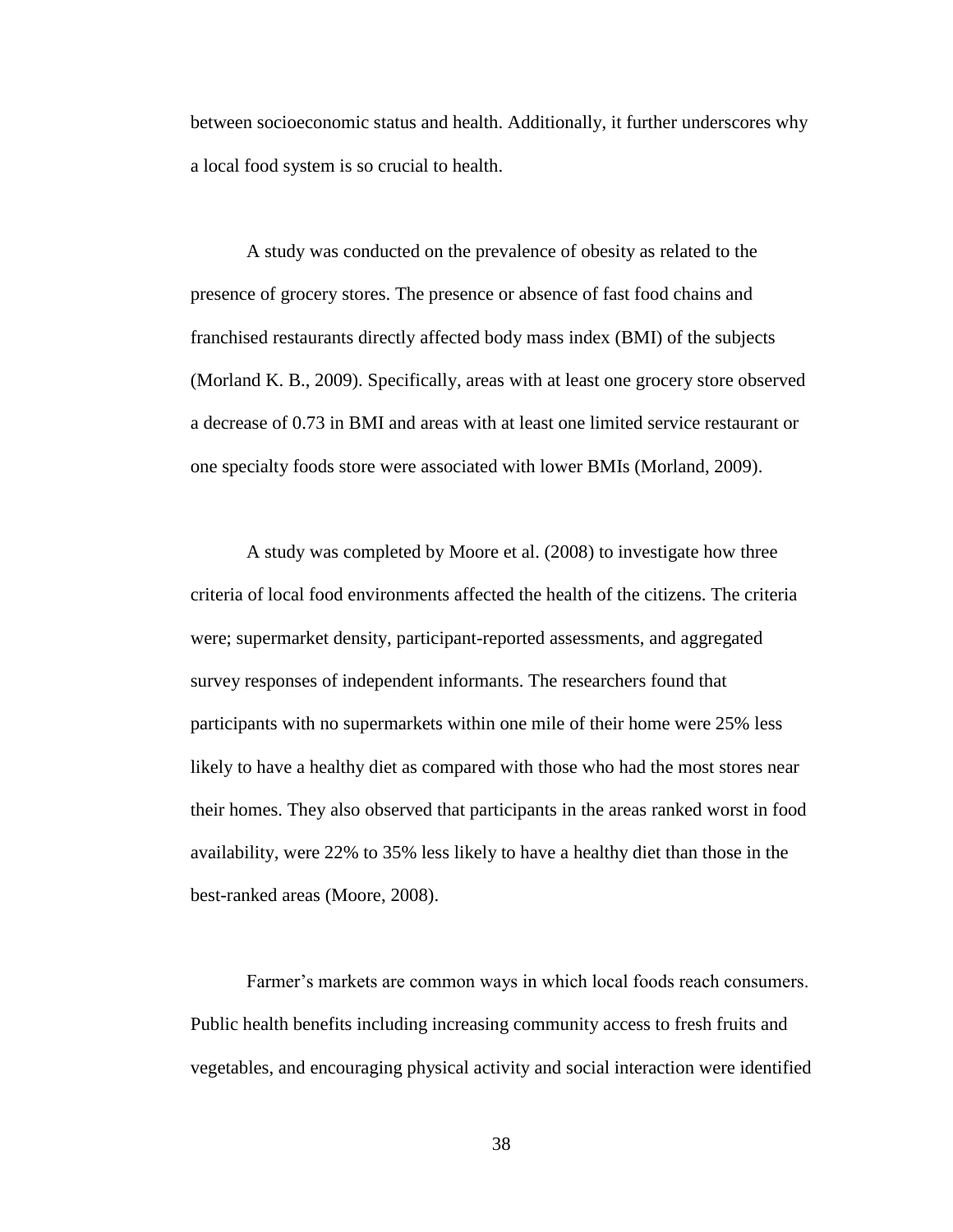in Hershey Pennsylvania by George et al. (2011) Decreasing the presence of "food deserts," or areas in rural or urban locations where groceries are not easily accessed, was another goal of the researchers in implementing an organic farmers market (George, 2011).

It is clear from the above studies that local organic food has a major impact on the health of societies. Humans are social creatures and are intimately affected by their social interactions (George, 2011). A substantial portion of learned behaviors are observed from the people who are closest to us (George, 2011; Moore, 2008). Additionally, many people are confined to their community due to lack of transportation, income or time. As a result, these citizens have limited access to the food system of their community, which often lacks any sort of grocery store or farmer's market. It is critical to the health of the citizens of aforementioned communities that local food systems are developed to support them.

#### *C. Environment*

Agriculture naturally has an altering effect on the environment but the extent of the impact is determined by the practices used (Greene, 2009). Organic agriculture strives to increase the yield of crops while improving the quality of the soil environment. Soil health can be defined as the capacity of soil to sustain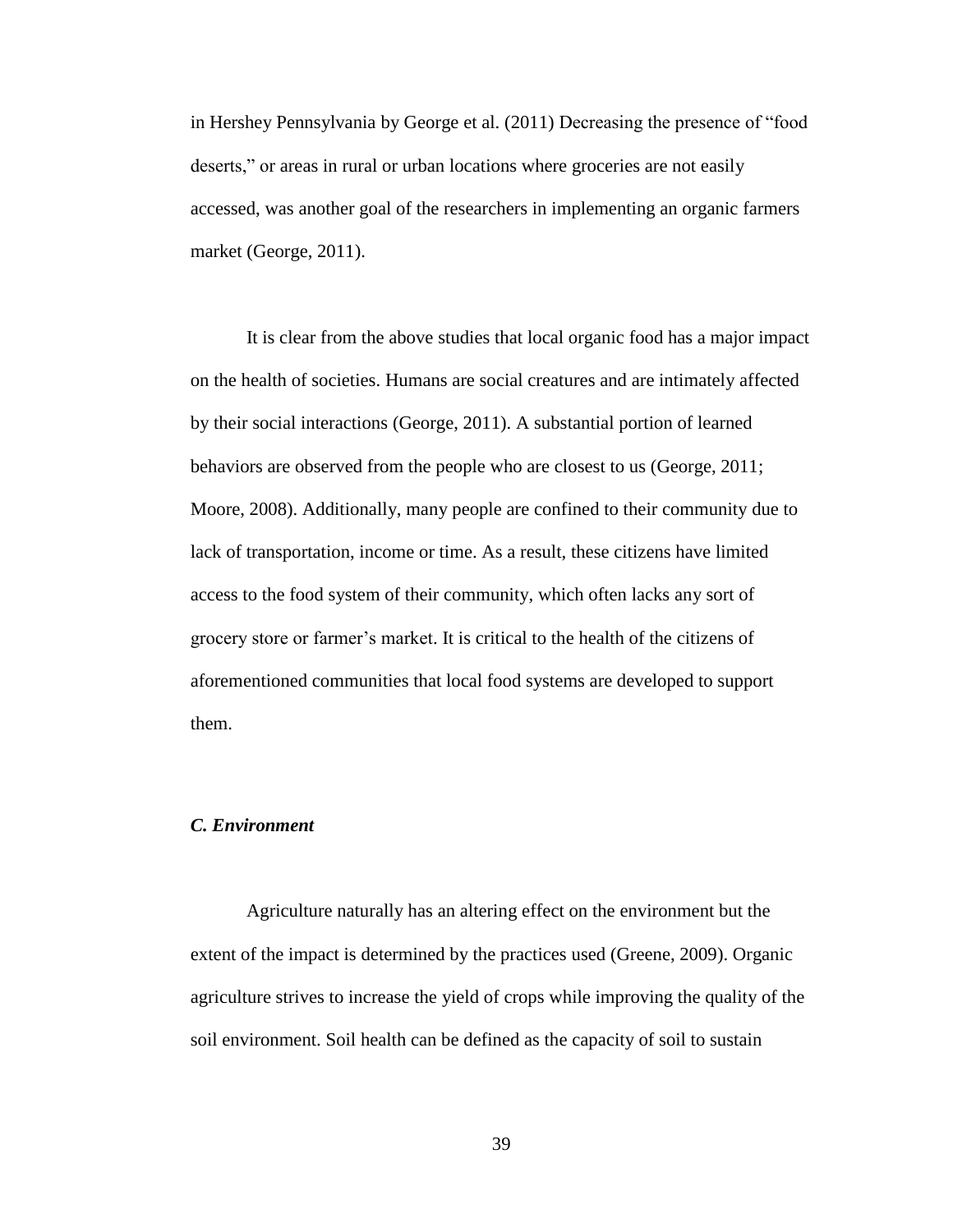biological productivity, environmental quality and promote plant and animal health (Holden, 2000).

As previously mentioned in this thesis, synthetic pesticides and fertilizers are prohibited in organic agriculture. Their detrimental effects on the human body were discussed extensively in previous sections, but the effects on the environment have not yet been addressed. Leaching of fertilizers such as nitrogen fertilizer, which is required for many commodity crops, is prevalent in conventional agriculture (Gomiero, 2011). Nitrous oxide  $(N_2O)$  is a powerful "green house gas" which is three hundred times as effective at radiative warming than carbon dioxide  $(CO<sub>2</sub>)$ . Nitrous oxide is created by microbial de-nitrification, which increases with the amount of available soil nitrogen. Nitrogen is present in higher amounts in conventional fields due to the use of nitrogen fertilizers (Gomiero, 2011).

It was determined in London that, purchasing apples and importing them resulted in seven times greater carbon dioxide pollution that from local sources (Lea, 2005). This is due to increased "food miles" or approximate miles that is; miles food travels from site of production to site of consumption. This estimate also includes energy consumed from transportation of the goods via plane, truck etc.

Soil organic matter (SOM) is crucial to plant health and is naturally eroded and degraded over time by agriculture (Gomiero, 2011). Farming practices such as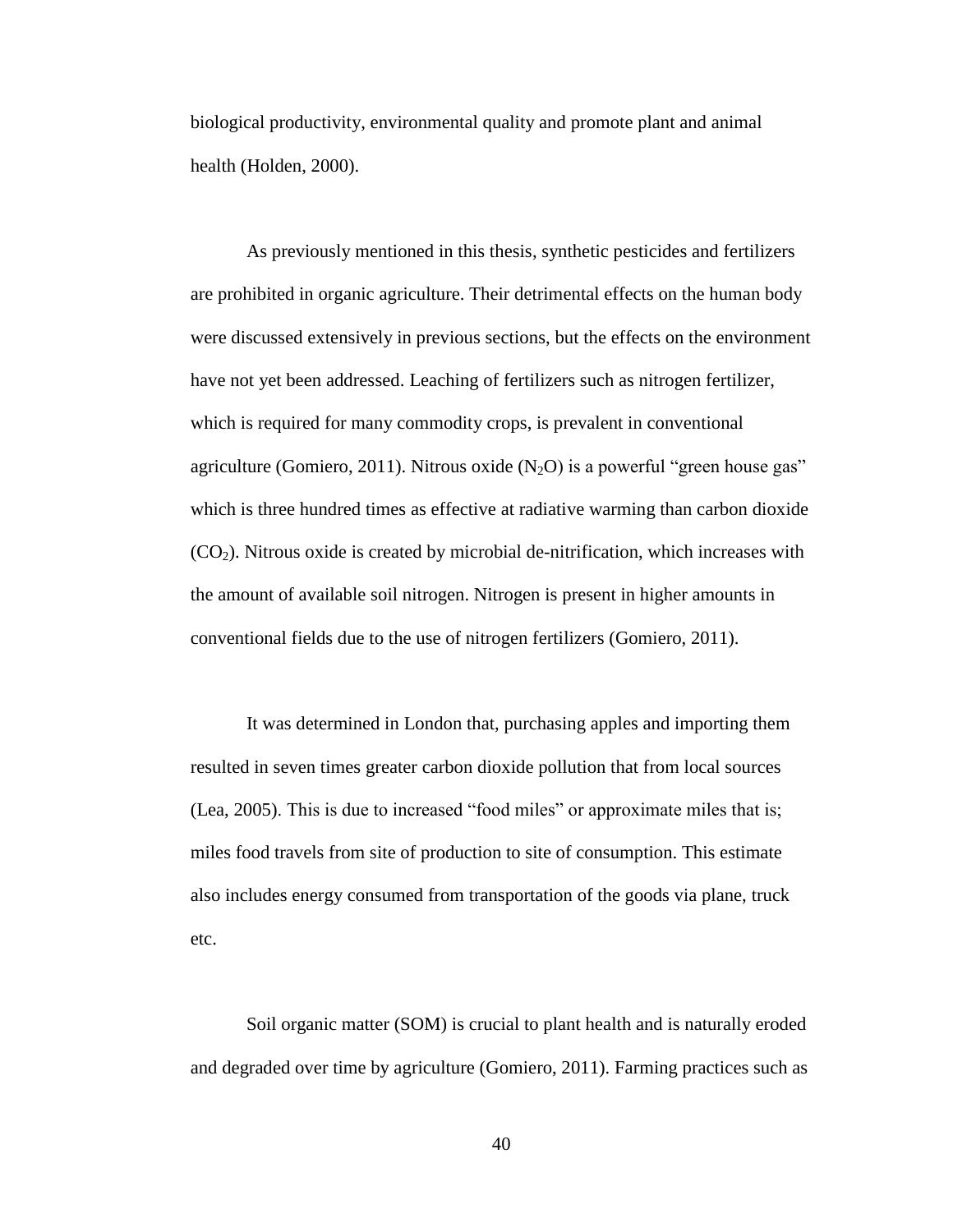cover cropping and crop rotation help to preserve and restore SOM. Organic farming includes all of these practices and has been proven to maintain SOM in the long term. Soil managed with organic practices had 16 more centimeters of topsoil than conventional and <75% soil loss as compared to the maximum tolerance value in the region. Conventional soil reported as much as three times the maximum tolerance value for soil loss in the region (Gomiero, 2011).

With the ever-growing world population, sustainable nutrition is becoming more crucial (Wahlqvist, 2005). A large percentage of the world's citizens are malnourished, and although more a nutritious crop that is disease resistant may seem like the solution, it isnot sustainable (Wahlqvist, 2005).We know that there are negative effects on the environment as a result of these crops such as pesticide resistant insects. This question still remains to be answered by the next generation of scientists and food consumers.

Loss of biodiversity is a major concern for many supporters for organic and sustainable agriculture (Bengtsson, 2005). Organic agriculture has been shown to support significantly higher biodiversity by about 30%. This biodiversity was classified by presence of species such as birds, insects, soil organisms, crops, and other plants on the farm(Bengtsson, 2005). These organisms not only have a beneficial, symbiotic effect on the environment, but also contribute key aspects to agriculture. Pest control can be achieved by the presence of biodiversity via use of trap crops in which a crop known to be attractive to a certain insect is planted near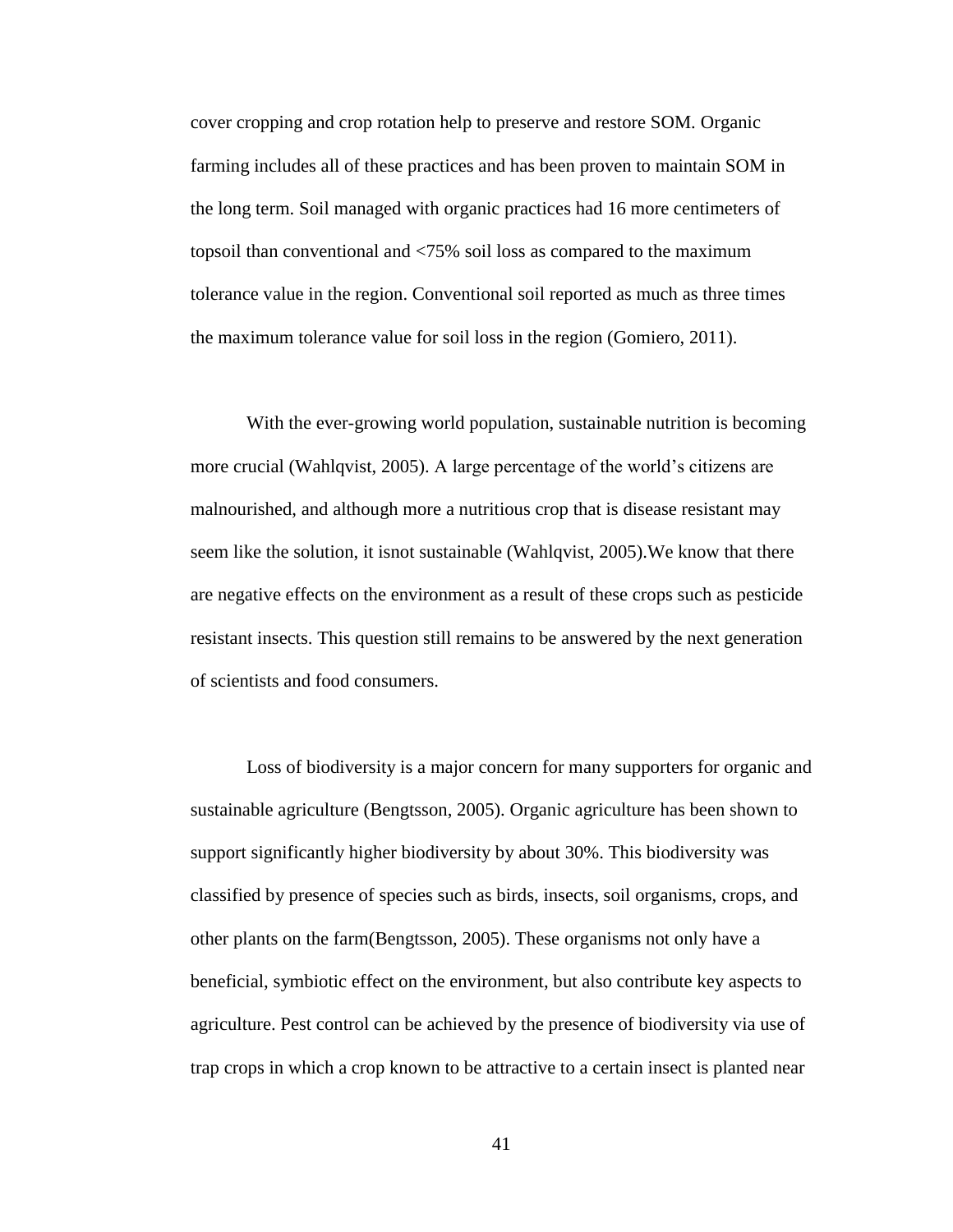the "cash crop" to divert the insect (Bengtsson, 2005). Soil organisms achieve nitrogen fixation, and biodiversity also lends to the variety of root structures, which in turn support the strength of the soil (Gomiero, 2011).

Farmers in India who routinely use pesticides on their crops reported observations of decreased soil fertility, decreased water quality, increased drought, loss of biodiversity, contamination of the ecological food chain, air pollution, adverse effects on beneficial soil organisms as well as pollinators, and predators (Sharma, 2011).

Pesticides and fertilizers enter the water supply via leaching and run-off from the soil of agricultural fields. In a comprehensive study done by Arias-Estevez et al. (2008) on the mechanisms by which pesticides are degraded and transported through soil, it was concluded that the process is highly complex. They determined that currently there is not enough knowledge about the fate of these potent chemicals to be using them as liberally as conventional agriculture does (Arias-Estevez, 2008).

Use of chemical pesticides and fertilizers lead to 95% of streams, and 50% of wells exhibiting at least one pesticide in a US geological survey in 1999 (Robert, 1999). Additionally, the Environmental Protection Agency (EPA) reported presence of 46 pesticides in ground water samples and 76 pesticides in surface water in 1997 (Larson, 1997). These findings are dated and should be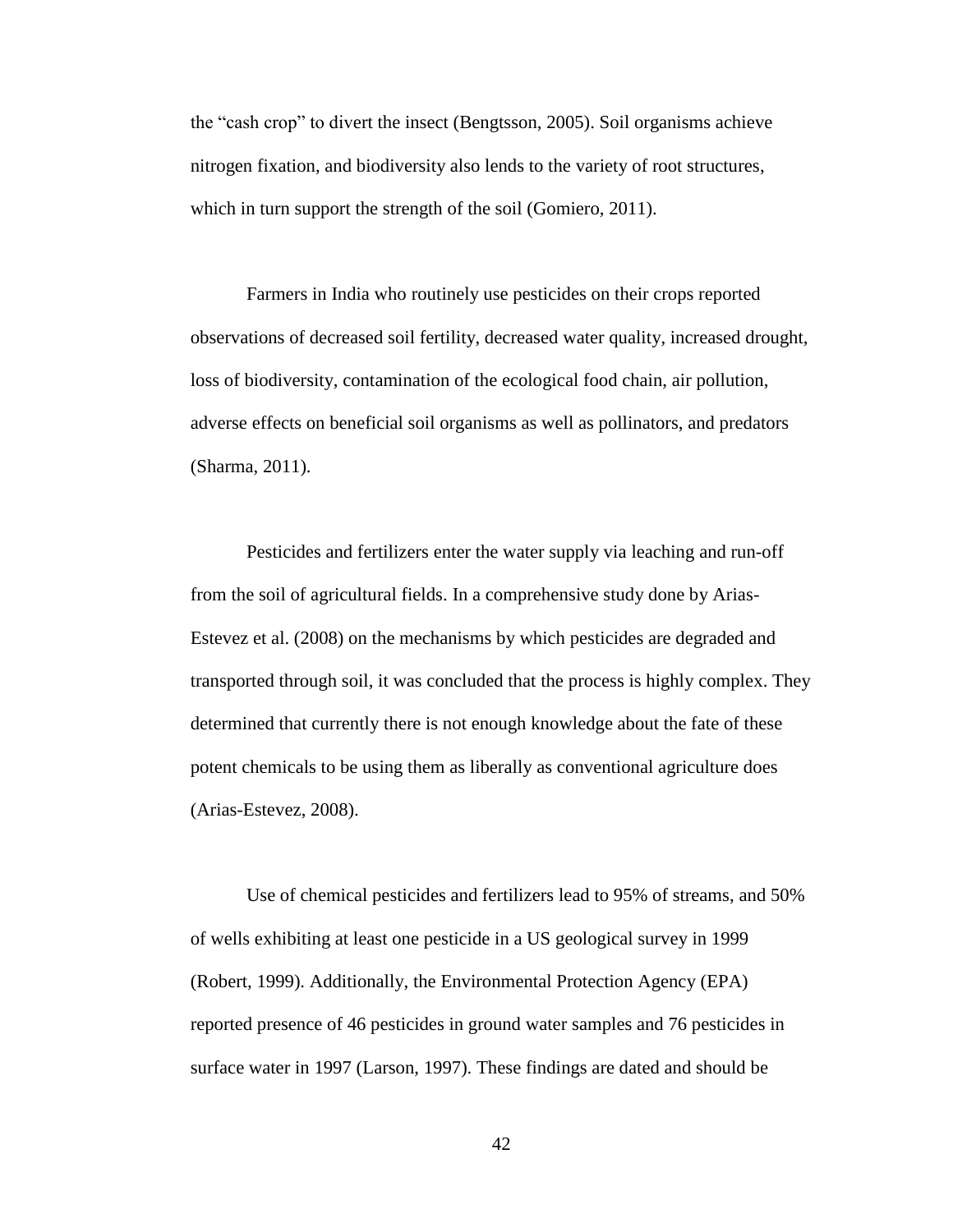reproduced to determine if the issue has worsened due to increased agricultural activities or decreased due to new regulations.

In Argentina, three commonly used pesticides were tested in ground water before, during and after the growing season (Loewy, 2011). Before the first application of the season, pesticide residues were detected in the soil, and although they were a fraction of those observed during the growing season, their presence proves that the residues were most likely still in the water from the previous season. During the growing season, significant levels of the three studied pesticides were detected in the water. The presence of these residues was attributed to the soil, landscape type and irrigation patterns which cause run-off. The researchers also noted that pesticides were detected in the soil down to the deepest horizon of soil (Loewy, 2011).

A similar study was conducted in Ireland(Zhao Y. S., 2013) using GPS technology to identify pesticide use in the country and its effect on the environment and on the water supply. They found six most commonly used pesticides and the regions in which they are most heavily used. They observed that these regions were associated with the highest levels of ground water contamination due to run-off, leaching or accidental spills. It was also determined that the number of tests above the tolerance level for the European Union have been decreasing, but that continued monitoring is crucial because some pesticides are highly toxic (Zhao Y. S., 2013).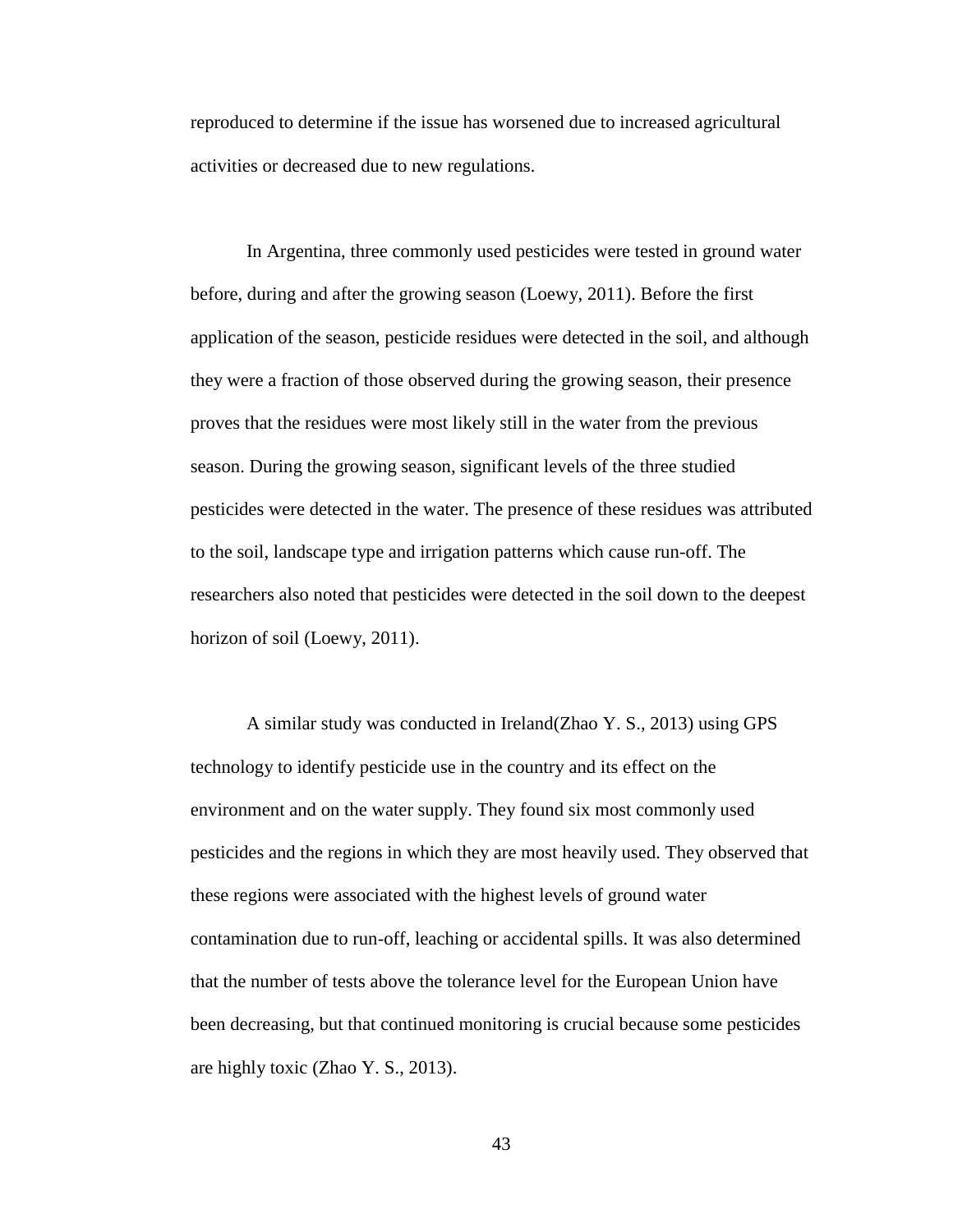Agriculture clearly has a significant impact on our environment, from the use of pesticides, fertilizers, and the mechanical stresses such as plowing and harvesting. As caretakers for the land, farmers around the world have a responsibility to prevent soil and environmental degradation, contamination of the water supply, and loss of biodiversity by practicing sustainable farming techniques. The future of agriculture depends on the health of the environment which have harmful effects on human health.

#### *D. Implementation of the Slow Food Model in the Community*

Synthesizing all the information about local, organic, and sustainable into a thriving food system will be no simple task. However, it has the potential to fill the numerous gaps presented by the current food system. In the present, eating has become too complicated and not enough people prioritize feeding themselves well. As a result, increasing rates of diet-related diseases such as diabetes, hypertension and obesity are increasing. Additionally, a section of the population is still malnourished and experiencing dangerous deficiencies. There is a need to increase the number of citizens who have access to good, clean and fair food.The research presented about nutritional quality, chemical residues and over all holistic effect of organic and sustainable foods leads to the conclusion that this model could yield healthier citizens.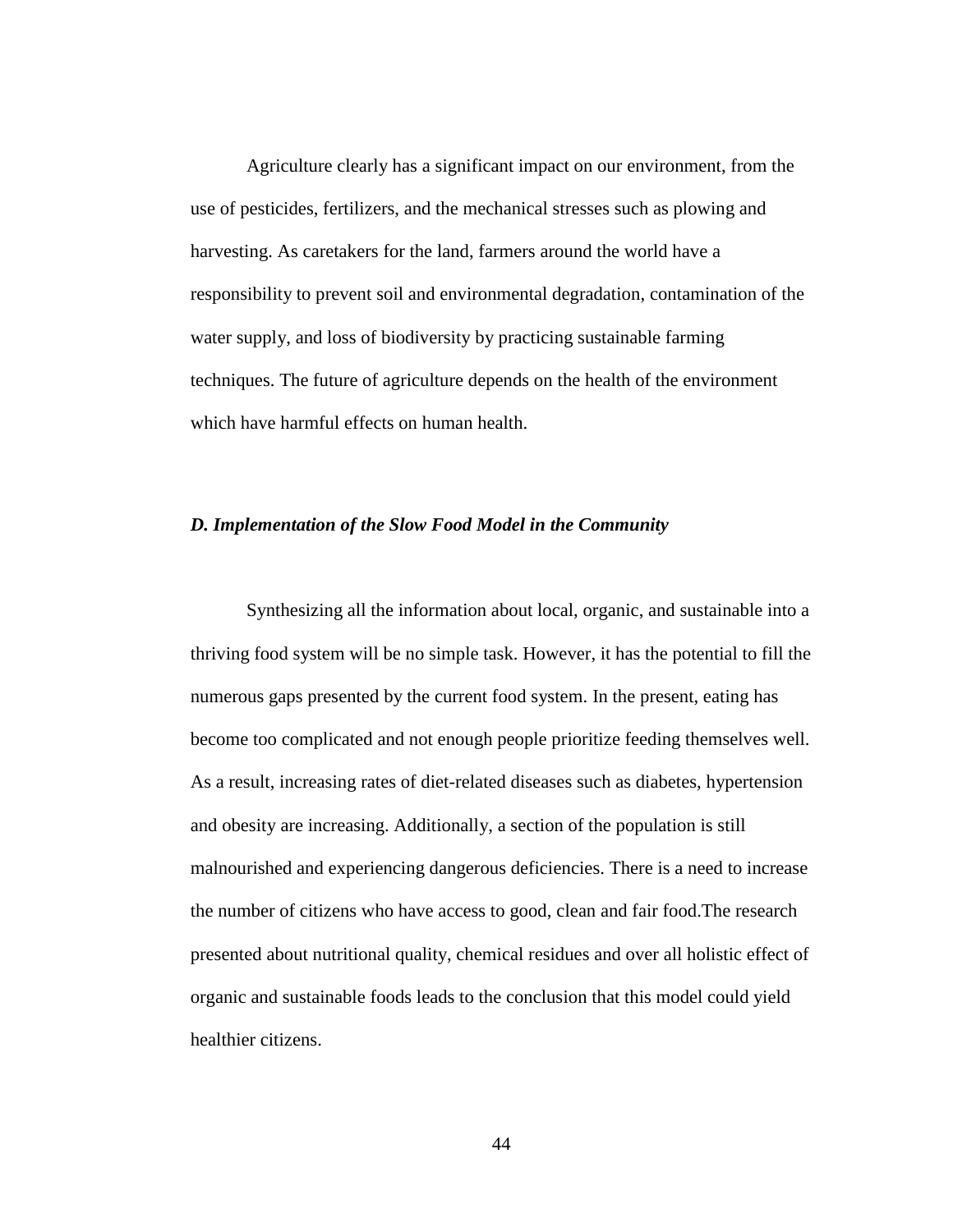These associations can be difficult to prove quantitatively because of how varied every community is. However, positive qualitative changes can be observed in a community as a result of the changes brought by a local food system. Connor et al. (2006) argues that changes in areas such as community health, farmland preservation, and economic wellbeing can translate into an overall positive change to a local area. The researchers observe that many positive "loops" (pictured below) can be created with this systems approach, which will counteract the restrictive "loops" of the current food systems (Conner, 2006).

Figure 1

*Loop 1.* CFS  $\rightarrow$  (+) Local Purchases  $\rightarrow$  (+) Viable Farms  $\rightarrow$  $(+)$  Farmland Preservation  $\rightarrow$  (-) Property Taxes  $\rightarrow$  (+) Personal Income,  $\rightarrow$  (+) \$ for Food  $\rightarrow$  (+) Support for CFS  $\rightarrow$  CFS

*Loop* 2. CFS  $\rightarrow$  (+) Access to Fruits and Vegetables  $\rightarrow$  (+) Quality of Diets  $\rightarrow$  (+) State of Community Health  $\rightarrow$  (-) Health Care Costs (+) Health of Economy  $\rightarrow$  (+) Personal Income  $\rightarrow$  (+) \\$ for Food  $\rightarrow$  (+) Support for CFS  $\rightarrow$  CFS

*Loop 3.* CFS  $\rightarrow$  (+) Local Purchases  $\rightarrow$  (+) Viable Farms  $\rightarrow$  $(+)$  Farmland Preservation  $\rightarrow$  (-) Sprawl  $\rightarrow$  (+) Exercise  $\rightarrow$  $(+)$  State of Community Health  $\rightarrow$  (-) Health Care Costs (+) Health of Economy  $\rightarrow$  (+) Personal Income  $\rightarrow$  (+) \$ for Food  $\rightarrow$  (+) Support for  $CFS \rightarrow CFS$ 

*Loop 4.* CFS  $\rightarrow$  (+) Local Multipliers and Value-added  $\rightarrow$  (+) Health of Economy  $\rightarrow$  (+) Personal Income  $\rightarrow$  (+) \$ for Food  $\rightarrow$  $(+)$  Support for CFS  $\rightarrow$  CFS.

> Casual loops, adapted from Connor et al. (2006) \*CFS (Community-based Food System) (+) Indicates a positive change (-) Indicates a negative change (Conner, 2006)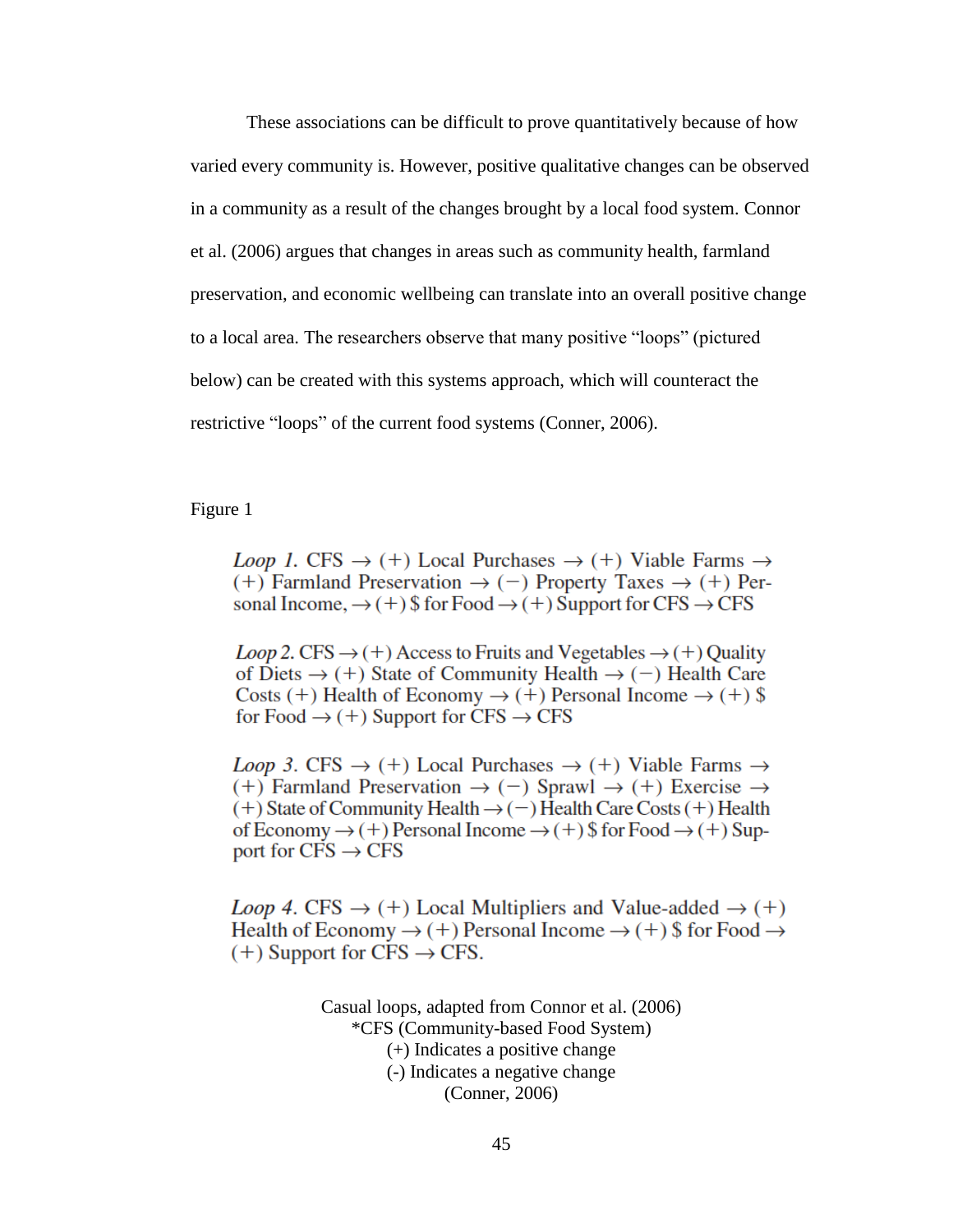Loop 1 describes a casual pathway in which community-based food systems (CFS) increase (+) local purchases and subsequently increase the number of viable farms in a given community. This in turn leads to an increase in farmland preservation. Higher than average revenue-to-expenditure ratio of farm land, promotes fiscal balance and can lead to lower property taxes. Lower (-) property taxes lead to higher incomes for those in the community, increased money to spend on food. Customer loyalty increases dramatically in personal transactions such as those seen in CFS's and ultimately increases support for the programs (Conner, 2006).

Loop 2 shows that local food systems increase the community's access to fresh fruits and vegetables from farmers' markets, community supported agriculture (CSA) or other similar programs, and as a result the quality of diet is improved. This could increase the overall health of the community and therefore decrease the overall cost of healthcare for that community. Less money towards health care would equal more personal income and income that could be spent on food which would ultimately support the community-based food system (Conner, 2006).

Loop 3demonstrates how CFS's could increase local purchases from farmers and therefore increase the viability and preservation of those farms. It then suggests that this would decrease the sprawl in a community and as a result the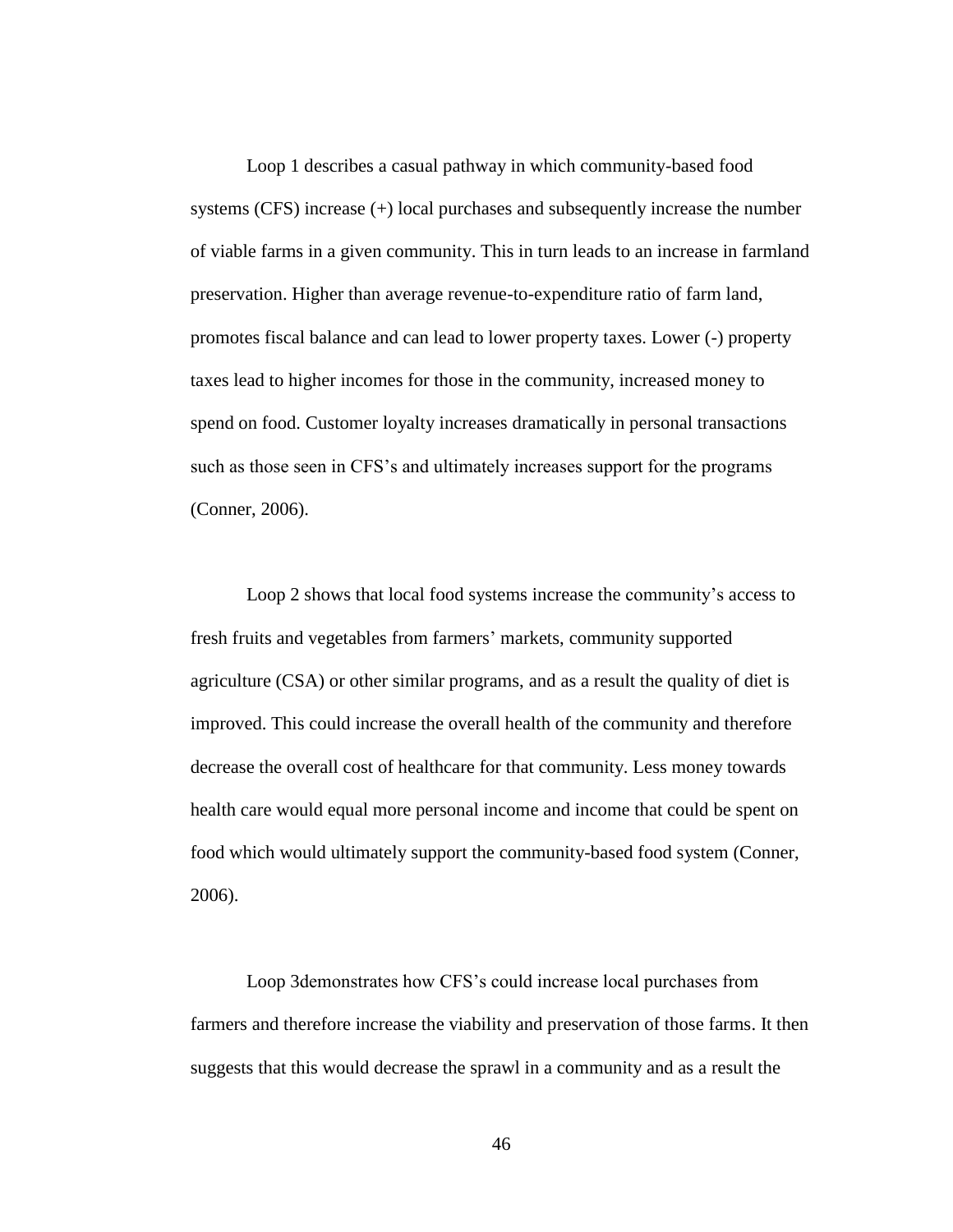amount of exercise the citizens partake in. This could increase the overall health of the community and therefore decrease the overall cost of healthcare for that community. Less money towards health care would equal more personal income and income that could be put towards food which would ultimately support the community-based food system (Conner, 2006).

Loop 4 outlines how CFS's increase local multipliers and value added products from farmers. Similarly to loop two and three, this phenomenon could increase the overall health of the community and therefore decrease the overall cost of healthcare for that community. Less money towards health care would equal more personal income and income that could be put towards food which would ultimately support the community-based food system (Conner, 2006).

Many of the suggestion made in these models are more simplified than the actual situations they represent. The study by Connor et al. (2006) does not seek to oversimplify, but to point out areas where more attention should be focused. The purpose of these loops is to display correlations between complex mechanisms so that they might be further examined.

Support for a local food system has to ultimately come from within the community. The citizens have to be willing and able to create change (Harmon, 2006). Youth attitudestowards a local food system in terms of farmland protection, participation in local food system, hunger in the U.S., organic agriculture, and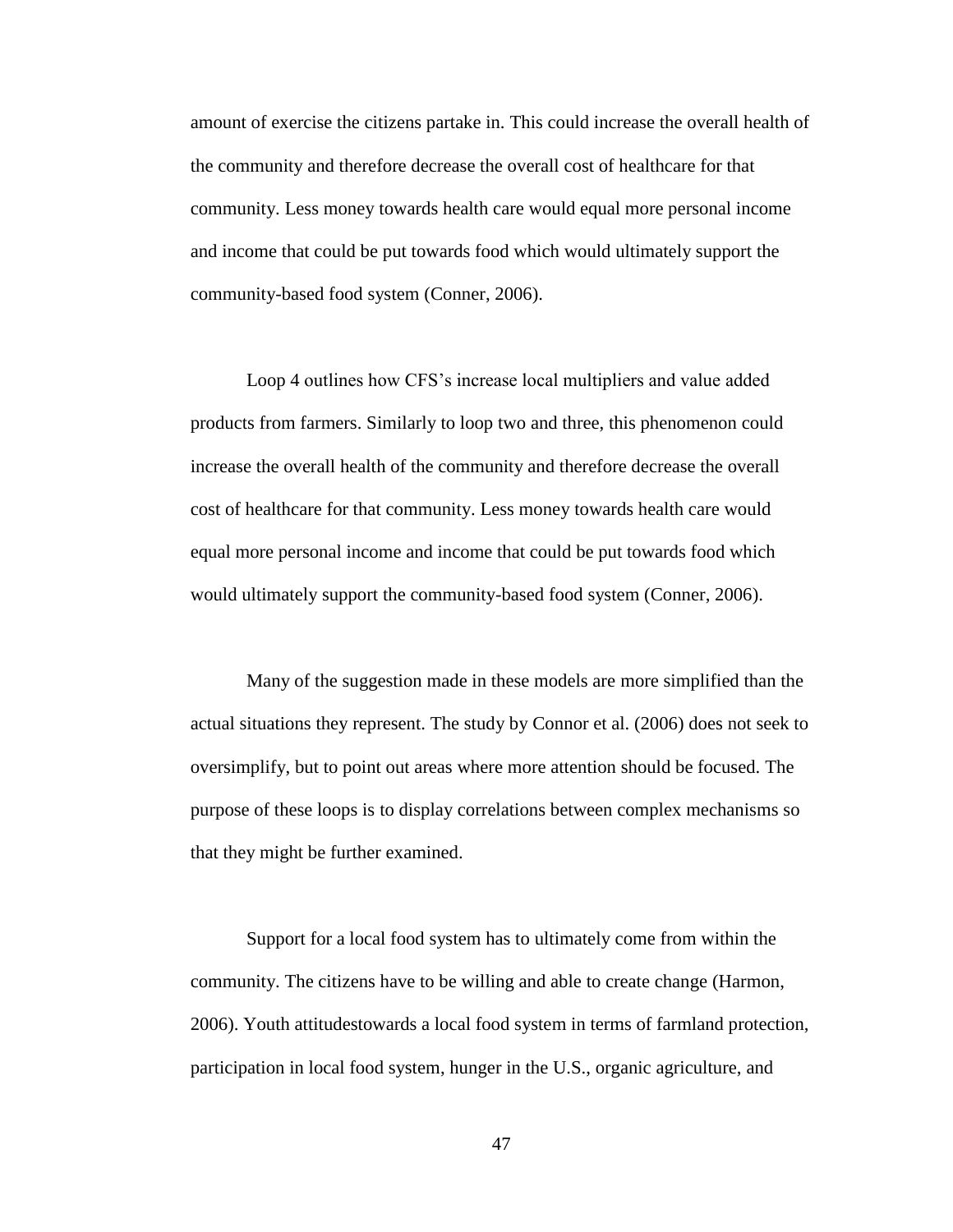environmental issues. The study reported that there was willingness among the youth to support the local food system, protect the community's capacity for food production, and support food assistance programs (Harmon, 2006).

The above research suggests that there are positive correlations between local food environments and health. Thisrelationship can be partially attributed to the fact that local food systems create an environment where people are aware and able to make informed decisions. Additionally, the citizens within a community have more power to affect their local surroundings by choosing to spend their money on sustainable produce and supporting their neighbors (Conner, 2006). This idea is supported by the Slow Food movement (International, 2012). The Slow Food model is a local food system, dedicated to preserving the environment, promoting health, boosting local economy and thus sustaining communities.

#### **Conclusion**

Slow Food is a movement which assists communities in building a healthy society, environment, and economy by providing a framework of information and principles. Considering all the current research that has been conducted on the various factors, which influence the nutritional value of food, it could be concluded that converting the food system to one based on Slow Food principles would yield healthy citizens. Good food has been determined to be higher in nutritional value in the form of increased phytochemical, vitamin and mineral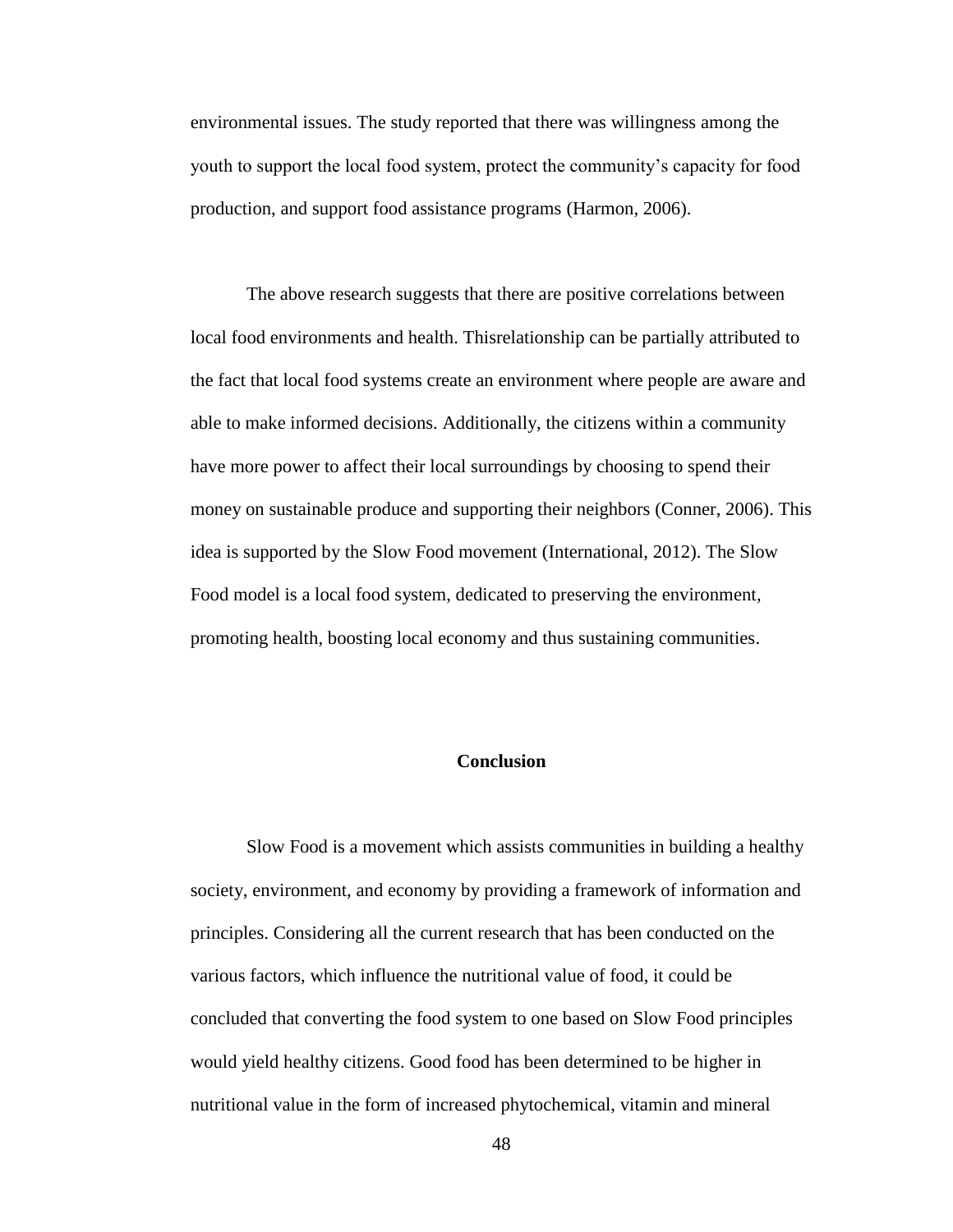content as well decreased pesticide residues. Phytochemicals are produced in plants when they are under stress from pests and natural causes, it has been shown that these compounds exert a similar effect on human health. Clean food contains no harmful chemical residues from pesticides or fertilizers, which can be detrimental to health. No safe levels of residues exist because of the possible effects on health from long term exposure, physical and medical condition of the person exposed, life stage, varying types of chemicals used and their use in cocktails. Organic agriculture prohibits the use of synthetic pesticides and fertilizers and includes beneficial practices such as natural fertilizers, natural pesticides, crop rotation and biodiversity which promote environmental health. Fair food seeks to improve the economic health of the producer by supporting equal pay and working conditions for farmers. Local food environments are supported by fair food and have been proven to have a profound affect on the health of the society, the environment and the economy. Clearly, there is a vast body of research which supports these conclusions and together, they create a food system which can profoundly influence total health of communities. Communities have the power to improve their health, economy, and environment by adopting the good, clean, and fair foods depicted by the Slow Food model.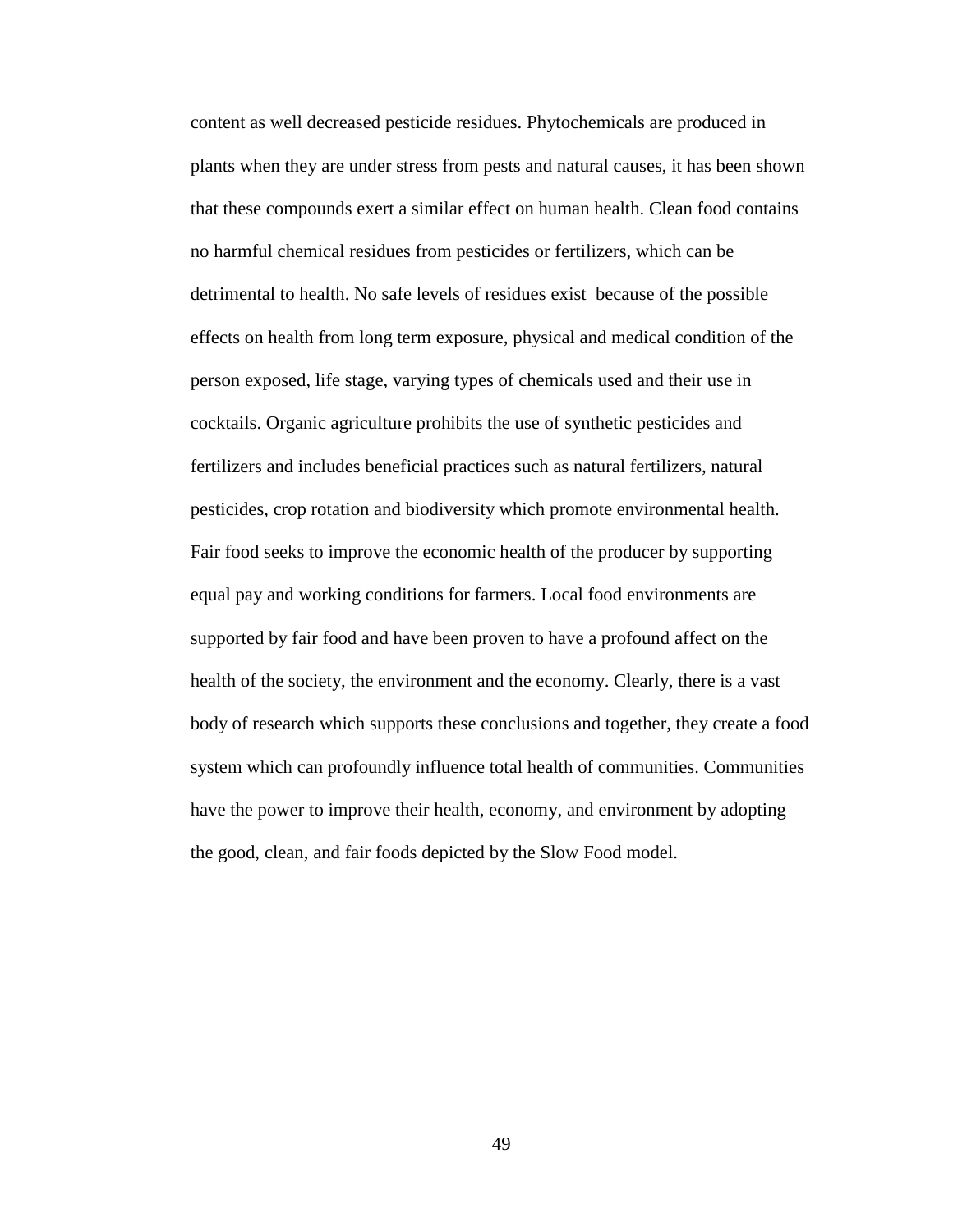#### **Bibliography**

- Agarwal, S. R. (2000). Tomato lycopene and its role in human health and chronic diseases. . *Journal of the Canadian Medical Association*(163), 739-744.
- Akbaba, U. S. (2012). Element content analysis by WDXRF in pistachios grown under organic and conventional farming regimes for human nutrition and health. *Toxicology and Industrial Health, 28*(9), 783-788.
- Aldrich, H. T. (2011). Environmental Temperatures Influence Antioxidant Properties and Mineral Content in Broccoli Cultivars Grown Organically and Conventionally . *Journal of AcroCrop Science, 2*(2), 1-10.
- Arias-Estevez, M. L.-P.-C.-G.-C.-R. (2008). The mobility and degerdation of pesticides in soils and the pollution of goudnwater resources. *Agroculture, Ecosystems and Environment*(123), 247-260.
- Asami, D. K.-J. (2003). Comparison of the Total Phenolic and Ascorbic Acid Content of Freeze-Dried and Air-Dried Marionberry, Strawberry, and Corn Grown Using Conventional, Organic, and Sustainable Agricultural Practices. *Journal of Agriculture and Food Chemistry*(51), 1237-1241.
- Benbrook, C. (2011). *Dietary Risk Index; Tracking Realtive Pesticide Risks in Foods and Beverages.* The Organic Center. The Organic Center.
- Benbrook, C. M. (2004). *Minimizing Pesticide Dietary Exposure Through the Consumption of Organic Foods.* The Organic Center for Education and Promotion.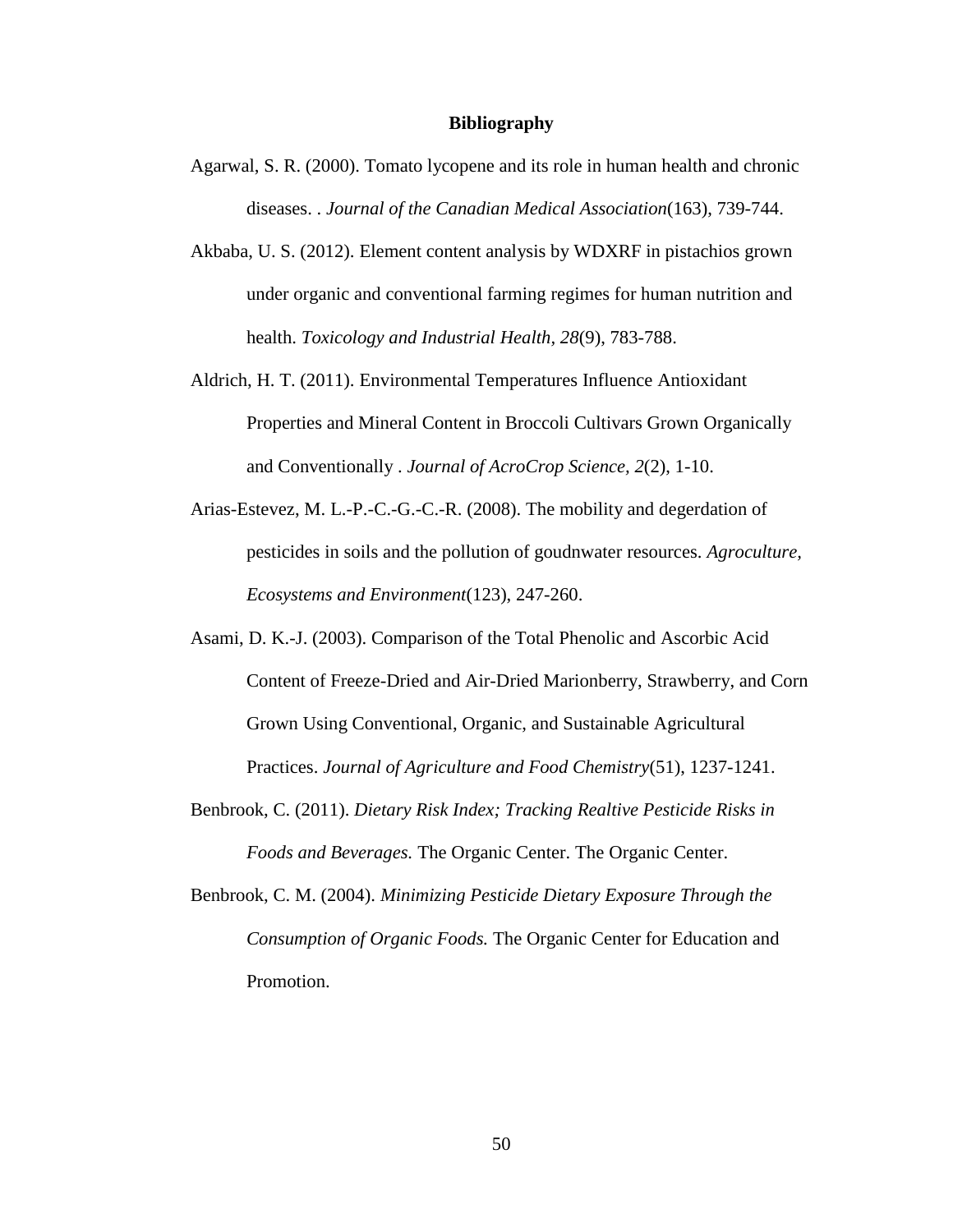- Benbrook, C. Z. (2008). *New Evidence Confirms the Nutritional Superiority of Plant-Based Organic Foods.* The Organic Center, State of Science Review. The Organic Center .
- Bengtsson, J. A. (2005). The effects of organic agriculture on biodiversity and abundance: A meta-analysis. *Journal of Applied Ecology*(42), 261-269.
- Beseler, C. L. (2008, December). Depression and Pesticide Exposures among Private Pesticide Applicators Enrolled in the Argicultural Health Study. *116*(12), 1713-1719.
- Bolognesi, C. a. (2011). *Pesticides: Human Health Effects.* National Cancer Research Institute. Genoa, Italy: National Cancer Research Insitute.
- Botrel, N. R. (2012). Quality of Italian Tomato Fruit from Organic and Conventional Production Systems and Stored at Tow Temperatures. *ActaHort*, 1183-1188.
- Brandt, K. L. (2011). Agroecosystem Management and Nutritional Quality of Plant Foods: The Case of Organic Fruits and Vegetables. *Critical Reviews in Plant Sciences, 30*, 177-197.
- Caris-Veyrat, C. A.-J.-C.-D. (2004). Influence of Organic versus Conventional Agricultural Practice on the Antioxidant Microconstituent Content of Tomatoes and Derived Purees; Consequences on Antioxidant Plasma Status in Humans. *Journal of Agriculture and Food Chemistry*(52), 6503- 6509.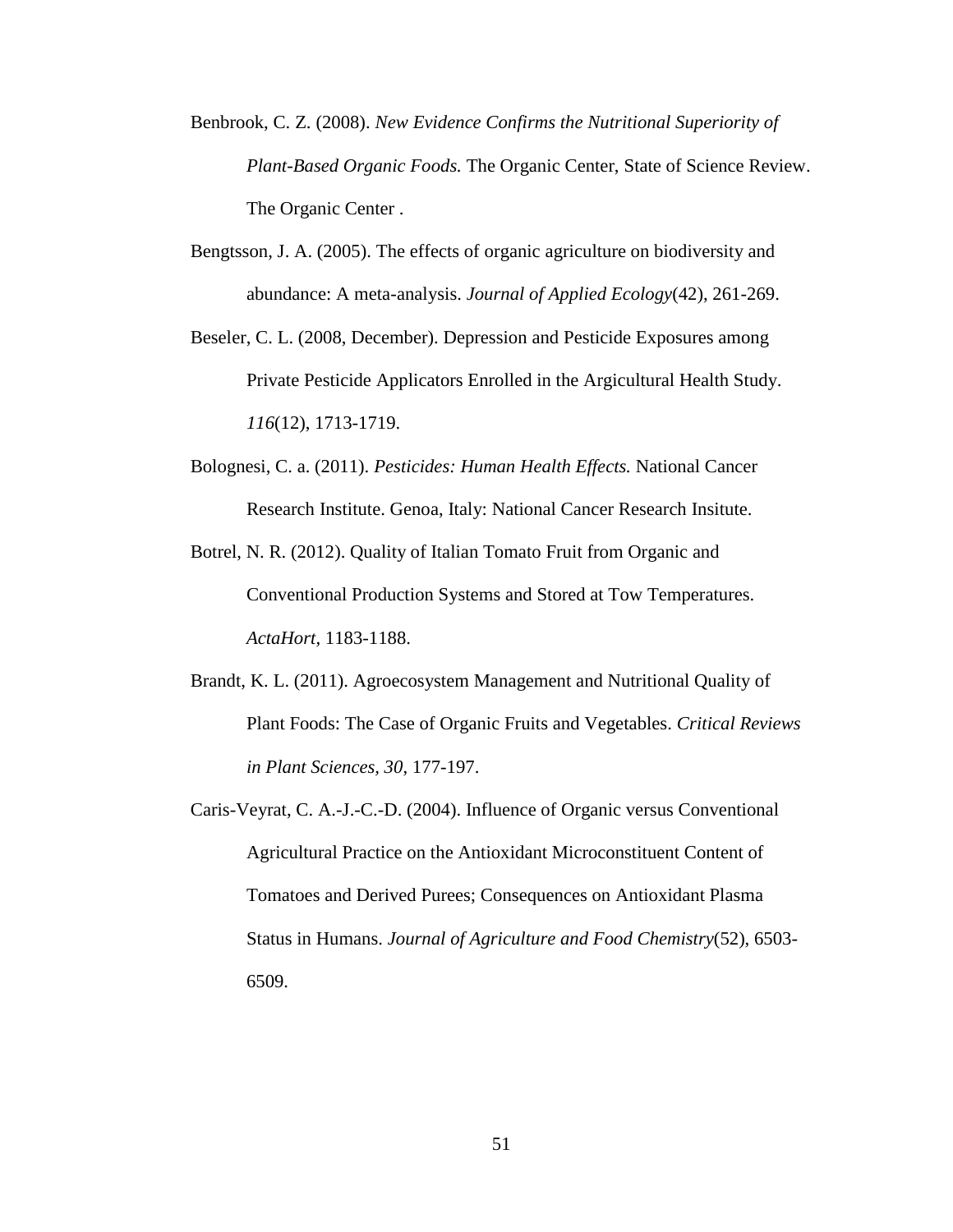- Clapp, R. J. (2007). *Environmental and occupational causes of cancer: new evidence 2005-2007.* Lowell Center for Sustainable Production. Lowell, MA: Lowell Center for Sustainable Production.
- Conner, D. S. (2006). Circles of Association: The Connections of Community-Based Food Systems. *Journal of Hunger & Environmental Nutrition, 1*(3), 5-24.
- Costello, H. F.-G. (2007). *Organic Food Production Talking Points.* American Dietetic Association, Hunger and Environmental Nutrition. American Dietetic Association.
- Crinnion, W. J. (2010). Organic Foods Contain Higher Levels of Certain Nutrients, Lower Levels of Pesticides and May Provide Health Benefits for the Consumer. *Alternative Medicine Reviews, 15*(1), 4-12.
- Curl, C. F. (2002). Evaluation of Take-Home Organophosphorus Pesticide Exposre among Agricultural Workers and Their Children. *Environmental Health Perspectives , 110*(12), 787-792.
- Curl, C. F. (2003). Organophosphorus Pesticide Exposure of Urban and Suburbam Preschool Children with Organic and Conventaional Diets. *Environmental Health Perspectives, 111*(3), 337-382.
- Driouech, N. B. (2011). Exploring Serbian Consumers' Attitude Towards Ethical Values of Organic, Fair-trade and Typical/Traditional Products. *Rural Development*, 37-43.
- Egharevba, R. K. (2004). Sustainable Agriculture and Rural Women: Crop Production and Accompanied Health Hazarson Women Farmers in Six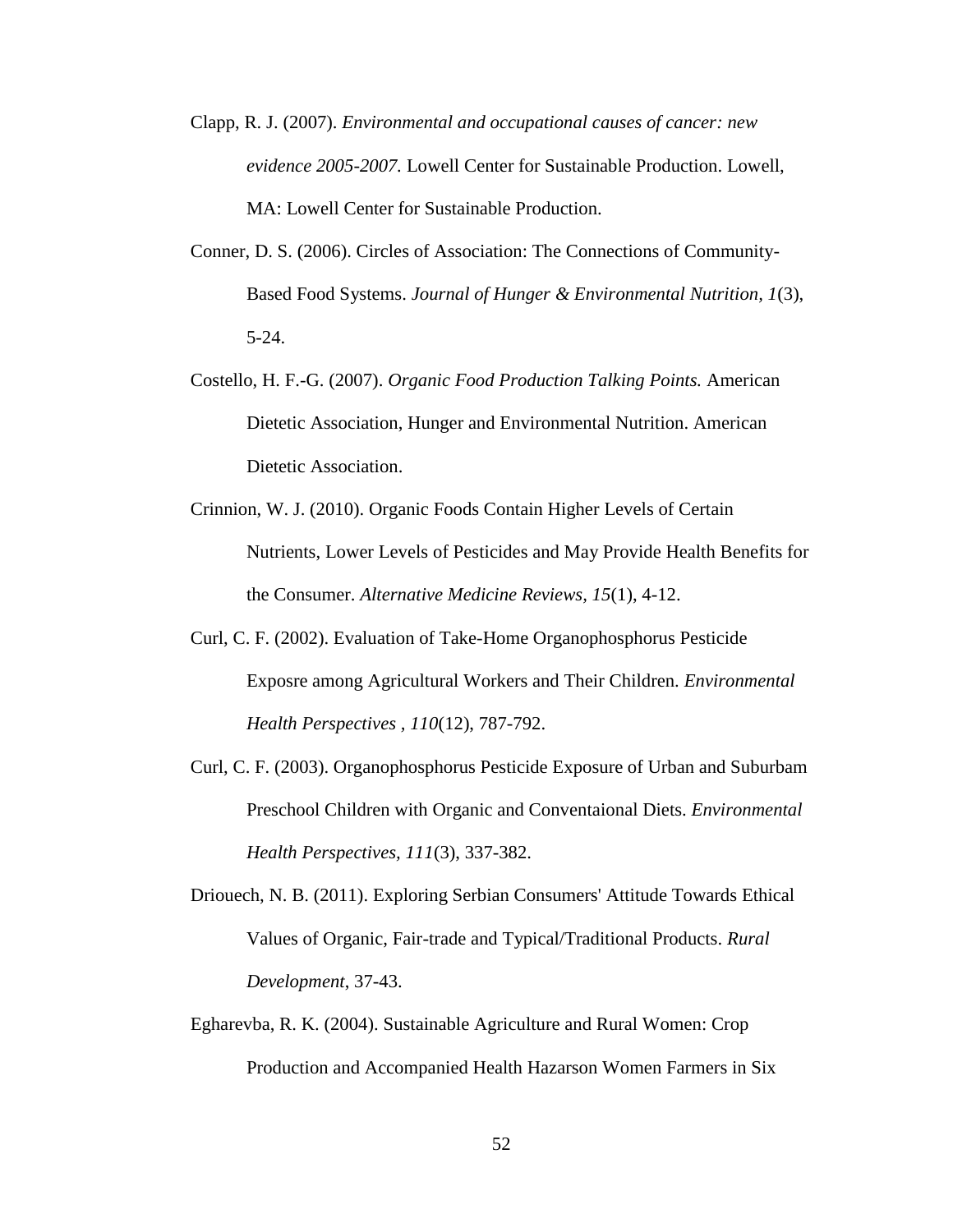Rural Communities in Edo State Nigeria. *Journal of Sustainable Agriculture, 24*(1), 39-51.

- El-Mergawi, R. A.-R. (2010). Effect of Organic and Conventional Production on Antioxidant Activity, Antioxidant Constituents and Nutritional Value of Tomatoes and Carrots in Saudi Arabia Markets. *Journal of Food, Agriculture and Environment , 8*(3&4), 253-258.
- Falk, R. P. (1988). Lifestyle risk factors for pancreatic cancer in Lousiana: a casecontrol study. *American Journal of Epidemiology*(128), 324-336.
- Faller, A. a. (2010, January 5). Polyphenol Content and Antioxidant Capacity in Organic and Conventional Plant Foods. *Journal of Food Composition and Analysis*, 561-568.
- George, D. K. (2011). Public Health Potentail of Farmers' Markets on Medical Center Campuses: A Case Study From Penn State Milton S. Hershey Medical Center. *American Journal of Public Health, 101*(12), 2226-2232.
- Ginder-Pedersen, L. R. (2003). Effect of Diets Based on Foods from Conventional versus Organic Production on Intake and Excretion of Flavonoids and Markers of Antioxidative Defense in Humans. *Journal of Agriculture and Food Chemistry*(51), 5671-5676.
- Gold, M. V. (2007). *Organic Production/Organic Food Information Access Tools.* United States Department of Agriculture, Alternative Farming Systems Information Center. Washington DC: USDA National Agriculture Library.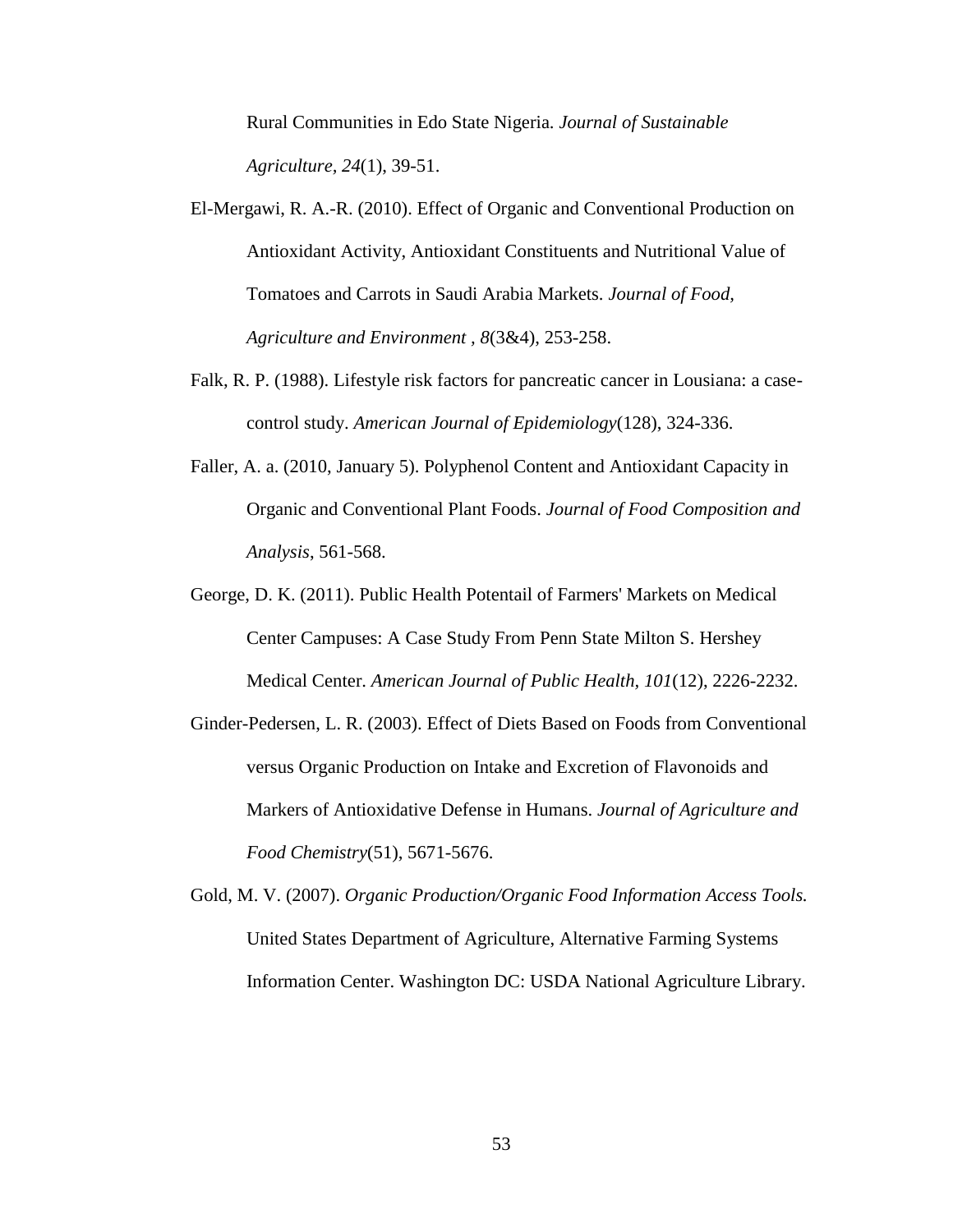- Gomiero, T. P. (2011). Environmental Impact of Different Agriculture Management Practices: Conventional vs. Organic Agriculture. *Criticals Reviews in Plant Sciences*(30), 95-124.
- Gordon, M. H. (2012). Significance of Dietary Antioxidants for Health. *International Journal of Molecular Sciences, 13*, 173-179.
- Greene, C. D.-H. (2009). *Emerging Issues in the U.S. Organic Industry.* United States Department of Agriculture, Econmic Research Service. Washington DC: USDA.
- Harmon, A. H. (2006). Assessing Food System Attitudes Among Youth: Development and Evaluation of Attitude Measures. *Journal of Nutrition Education and Behavior*(38), 91-95.
- Herencia, J. F.-G. (2011). Comparison of nutritional quality of the crops grown in an organic and conventional fertilized soil. *Scientia Horticulturae*(129), 882-888.
- Holden, P. (2000). *Organic Farming, Food Quality and Human Health: A Review of the Evidence.* Soil Association.
- Hunter, D. F. (2011). Evaluation of the Micronutrient Composition of Plant Foods Produced by Organic and Conventional Agricultural Methods. *Critical Reviews in Food Science and Nutrition*(51), 571-582.

Inagami, S. C. (2006). You are where you shop: grocery store locations, weight, and neighborhoods. *American Journal of Preventive Medicine, 31*, 10-17.

International, S. F. (2012). *Slow Food International*. Retrieved February 15, 2013, from About us: http://www.slowfood.com/international/1/about-us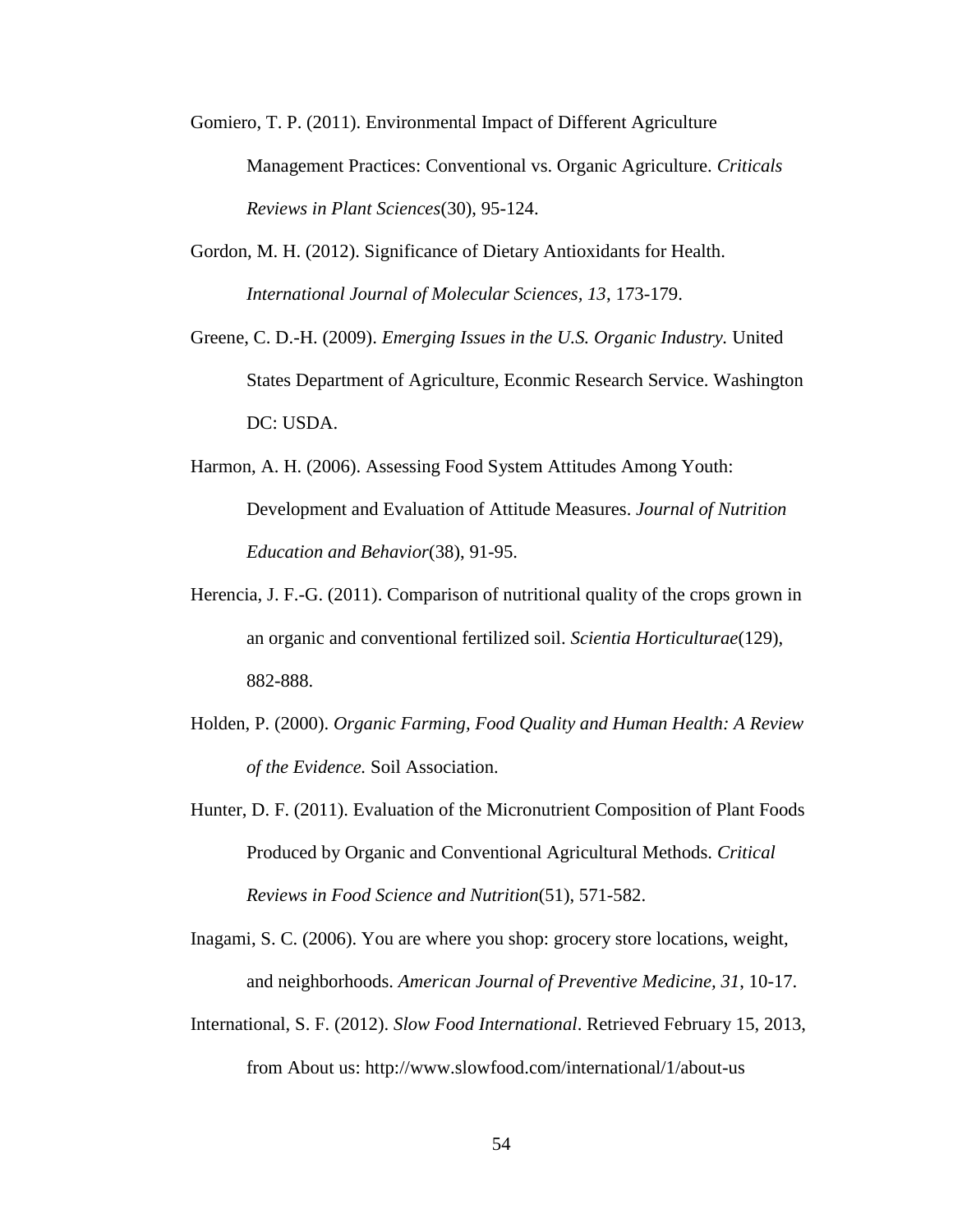- Kaswan, S. K. (2012). Organic Farming As a Basis for Sustainable Agriculture. *Agricultural Reviews, 33*(1), 27-36.
- Larson, S. a. (1997). Pesticides in surface waters-distribution, trends and governing factors. In R. Gilliom, *Pesticies in Hydrolic System.* Chelsea, Michigan: Ann Arbor Press.
- Lea, E. (2005). Food, Health, the Environment and consumers' dietary choices. *Journal of Nutrition and Dietetics, 62*(1), 21-25.
- Lee, S. K. (2000). Preharves and postharvest factors influencing vitamin C content of horticultural crops. *Postharvest Biology and Technology*(20), 207-220.
- Leffall, L. K. (2010). *Reducing Environmental Cancer Risk: What We Can Do.* National Cancer Institute, President's Cancer Panel. U.S. Department of Health and Human Services.
- Lev, L. B. (2003). *How Do Farmers' Markets Affect Neighboring Businesses?* Oregon State University,. Corvallis: Small Farms Extension Program.
- Lijinsky, W. (1986). The Significance of N-nitroso compounds as environmental carconigens. *Journal of Environmental Science and Health*(1), 1-45.
- Loewy, R. M. (2011). Pesticide distribution in an agricultural environment in Argentina. *Journal of Environmental Science and Health*(46 (B)), 662-670.
- Lu, C. F. (2000). Pesticide exposure of children in an agricultural community: evidence of household proximity to farmland and take home exposure pathways. *Environmental Research*(84), 290-302.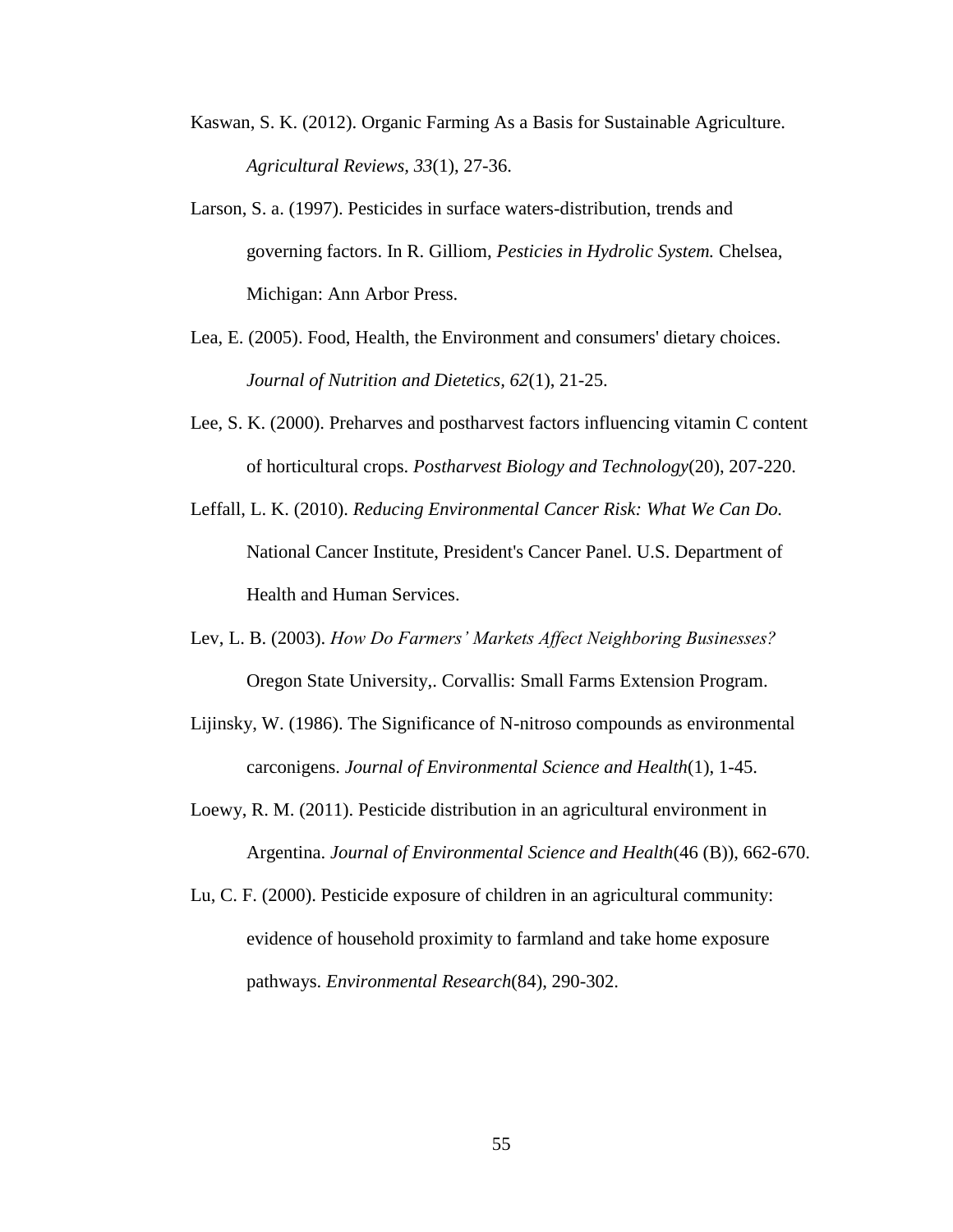- Lu, C. T. (2006). Organic Diets Significantly Lower Children's Dietary Exposure to Organophosphorus Pesticides. *Environmental Health Perspectives, 114*(2), 259-263.
- Lu, J. L. (2011). Pesticide application and health hazards: implications for farmers and the environment. *International Journal of Environmental Studies, 68*(2), 197-208.
- Martinez, S. H. (2010). *Local Food Systems Concepts, Impacts and Issues.* United States Department of Agriculture , Economic Research Service. United States Department of Agriculture .
- McAleese, J. D. (2007). Garden Based Nutrition Education Effects Fruit and Vegetable Consumption in Sixth-Grade Adolescents. *Journal of the American Dietetic Association*(107), 662-665.
- McEvoy, M. (2012). *Genetically Modified Organisms.* United States Department of Agriculture, National Organic Program. USDA.
- McKinlay, R. P. (2008). Calculating human exposure to endocrine disrupting pesticides via agricultural and non-agricultural exposure routes. *Science of the Total Environment, 398*, 1-12.
- Menegaux, F. B. (2006). Household exposure to pesticides and risk of childhood acute leukemia. *Occupational Environmental Medicine* (63), 131-134.
- Mitchell, A. E.-J. (2007). Ten-Year Comparison of the Influence of Organic and Conventional Crop Management Practices on the Content of Flavonoids in Tomatoes. *Journal of Agriculture and Food Chemistry*(55), 6154-6159.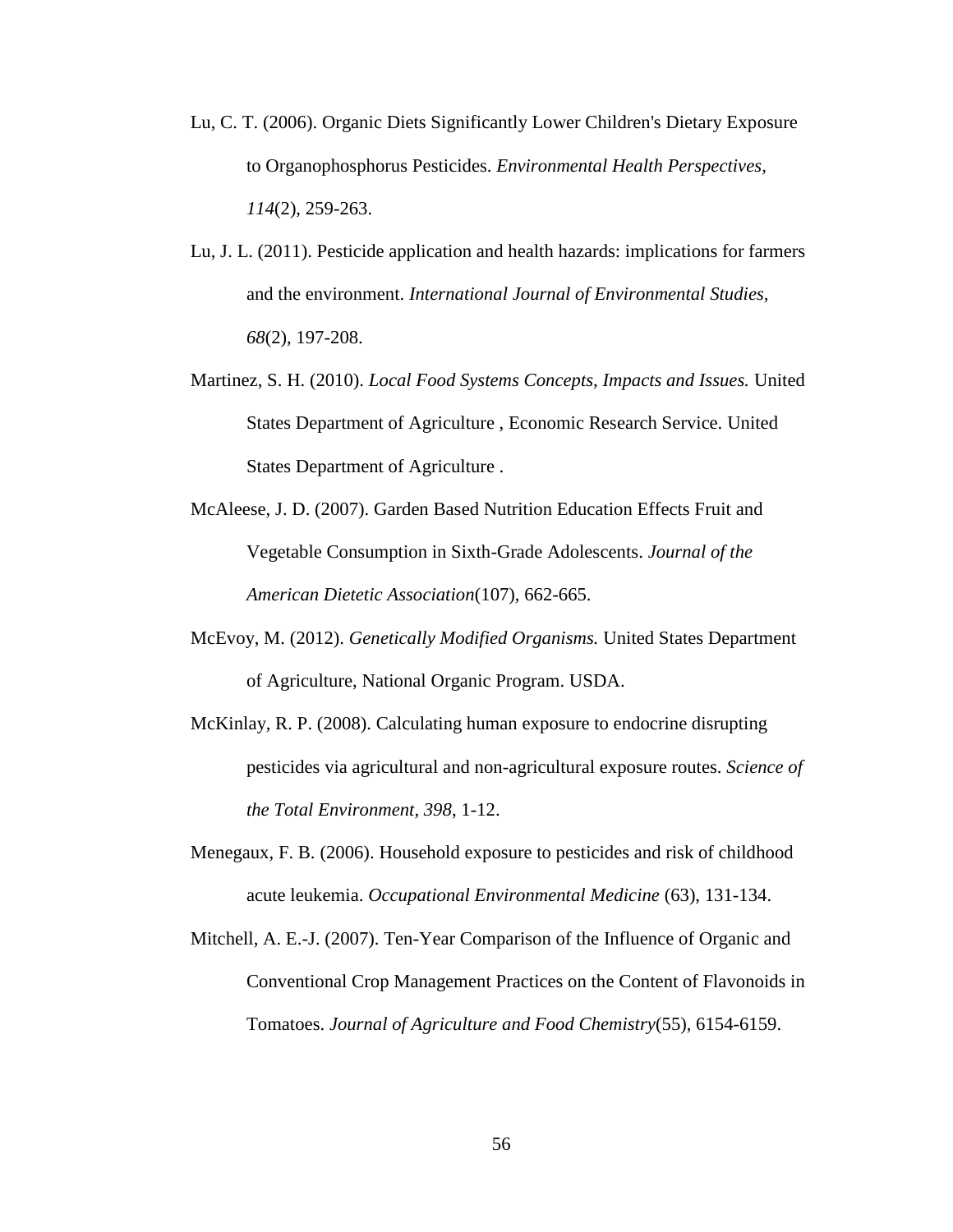- Moore, L. D.-R. (2008, April 15). Associations of the Local Food Environment with Diet Quality- A Comparison of Assessments based on Surveys and Geographic Inforamtoins Systesm: The Multi-Ethnic Study of Atherosclerosis. *American Journal of Epidemiology, 167*(8), 917-924.
- Morland, K. B. (2009). Obesity prevalence and the local food environement. *Health and Place*, 491-495.
- Morland, K. W. (2002). The Contextual Effect of the Local Food Environment of Residents' Diets: The Atherosclerosis Risk in Communities Study. *American Journal of Public Health, 92*(11), 1761-1767.
- Ngowi, A. M. (2007). Smallholder vegetable farmers in Northern Tanzania: Pesticides use practices, perceptions, cost and health effects. *Crop Protectin*(26), 1617-1624.
- Olson, J. K. (1995). Introduction: the colorful, fascinating world of the caroteniod: importnat physiological modulators. . *FASEB J, 9*, 1547-1550.
- Oluwole, O. a. (2009). Health and environmental impacts of pesticide use practices: a case study of farmers in Ekiti State, Nigeria. *International Journal of Agriculutre Sustainability, 7*(3), 153-163.
- Otto, D. a. (2005). *Consumers, Vendors, and the Economic Importance of Iowa Farmers' Markets: An Economic Impact Survey Analysis.* Retrieved April 2009, from Leopold Center for Sustainable Agriculture,: http://www.leopold.iastate.edu/research/marketing\_fi les/ markets\_rfswg.pdf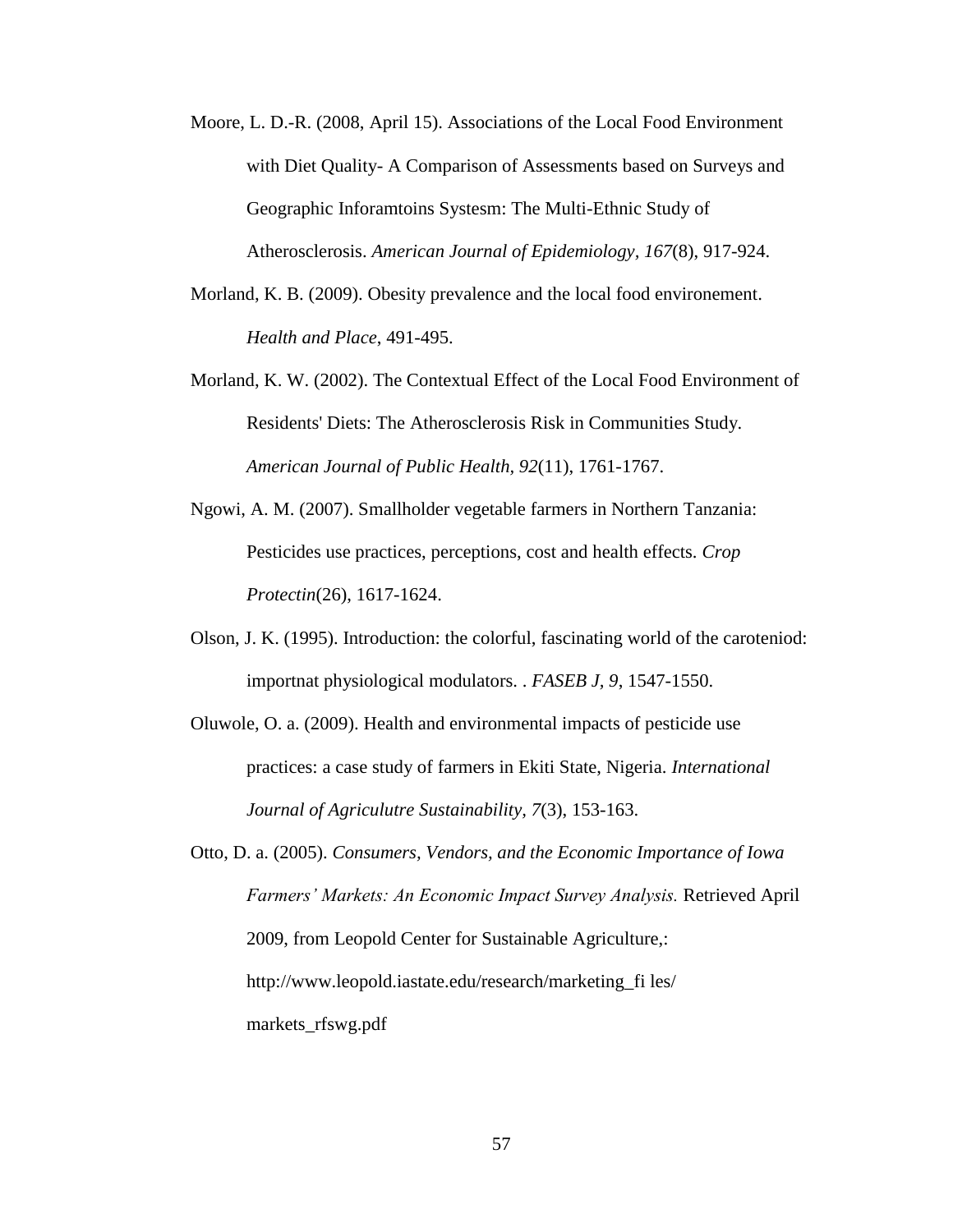- Petrini, C. B. (2012). *The Central Role of Food.* Slow Food International. Slow Food International.
- Prior, R. a. (2013, march 28). Diet Antioxidant Capactiy: Relationships to Oxidative Stress and Health. *American Journal of Biomedical Sciences, 5*(2), 126-139.
- Reganold, J. P. (2010). Fruit and Soil Quality of Organic and Conventional Strwaberry Agroecosystems. *PLoS ONE, 5*(9), 1-14.
- Robert, J. B. (1999). Testing Water Quality for Pesticide Pollution. *Environmental Sicence and Technology, 33*(7), 164-169.
- Rossi, F. G. (2008). Health-Promoting Substances and Heavy Metal Content in Tomtatoes Grown with Different Farming Techniques. *European Journal of Nutrition*(47), 266-272.
- Schulze, L. (2007). *Ag Health Study Examines Pesticide Exposure, Diseases.* University of Nebraska. Nebraska crop production & pest management information.
- Sharma, S. a. (2011). Extent of pesticidal usage in solanaceous vegetables with feasible deleterious effects on the environemnt and intervention for their rational use. *Argicultural Science Digest, 31*(4), 254-259.
- Smith-Spangler, C. B. (2012). Are Organic Foods Safer or Healthier Than Conventional Alternatives. *Annals of Internal Medicine, 157*, 348-366.
- Stracke, B. A. (2008). Bioavailability and Nutritional Effects of Carotenioids from Organically and Conventioanlly Produced Carrots in Healthy Men. *British Journal of Nutrition*(101), 1664-1672.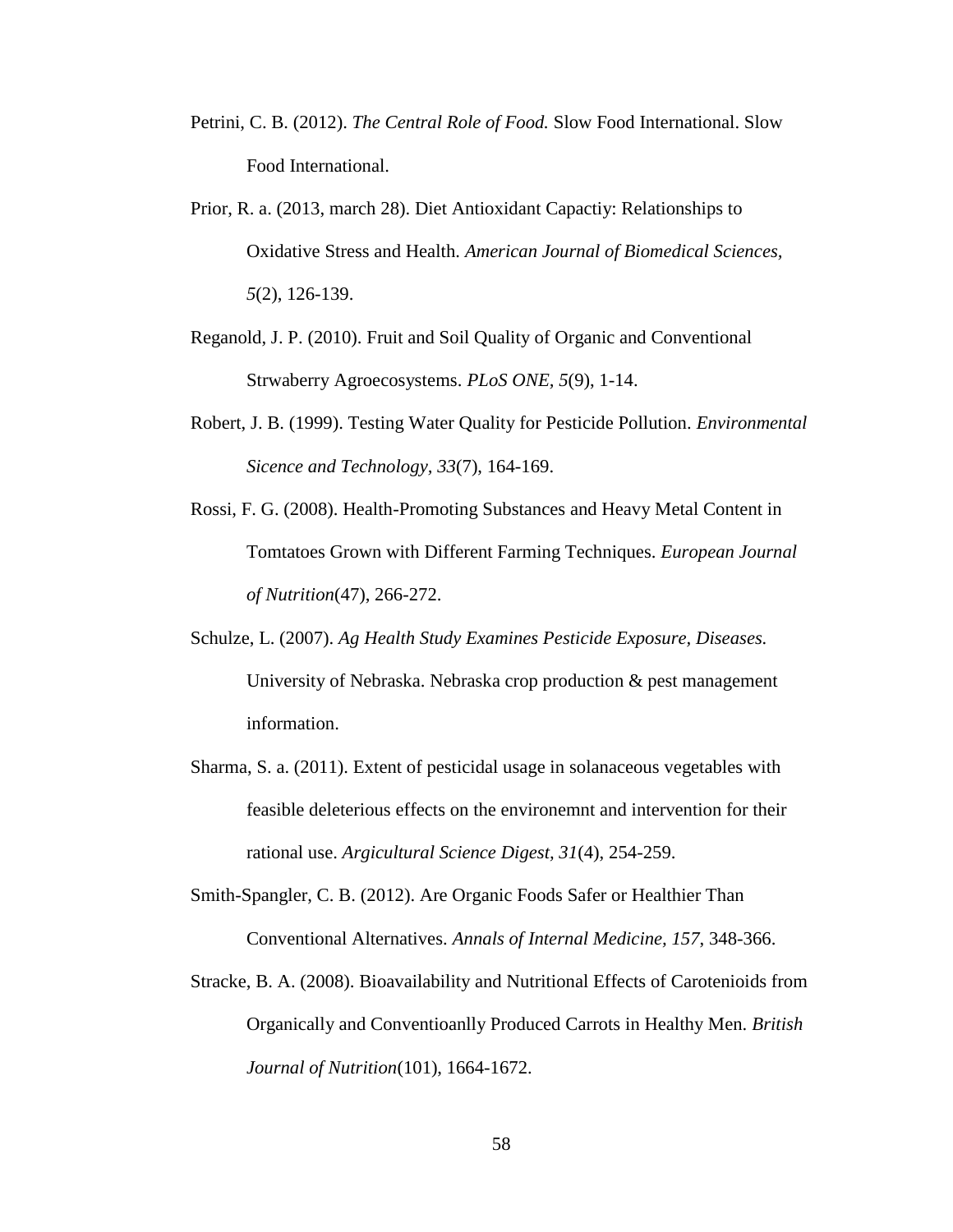- Swarainathan, M. B. (2010). *Report of the World Commission on Environment and Development: Our Common Future.* Rio: World Commission on Environment and Development.
- Theur, R. R. (2006, September). *Do Organic Fruits and Vegetables Taste Better than Conventional Fruits and Vegetables?* Retrieved March 2, 2013, from The Organic Center:

http://www.organicagcentre.ca/docs/organiccenter\_taste06.pdf

- Thompson, M. D. (2009). Biomedical Agriculture: A Systematic Approach to Food Crop Improvement for Chronic Disease Prevention. *Advances in Agronomy, 102*, 1-54.
- Vallejo, F. T.-B.-V. (2003). Health-Promoting Compounds in Broccoli as Influenced by Refrigerated Transport and Retail Sale Period. *Journal of Agricultural Food Chemicals, 7*(51), 3029-3034.
- Vallianatos, M. G. (2004). Farm-to-School: Strategies for Urban Health, Combatting Sprawl, and Establishing a Community Food Systems Approach. *Journal of Planning Education and Research*, 414-423.
- Venkatasubramanian, C. (2011). Nutritional Quality and Acceptability of Organic and Conventional Foods. *Indian Journal of Science and Technology, 4*(3), 361-365.
- Vitousek, P. A. (1997). Human alteration of the global nitrogen cycle: sources and consequences. *Jounral of the International Cancer Institute, 7*(3), 737-750.
- Wahlqvist, M. L. (2005). The New Nutrition Science: Sustainability and Development. *Public Health Nutrition, 6A*(8), 766-772.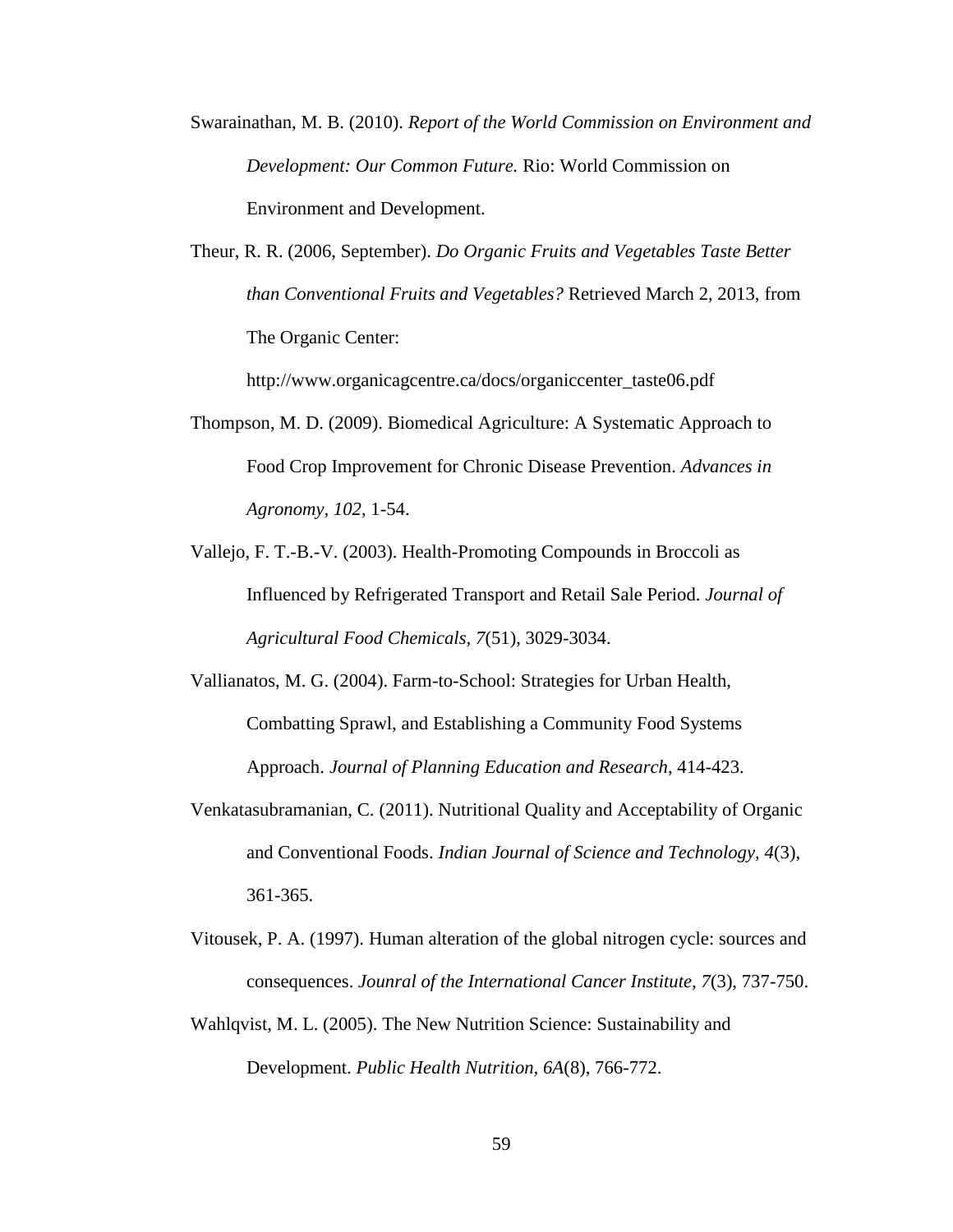- Weyer, P. C. (2001). Municipal drinking water nitrate level and cancer risk in older women: the Iowa Women's Health Study. *Journal of Epidemiology, 12*(3), 327-338.
- Winter, C. K. (2011). Dietary Exposure to Pesticide Residues from Commodities Alleged to Contain the Highest Contamination Levels. *Journal of Toxicology*, 1-7.
- Witczak, A. a.-G. (2011). Comparison of organochlorine pesticides and polychlorinated biphenyls residues in vegetables, grain and soil from organic and conventional farming in Poland. *Journal of Environmental Science and Health* , 343-354.
- Worthington, V. (2001). Nutritional Quality of Organic Versus Conventional Fruits, Vegetables, and Grains. *Journal of Alternative and Complementary Medicine, 7*(2), 161-173.
- Wrzodak, A. S.-G. (2012). Comparison of the Nutritional Value and Storage Life of Carrot Roots from Organic and Conventional Cultivation. *Vegetable Crops Research Bulletin, 76*, 137-150.
- Zhao, X. C. (2006). Does Organic Production Enhance Phytochemical Content of Fruit and Vegetables? *HortTechnology, 16*(3), 449-456.
- Zhao, Y. S. (2013). Current status of pesticide application and their residue in the water environment in Ireland. *International Journal of Environmental Studies, 70*(1), 59-72.